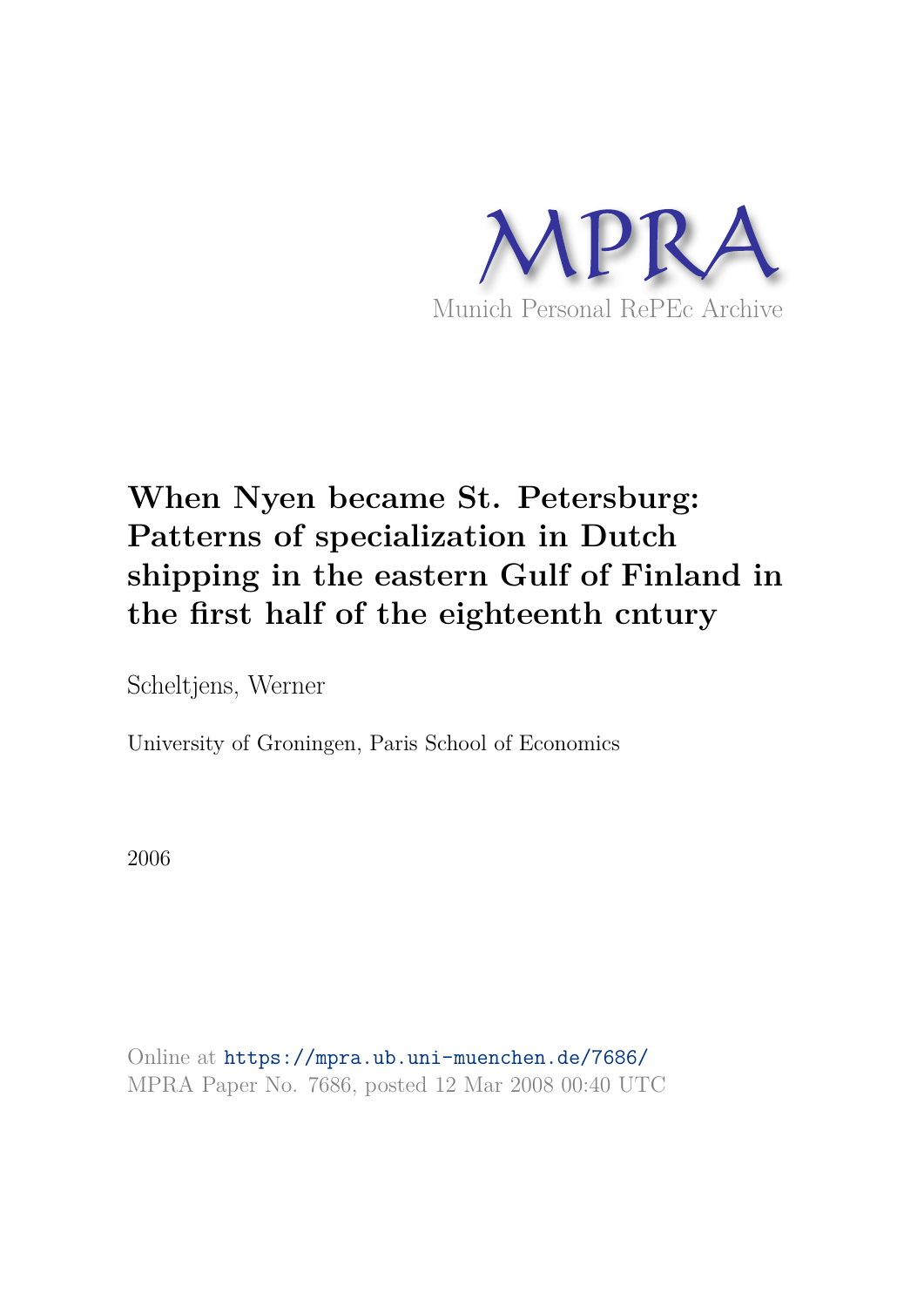When Nyen became St. Petersburg: Patterns of specialization in Dutch shipping in the eastern Gulf of Finland in the first half of the eighteenth century Werner Scheltjens (w.f.y.scheltjens@rug.nl) Paris School of Economics / University of Groningen

#### INTRODUCTION

 $\overline{a}$ 

Dutch shipping and trade in the Baltic Sea are well-documented. A number of quantitative sources concerning Dutch shipping and trade in early-modern times has been preserved. This makes it possible to study Dutch trade relations with various areas in the Baltic Sea in great detail, especially in those cases where complementary data from different sources can be gathered. Despite the obvious richness of the sources, two approaches remain dominant in the study of Dutch shipping in the Baltic Sea. The first kind of studies looks for largescale developments in Dutch Baltic trade on the basis of quantified, numeric data. In such an approach, names of shipmasters are processed in the form of numeric data of various kinds<sup>1</sup>. On the opposite, a second type of studies does pay attention to alphanumeric data such as the name of the shipmaster or of the ship. In most cases these are smaller 'sample'-studies in which information gathered for one or a few years is studied in detail<sup>2</sup>. In some cases, such 'sample'-studies are part of the large-scale numeric studies mentioned earlier; they are then used to prove the reliability of the sources on the basis of an *in extenso* comparison with one or more quantitative sources of a similar nature. Repeating patterns and changes in the habits of shipmasters remain underexposed in both approaches.

The necessity of including the names of shipmasters and of ships in research has been recognized though: "Further research must also include alphanumeric data (...). This is essential for the analysis of the shipping community and the related study of employment", De Buck and Lindblad most correctly pointed out in their 1990 research article on the galjootsgeldregisters<sup>3</sup>. As the first thorough analysis of the Dutch shipping community in the Baltic Sea still has to be carried out, De Buck and Lindblad's statement remains to be turned into action. In a similar way, Paul van Royen's statement that "[the assumption] that shipmasters 'specialized' in the navigation to a certain area, as it is usually taken for granted, still has to be proved"<sup>4</sup> is still very true indeed.

This situation is contradictory to the enormous developments in the application of computers in historical research has undergone since. Extensive studies on – for instance – methodological problems such as nominal record linkage, name standardization and matchscoring, have created a more than useful framework for the execution of alphanumeric research in which longer periods are studied and the dynamic developments in shipping can be analyzed.

<sup>1</sup> e.g.: Jake Th. Knoppers, *Dutch trade with Russia from the time of Peter I to Alexander I*, Montréal, 1976; J. Thomas Lindblad, *Sweden's trade with the Dutch Republic, 1738-1795: a quantitative analysis of the relationship between economic growth and international trade in the eighteenth century*, Assen, Van Gorcum, [1982].

<sup>2</sup> e.g.: Knoppers, *op.cit.*; Pieter Dekker, 'Friese schippers op de Amsterdamse Oostzeevaart in 1731' // *It beaken: meidielingen fan de Fryske Akademy*, 1977, 39; George Welling, 'Price-supply relations on the Amsterdam staplemarket 1778' // W.G. Heeres e.a. *From Dunkirk to Danzig: Shipping and Trade in the North Sea and the Baltic, 1350- 1850*. Hilversum, 1988; P. Boon, 'West Friesland and the Sound (1681-1720). Sound Toll Registers, Sound Toll Tables and the Facts in West Friesland' // *ibidem*.

<sup>3</sup> P. De Buck & J.Th. Lindblad, 'Navigatie en negotie. De Galjootsgeldregisters als bron bij het onderzoek naar de geschiedenis van de Oostzeehandel in de achttiende eeuw' // *Tijdschrift voor Zeegeschiedenis*, 1990, 1, 27-48.

<sup>4</sup> P.C. van Royen, *Zeevarenden op de koopvaardijvloot omstreeks 1700*, Amsterdam, De Bataafsche Leeuw, 1987, 16.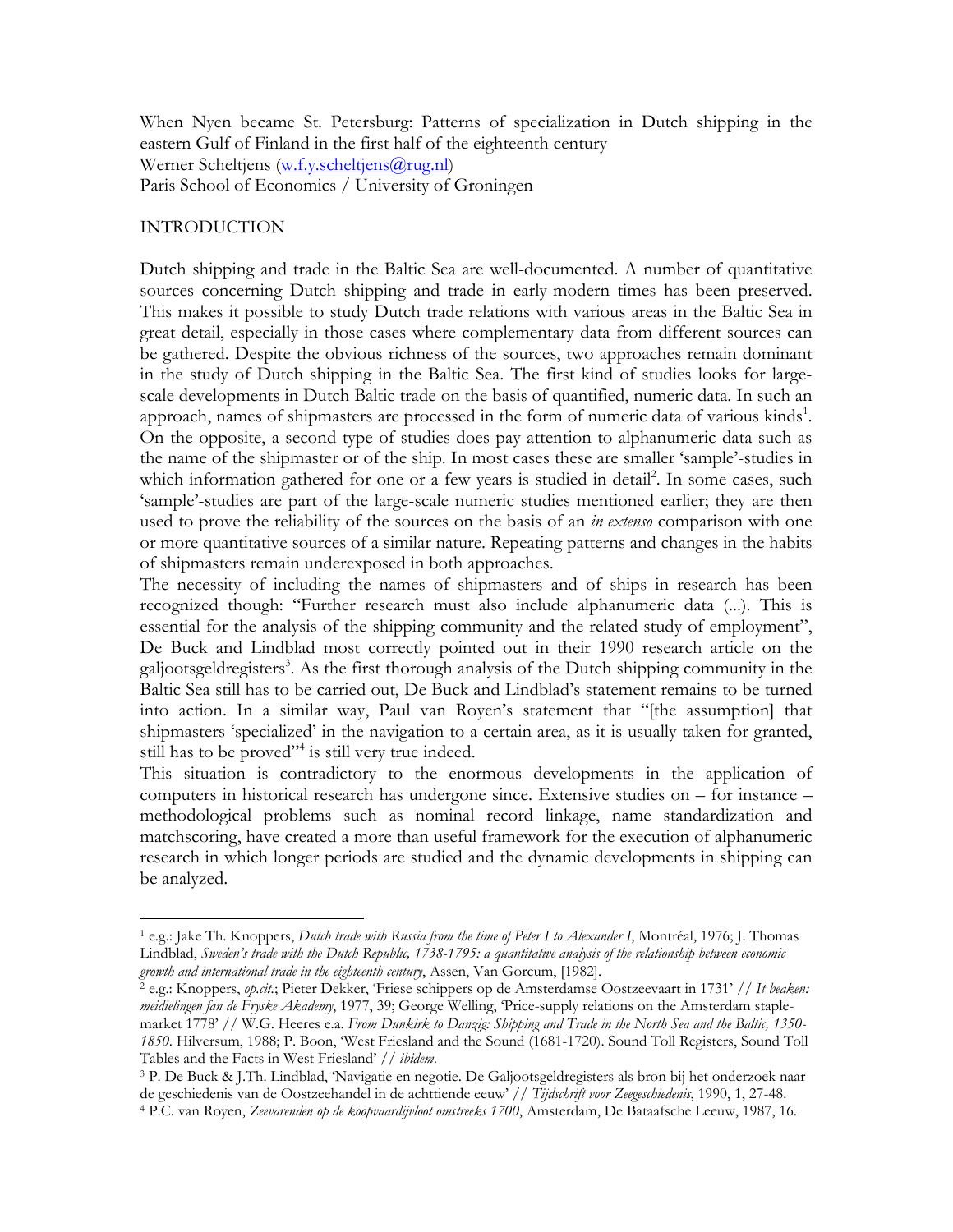The title of this paper – when Nyen became St. Petersburg – refers to the Ph.D. research that I am carrying out at this very moment. One of the major questions that is tackled in this research is that of the influence of the foundation of St. Petersburg in 1703 on the existing Dutch trade relations with Russia (and primarily in the eastern Gulf of Finland). In other words, this topic could be understood as the continuation in the  $18<sup>th</sup>$  century of the wellknown Archangel-Baltic question<sup>5</sup>. The focus of this research is on the ports of Narva, Vyborg, Kronstadt and St. Petersburg, which are all located in the eastern Gulf of Finland. Data on shipping to Archangel is added as the developments in the position of the Dutch in Russia's history of the 18<sup>th</sup> century appeared to be closely related to the fate of Archangel. Until the beginning of the  $18<sup>th</sup>$  century Dutch trade relations were almost fully concentrated in Archangel, the only Russian port where foreigners could trade directly with Russians<sup>6</sup>. To a lesser degree, Narva, Vyborg and Nyen – three Swedish towns in the eastern Gulf of Finland – were of some importance for Dutch trade at the end of the seventeenth century<sup>7</sup>. In the first two decades of the eighteenth century various parallel processes took place in the area around the Gulf of Finland and beyond. Not only had tsar Peter the Great started the Great Northern War with Sweden in 1700, he had also demolished Swedish Nyen and founded Russian St. Petersburg on the very same place in 1703. He had conquered Narva in 1704, Vyborg in 1710 as well as other Baltic ports such as Reval and Riga. As it was Peter the Great's wish to turn St. Petersburg into the capital of "new and modern Russia" extreme efforts were made to execute this plan. Keen as he was on making St. Petersburg a "New Amsterdam", tsar Peter also focused on the development of foreign trade. In 1713, still an early stage of St. Petersburg's development as a city, the tsar issued an order to redirect Archangel's export trade to St. Petersburg<sup>8</sup>. In 1714 some additions were made to this order and in 1715 the tsar commanded the complete redirection of exports from Archangel to St. Petersburg. In 1718, however, the ban was at least partly lifted: a maximum of one third of foreign trade could be carried out in Archangel, the rest had to be redirected to St. Petersburg.

As long as the Great Northern War continued, these decrees hardly had any effect<sup>9</sup>, not in the last place because of the disturbance the war caused in the Baltic Sea<sup>10</sup>. However, when the Peace of Nystadt (August 30, 1721) marked the end of war in the Baltic area, tsar Peter had not only obtained his long-awaited "window on Europe", he had also gained control over several other Baltic ports, such as Riga, Narva, Reval and Vyborg. Obviously, beside the tsar's continuing preoccupation with St. Petersburg, this also provoked major changes in Russia's economic policy.

<sup>5</sup> See: J.T. Kotilaine, 'Competing Claims: Russian Foreign Trade via Arkhangel'sk and the Eastern Baltic Ports in the 17th Century' // *Kritika: Explorations in Russian and Eurasian History*, 2003, 4 (2), 281 ff.

<sup>6</sup> See: J.W. Veluwenkamp, *Archangel: Nederlandse Ondernemers in Rusland 1550-1785*, Amsterdam, Balans, 2000, 294 pp.; J.T. Kotilaine, *Russia's Foreign Trade and Economic Expansion in the seventeenth Century: Windows on the World*, Leiden, Brill, XVII, 611, [31] pp.

<sup>7</sup> See: Kotilaine, *Russia's Foreign Trade*, 95 ff.

<sup>8</sup> Veluwenkamp, *Archangel*, 153; A. Semenov, *Izuchenie istoricheskikh svedenii o rossiiskoy vneshney torgovle i promyshlennosti s poloviny XVII-go stoletiya po 1858 god 9 (reprint, 3 parts bound in 2 vols)*, Newtonville, Oriental Research Partners, 1977, vol. 1, part 1, 54-59.

<sup>9</sup> Veluwenkamp, *Archangel*, 153.

<sup>10</sup> Veluwenkamp, *Archangel*, 154; Hans van Koningsbrugge, 'Die Niedergang des niederländischen Handels mit Ruβland und dem Baltikum in den Jahren 1710-1721' // Carel Horstmeier a.o. (eds.), *Around Peter the Great: Three Centuries of Russian-Dutch Relations*, Groningen, INOS, 1997, 86-91.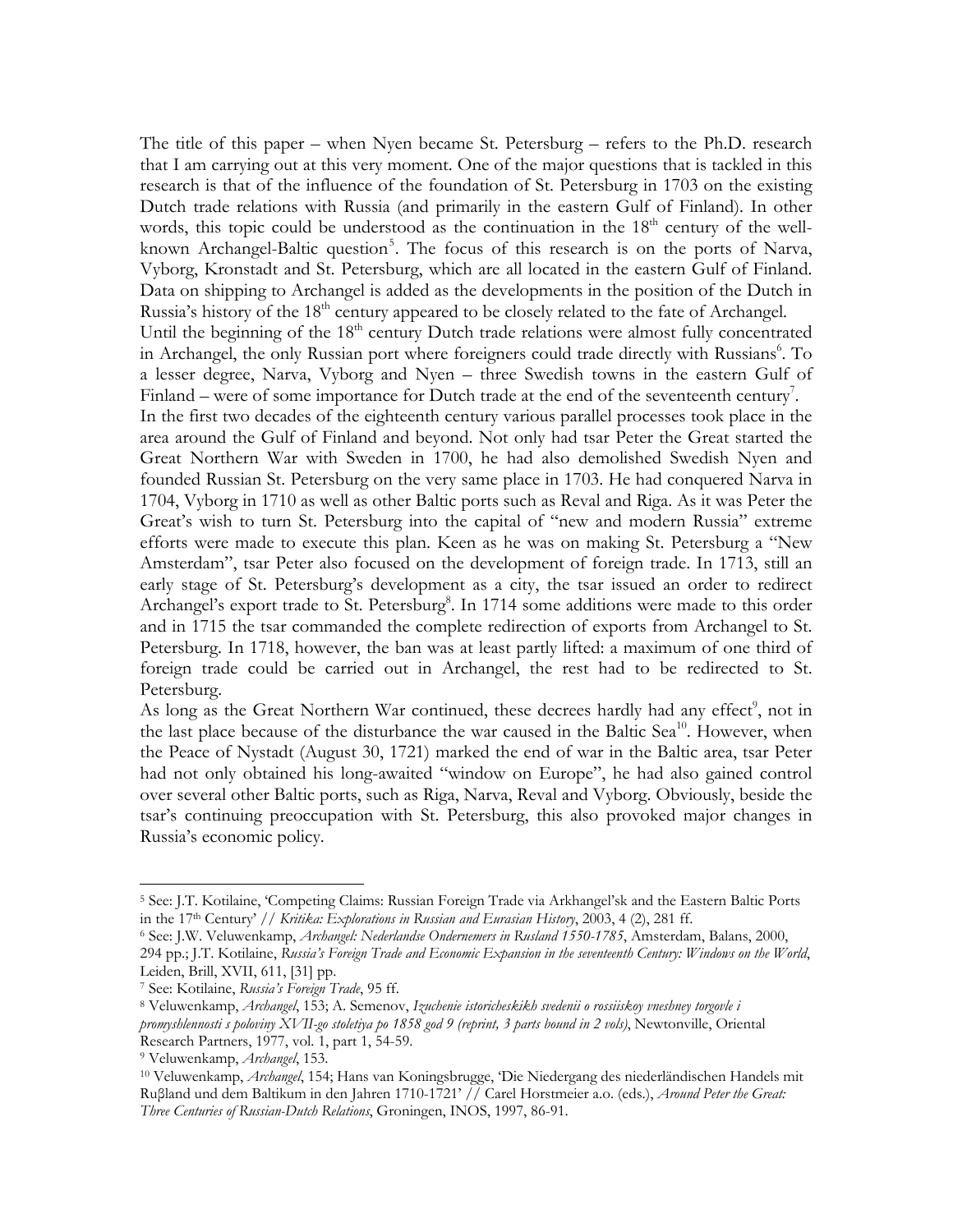From 1721 onwards, the hinterland on which Archangel could rely for its export was restricted to the basin of the Northern Dvina. Grain exports were entirely forbidden<sup>11</sup>. This restriction was cancelled in 1727, but a new customs regulation replaced it, thus effectively redirecting good streams to St. Petersburg<sup>12</sup>. Narva's hinterland was restricted to the Pskov District in  $1721^{13}$ , and the District of Velikolutsk was added to this area in  $1728^{14}$ . Other restrictions and regulations followed, especially concerning the maximal amount of trees which merchants active in Narva were allowed to have logged<sup>15</sup>. As the maximums were clearly exceeded most of the time, consecutive restrictions in  $1736^{16}$  and  $1745^{17}$  were issued, eventually leading to a complete ban on exports from Narva in  $1755^{18}$ . Vyborg also had its share in the restrictive economic policy that had to turn St. Petersburg into the major Russian port. In 1723, the Kommerts-Kollegija issued an order in which a maximum of 8 to 10 loaded ships were allowed to exit the port of Vyborg carrying a load of timber<sup>19</sup>. After having received a number of complaints about timber exports being much higher than the allowed 10 ships, a new restrictive order was issued in  $1738^{20}$ . In the same year, Vyborg suffered from a large fire, and therefore yet another decree almost entirely prohibited the export of timber for the consecutive years $^{21}$ .

At the same time, construction works, both in St. Petersburg itself as in its surrounding areas were continuously executed since the second decade of the eighteenth century. In "Getting the goods to St. Petersburg" Robert E. Jones describes how water transport from Russia's interior developed in the course of the 18th century, thus making both the exports of valuable goods from St. Petersburg and the import of goods destined for Central Russia through St. Petersburg possible<sup>22</sup>. As time evolved infrastructure and economic policy made St. Petersburg a central point where a large variety of goods could be exchanged.

The question remains though whether this policy really was effective. Numeric data provided by Nina Ellinger Bang/Knud Korst<sup>23</sup> and Jake Th. Knoppers<sup>24</sup> give an insight in fluctuations in the amount of ships calling at certain ports, but it hardly contains any proof nor denial of the success of Peter's derivation policy from the point of view of the Dutch shipping community active in Russia. An answer to this question can only be found when the composition and the characteristics of the Dutch shipping community that was active in the eastern Gulf of Finland is studied parallel with the social, economic, political and

 $\overline{a}$ 

*Slavic Review*, vol. 43 (3), 413-433. For more information, see also: Semenov, *Izuchenie istoricheskikh svedenii*, 76 ff. <sup>23</sup> Bang STT

<sup>11</sup> Veluwenkamp, *Archangel*, 179.

<sup>12</sup> Veluwenkamp, *Archangel*, 179.

<sup>13</sup> M.D. Čulkov, *Istoričeskoe opisanie rossijskoj kommercii pri vsech portach i granicach: Ot drevnich vremjan do nyne nastojaščago i vsech preimuščestvennych uzakonenij po onoj gosudarja imp. Petra Velikago i nyne blagopolučno carstvujuščej gosudaryni imp. Ekateriny Velikija*, Sankt-Peterburg, Pri Imp. Akad. nauk, 1781-1788, 7 tomov. Tom V, kniga 2, 118.

<sup>14</sup> Čulkov, *Istoričeskoe opisanie*, Tom V, kniga 2, 132-136.

<sup>15</sup> For detailed information about these and other Russian trade regulations, see: Čulkov, *op. cit.*; Semenov, *op. cit.* <sup>16</sup> Čulkov, *Istoričeskoe opisanie*, Tom V, kniga 2, 199.

<sup>17</sup> *Ibidem*, 212-221.

<sup>18</sup> *Ibidem*, 294-301.

<sup>19</sup> *Ibidem*, 368-369.

<sup>20</sup> *Ibidem*, 375-376.

<sup>21</sup> *Ibidem*, 376-395.

<sup>22</sup> Robert E. Jones, 'Getting the goods to St. Petersburg: Water Transport from the Interior, 1703-1811' //

<sup>24</sup> Knoppers, *op. cit.*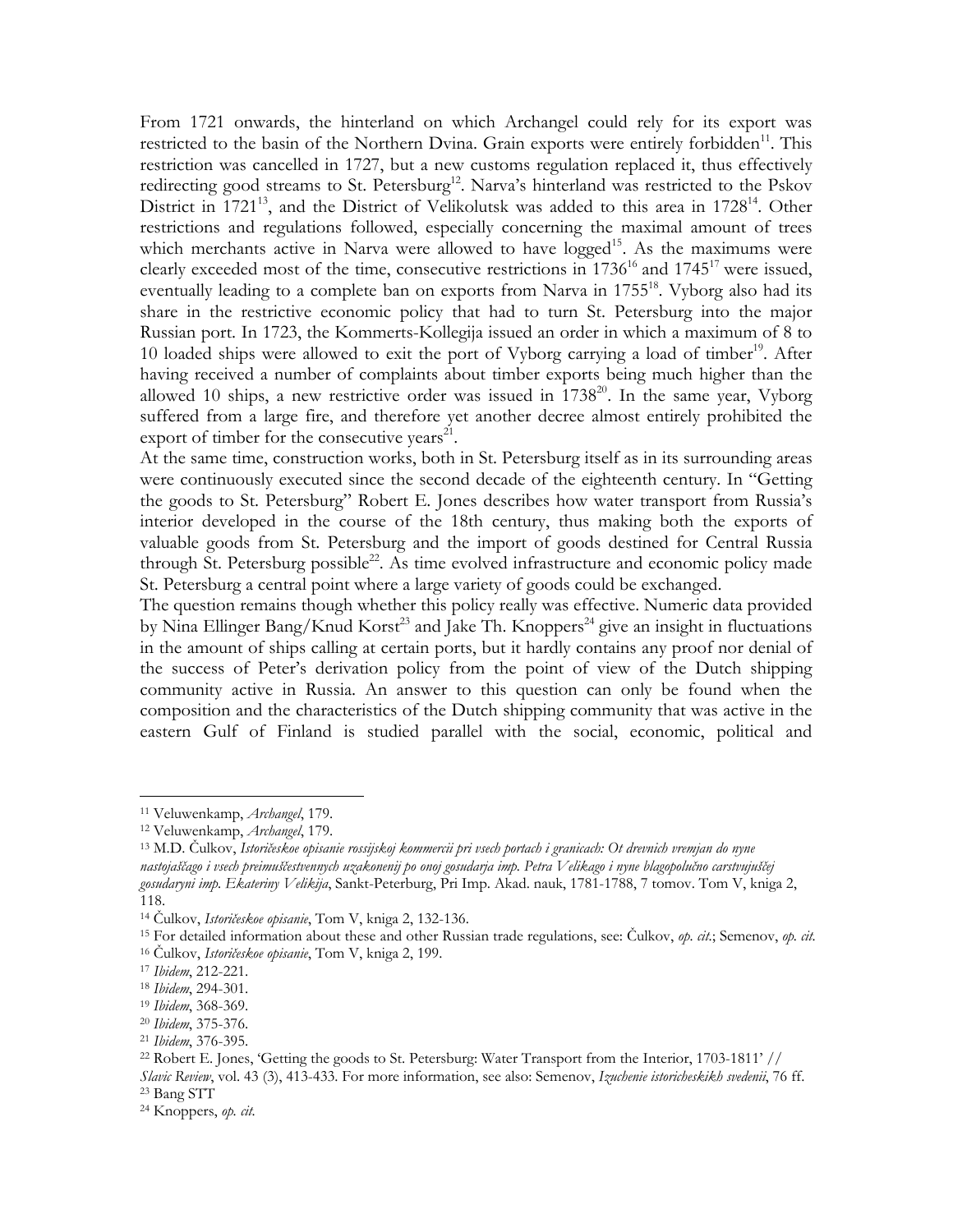geographical developments that took place at the same time. Such is the background for this paper.

The core material used as a basis for the study of Dutch shipping in the eastern Gulf of Finland consists primarily of unpublished sources. In the first chapter, a number of sources will be presented briefly, insofar as they are of importance for the study of patterns of specialization in Dutch Baltic shipping. Of them, the Danish Sound Toll Registers are the better known (see 1.1). Geographically related to the Danish Sound Toll Registers, but of a different nature are the Dutch Sound Toll Accounts<sup>25</sup> (see 1.2). Next, some specifically Dutch sources can be mentioned. First of all, the Galjootsgeldregisters<sup>26</sup> (see 1.3), but also the Paalgeld portbooks (see 1.4). Finally, a lesser known source for the study of shipping to and from Archangel in the first half of the eighteenth century – the Register of Abraham de Kramer - is presented, mainly because it is a valuable source to trace developments in the routes of Dutch shipping (see 1.5). Concluding remarks will close the first introductory chapter (see 1.6).

As this article is in the first place an attempt to provide evidence of specialization on the basis of the sources described in the first chapter, related topics such as employment, the question of demand and supply, the characteristics of good streams or the everlasting "homeport of the ship or of the shipmaster"-discussion will not be focused on here, although they can be studied using the same source material. The analysis of the data, which will be carried out in the second chapter, will be limited to transportation as such and the way in which it is registered in the sources (i.e. in the form of shipmovements). In the first part of the analysis a short explanation of the data - extracted from the sources and added in appendices in order to make it possible for others to see and verify my findings - is provided, then followed by a descriptive analysis based on the appendices.

Finally, some preliminary conclusions will be offered, first of all concerning patterns of specialization, in second place concerning the effects of tsar Peter's attempt to divert foreign trade to St. Petersburg. Throughout the analysis, it is important to keep in mind that the results presented in this are only preliminary and based on the part of the source material that has already been processed.

## CHAPTER 1: THE SOURCES

 $\overline{a}$ 

## 1.1. Danish Sound Toll Registers (DSR)

First of all, the well-known Danish Sound Toll Registers (DSR) must be mentioned. The DSR are a unique source that is the result of the activities of Danish custom-house officers

<sup>25</sup> George M. Welling, 'Price-supply relations on the Amsterdam staple-market 1778' // W.G. Heeres, e.a. (red.). *From Dunkirk to Danzig: Shipping and trade in the North Sea and the Baltic, 1350-1850*. Hilversum, 1988, pp. 457-469. Jacques Ph.S. Lemmink, 'Dutch convoys in the Baltic during the Russo-Swedish War 1741-1743' // J.Ph.S. Lemmink, J.S.A.M. van Koningsbrugge (red.). Baltic affairs. Relations between the Netherlands and North-Eastern Europe 1500-1800: essays. Nijmegen, INOS, 1990. pp. 161-204. Werner Scheltjens, Hans van Koningsbrugge (red.). *Van onze reporter ter plaatse: neerlandica in de Sint-Petersburgse Tijdingen 1728-1775*. Groningen, NRAC, 2003. 404 pp.

<sup>26</sup> Jake Th. Knoppers. *Dutch trade with Russia from the time of Peter I to Alexander I : a quantitative study in eighteenth century shipping*. Montréal, ICES, 1976. 3 vol. J. Thomas Lindblad. *Sweden's trade with the Dutch Republic, 1738- 1795 : a quantitative analysis of the relationship between economic growth and international trade in the eighteenth century*. Assen, Van Gorcum, [1982]. xiii, 201 pp.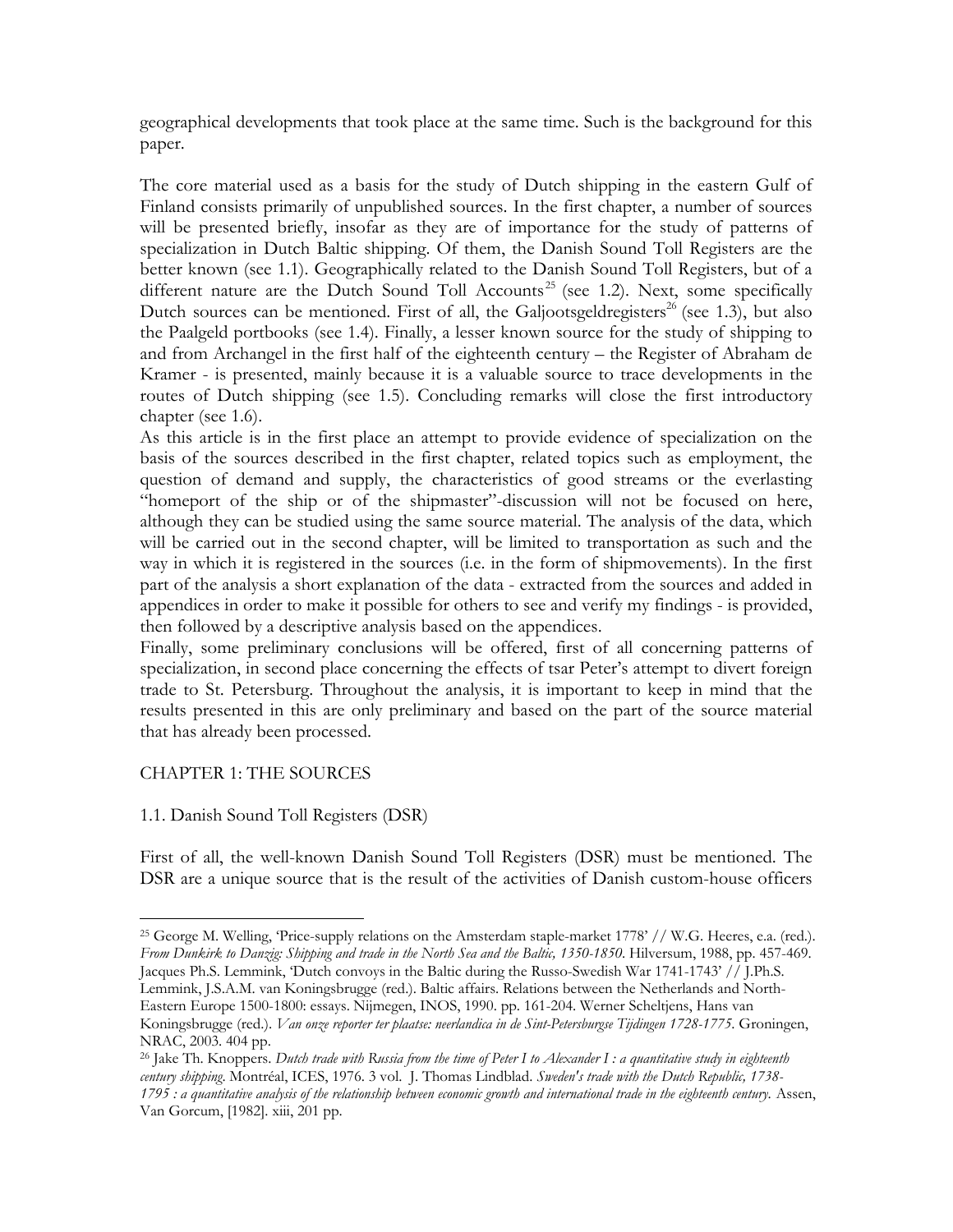in Helsingör, who had the task of collecting tolls the seafarers were supposed to pay on ship and cargo by passing the Sound.<sup>27</sup> This levy of customs was introduced in 1426. Synchronically with a long battle for power and privileges in the Sound, the Danish Toll Registers only gradually obtained a fixed, administrative structure. As soon as a ship approached the harbor of Helsingör, the Danish government wanted the captain, the supercargo or al least the first mate to go ashore to carry out the Sound toll declaration.<sup>28</sup> The captain (or his substitute) had to go to the tollhouse, where he had to present his shipping papers, fill out the necessary forms and indicate with trade-house would carry out the actual declaration of the ship.<sup>29</sup> Subsequently, the documents were filed in order of the arrival of the ships, after which the tolls could be calculated and the clearance completed. $30$ The stress in the Danish Sound Toll Registers is on the description of the cargo and the

amount of customs to be paid. Therefore, the cargo is described in detail for each ship. Within this description, the name of the shipmaster and his homeport are the only two identifiers to be found throughout the registers. All the other information gathered, varies from entry to entry. To begin with, there is the date of arrival in Helsingör. Subsequently, the port of departure and the port of destination are given (at least since  $1669$ ).<sup>31</sup> After the formula "Shipmaster X from A, coming from B en going to C" the central part of the customs-declaration follows: a detailed description of the cargo, including the quantity, the name and the toll of each of the goods carried.

The value of the Danish Sound Toll Registers lies in its individual character. The amount of information per shipmaster (or per shipmovement) is – especially in comparison with the Galjootsgeldregisters and the Dutch Sound Toll Tables – generous. The fact that the statistical edition by Nina Bang and Knud Korst has cut back precisely this individuality has been decisive for the usefulness of the *Tabeller*. Nevertheless, the detailed registration of ships in the Toll Registers also has its restrictions.

First of all, there is an important geographical restriction: only shipping through the Sound was registered, but the Sound is only one of the three straits joining the Northern Sea together with the Baltic Sea. It is known that the Little Belt (Lillebælt) was hardly used for shipping in early-modern times.<sup>32</sup> The Great Belt (Storebælt), on the contrary, was significant primary for Norwegian and Lübeckian shipping. Accounts of toll registration in this strait are only preserved for a small period of time  $(1701-1748)^{33}$ 

Secondly, the Danish Sound Toll Registers do not contain information of the volume of the ships, which makes it impossible to compare the amounts of ships passing the Sound in a certain direction in a legitimate way. 25 ships from Vyborg could carry far more goods than 25 ships from St. Petersburg, which was harder to reach for larger ships.

Thirdly, the problem of fraud is of interest for the study of trade. Jeannin argues that fraud is hard to measure, unless through comparison with other sources, such as cargo letters.<sup>34</sup> At

<sup>27</sup> Christensen, *Dutch trade*, 54-55.

<sup>28</sup> Hermann Scherer, *Der Sundzoll. Seine geschichte, sein jetziger Bestand und seine staatsrechtlich-politische Lösung. Nebst einem Anhang über die Sundzollfreiheit der Pommerschen und Preusischen Städte*, Berlin, 1845, 63-64.

<sup>29</sup> Scherer, *Der Sundzoll*, 64. Apparently, Scherer is the only historian who provides a detailed description of the practice of declaring goods in Helsingør.

<sup>30</sup> Ships *in ballast* were dispatched immediately as there were no tolls to calculate.

<sup>&</sup>lt;sup>31</sup> This is true within the framework of changes in the bookkeeping. The port of destination for westbound ships was added to the entries from 1669 onwards.

<sup>32</sup> *Ibidem*, 68-70.

<sup>33</sup> *Ibidem*, 68-70.

<sup>34</sup> *Ibidem*, 80-102.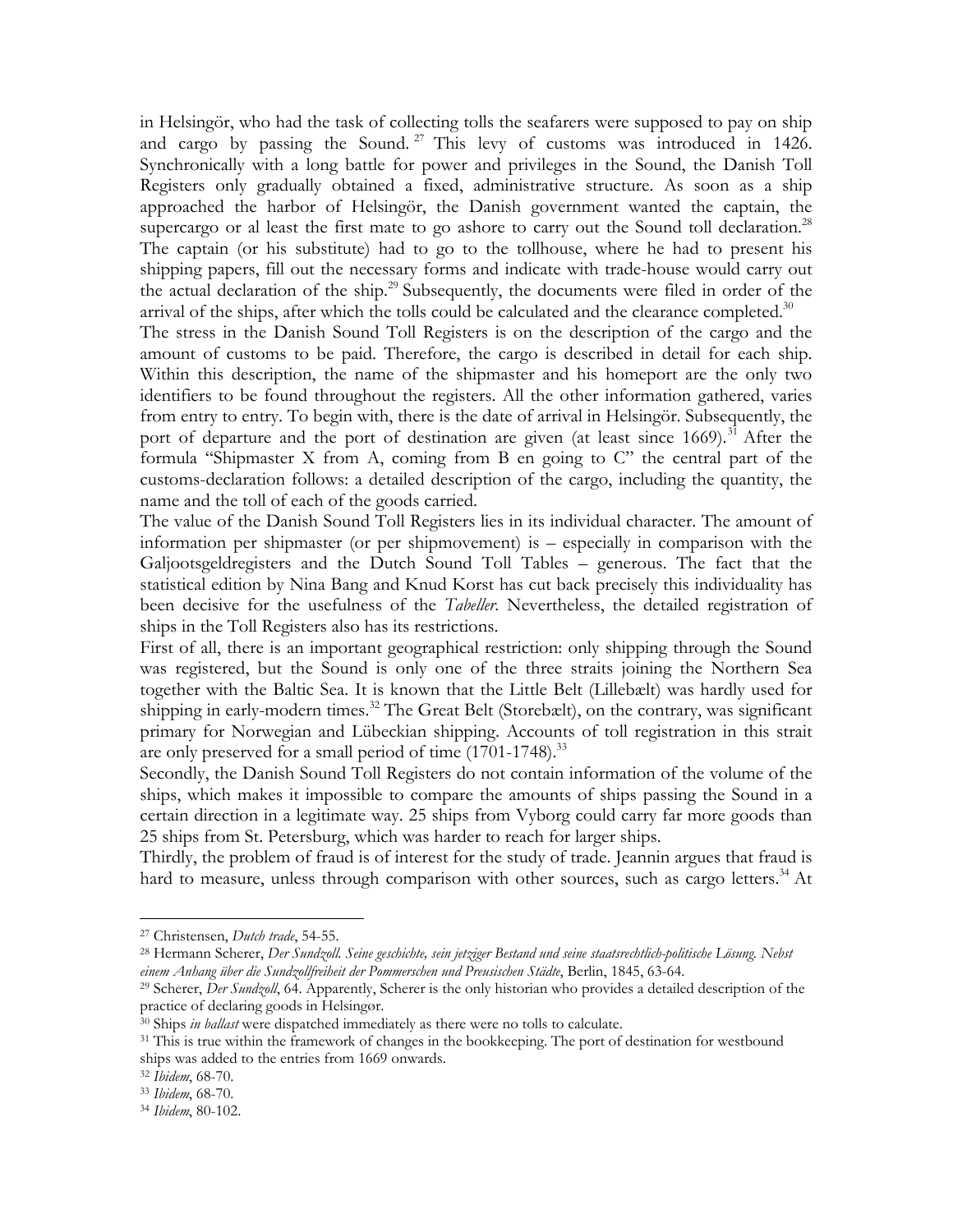the same time he however points out that the problem of fraud was less of a problem in the period 1710-1783 and the 1650s than it was is the period 1660-1710 en the years before 1618. This has to do with the execution of stricter administrative rules in the periods concerned.<sup>35</sup> Yet the views on the importance of the share of fraud in the Baltic trade remain divided. Aulis Alanen, for instance, entirely refrains from the use of the Danish Sound Toll Registers for the study of goods in Finnish foreign trade.<sup>36</sup> Scherer on the other hand points out, that fraud by the levy of tolls occurred only rarely. He bases his position on the fact that the calculation of tolls in the Sound was carried out on the basis of the cargo letters the shipmaster received for each of the goods carried in the port of departure.<sup>37</sup> In other words, the customs-declarations are reliable insofar as the cargo letters they are based on are.<sup>38</sup> More than the other quantitative sources mentioned, the interpretation of data in the Danish Sound Toll Registers is complicated by the strategic and political importance of the sound dues. From the very beginning, the *øresundstold* was disputed by the big seafaring nations and in the course of history the struggle for power in the Baltic came down to the struggle for predominance in the Sound<sup>39</sup>. Especially from the 1650s, when Sweden obtained freedom of tolls in the Sound for its subjects, the reliability (and most of all the completeness) of the declarations in the registers is restricted.<sup>40</sup> Only in 1710 Sweden is forced to renounce its claims. Summarizing it can be stated that the Danish Sound Toll Registers are in the first place useful as a source for the study of Dutch good traffic from and to the Gulf of Finland, however, this should not be done without losing touch with the origin of the registers (Sound *Toll*) and their political role. Furthermore, the registers offer an insight in the trade routes to and from the Gulf of Finland. Finally, they contain data that are identical for the Galjootsgeldregisters and the Dutch Sound Toll Tables as well, which makes the identification of shipmasters and the reconstruction of their routes possible.

#### 1.2. Dutch Sound Toll Tables (NST)

The Dutch Sound Toll Tables differ from the other sources in the sense that part of it has been published on-line. This makes this source already the more popular of all the sources described, as it is a lot easier to search it. The first historians using the Dutch Sound Toll Tables for scientific research were Heeres, Lindblad, Scheltjens and Van Koningsbrugge, Labahn and  $Kroll^{41}$ .

Though the tables are kept in a good way only from 1714 onwards, their origin must be situated in the final years of the  $17<sup>th</sup>$  century. October 20, 1698, the States General decided 'in order to combat the expensiveness of grain en to encourage the import of it, to order Jan

<sup>35</sup> *Ibidem*, 316.

<sup>36</sup> Alanen, *Der Außerhandel*, 15-16.

<sup>37</sup> Scherer, *Der Sundzoll*, 65-66.

<sup>38</sup> Christensen, *Dutch trade*, 81-83.

<sup>39</sup> Charles E. Hill's 1926 work, titled *The Danish Sound Dues and the Command of the Baltic*, leaves not much to the imagination.

<sup>40</sup> Jeannin, 'Les comptes', 310-311.

<sup>41</sup> Jacques Lemmink, 'Dutch convoys in the Baltic during the Russo-Swedish war 1741-1743' // J.Ph.S.

Lemmink, J.S.A.M. van Koningsbrugge (Eds.), *Baltic affairs: relations between the Netherlands and North-Eastern Europe 1500-1800: essays*, Nijmegen, 1990, 172 ff. Lindblad, 'Dutch trade', 103-114. Scheltjens, Van

Koningsbrugge, *Van onze reporter*. Karsten Labahn, Stefan Kroll, 'Die "niederländischen Sundregister" als Quelle für den Fernhandel der Hafenstädte des Ostseeraums während des 18. Jahrhunderts' // F. Braun, S. Kroll (Eds.), *Städtesystem und Urbanisierung im Ostseeraum in der Frühen Neuzeit: Wirtschaft, Baukultur und Historische Informationssysteme*, [Münster], 2004, 299-301.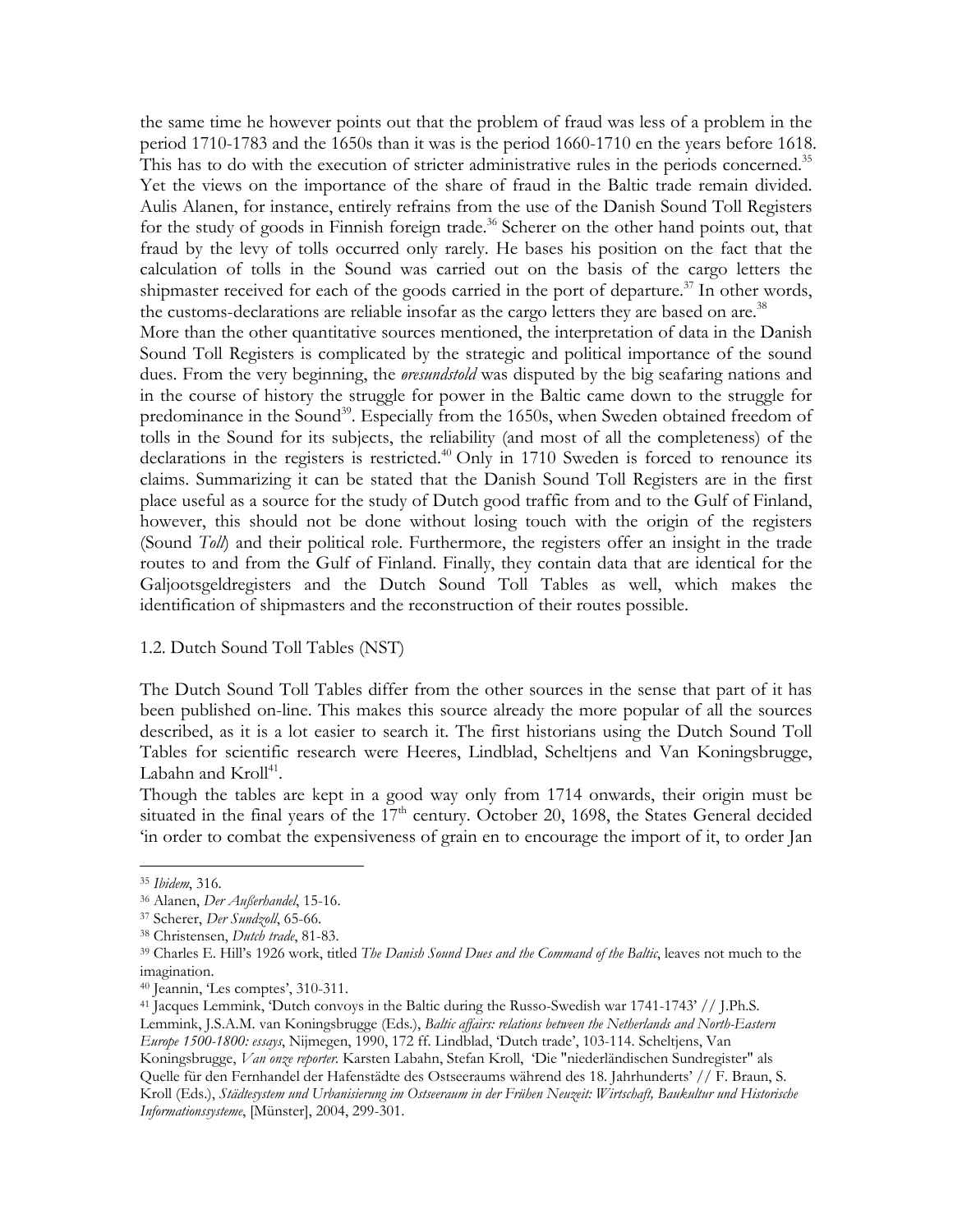van Deurs to send lists of the grain ships passing in Helsingør and to forbid the shipmasters to call at other than Dutch ports (...)'. Since then, Van Deurs, who was entitled 'commissary', started his correspondence with the States General. In 1699 and 1700 Jean van Deurs, the commissary of the States General in Helsingør at that time, mentioned shipmasters carrying grain through the Sound in his correspondence<sup>42</sup>. In his letters written in the years  $1702$ , 1709, 1710 and 1711 scattered listings of ships can be found.<sup>43</sup> In most cases, the listings are detailed descriptions of convoys, but in the beginning of 1711 the first fragment of a list having the formal characteristics of what became the Dutch Sound Toll Tables was sent to the States General. This fragment was sent by Arent van Deurs, who had succeeded his father in 1710, and continued providing the States General with lists concerning shipping through the Sound. The original distinction between grain- and other ships, as it was made in the first decade of the eighteenth century, must have disappeared soon after Arent van Deurs took over his father's role. In 1747 Arent van Deurs was succeeded by his son, Jean Christoffel van Deurs, who was the last one to submit the Dutch Sound Toll Tables. Jean Christoffel died in 1781.<sup>44</sup>

The structure of the Dutch Sound Toll Tables is as ingenious as it is simple. For each registered shipmovement one line was reserved, containing the date of passage of the Sound, the name, patronymic and/or surname of the shipmaster, his homeport, the port of departure, the port of destination and an indication of the cargo carried. Often only one product of the cargo was indicated, and in some cases shipmasters with the same port of destination were gathered together in clusters.<sup>45</sup>

The absence of any geographical restriction in the registration of the passages through the Sound, the fact that east- and westbound passages were noted down and its status that is probably independent of the Danish Sound Toll Registers give the historian the unique opportunity to control the reliability of the Danish registers.

The Dutch Sound Toll Tables don't give any indication of the size of the ships passing through the Sound,<sup>46</sup> which makes any statements on the volume of the transported cargo to a certain port impossible. The cargo itself is only roughly indicated en it's often even unclear whether the ships at all carried cargo or were *in ballast* (i.e. empty) while passing through the Sound.<sup>47</sup> Based on the online adaptation of the tables, Karsten Labahn and Stefan Kroll assume that only the main good was specified in the The Dutch Sound Toll Tables. This assumption is not entirely correct though: the online version gives a somewhat distorted image of the way the cargo is described in the original tables. In the original tables "groups" of shipmasters with "groups" of goods behind their name are brought together using braces.<sup>48</sup>

1.3. Galjootsgeldregisters (GGR)

<sup>42</sup> Dutch National Archives (NA), 1.01.04 Archive of the States General, 7267, Liassen Denmark, Letters from the Dutch envoy Jean van Deurs to the States General, 13. Januar 1700 en 13. Februar 1700.

<sup>43</sup> NA, Archive of the States General, 1.01.04, 7268. Furthermore see: Lemmink, 'Dutch Convoys', 171.

<sup>44</sup> C.R. van den Berg, *De Commissarissen in de Sont en het geslacht Van Deurs*, Koudekerk, 1997 (unpublished research memorandum).

<sup>45</sup> Lindblad, 'Dutch trade', 107.

<sup>46</sup> Labahn, Kroll, 'Die "Niederländischen Sundregister", 303.

<sup>47</sup> *Ibidem*, 303.

<sup>48</sup> cf. Lindblad, 'Dutch trade', 107: "(…) a rough indication of cargo (often only one type of product, sometimes clusters of product types for more ships at the time) [is given]."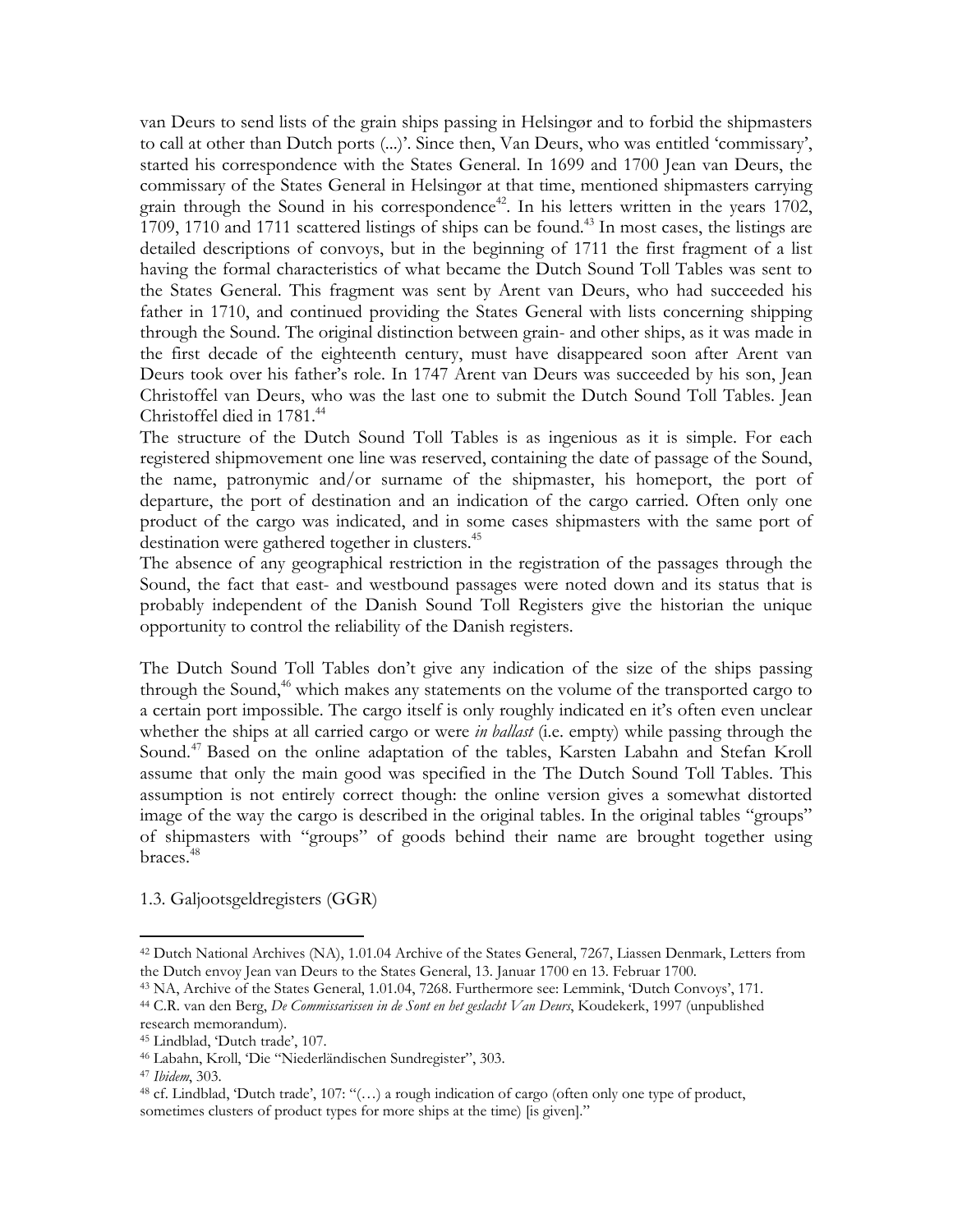The "Reekeningen aengaende de Heeren Gecommitteerden tot den Oosterschen Handel en Reederije Weegens den Ontfang (…) van een Stuijver van de Koopmanschappen en een halve stuijver van de schepen  $(\ldots)$ ", or Galjootsgeldregisters, are part of the Archive of the Board of Baltic Trade and Shipping (Archief der Directie van Oostersche Handel en Reederijen)<sup>49</sup>. Developed from what originally was a group of merchants and traders that split the costs for convoys of ships in the Baltic Sea in the end of the  $17<sup>th</sup>$  century,<sup>50</sup> the Board was officially acknowledged in 1717. By that time registers of the received *galjootsgeld* (literally: galliot money) were already kept by the Board. At the same time, another closely related Board was active in Amsterdam: the Board of Muscovite Trade (Directie der Moskovische Handel)<sup>51</sup>, which was probably also acknowledged in 1717. They too levied 'galjootsgeld' and registered the levy. From 1753 on, the levy of ships coming from St. Petersburg was no longer a duty of the Board of Baltic Trade, being passed on to the Board of Muscovite Trade.

The Galjootsgeldregisters consist of a series of constant and varying data. Data that doesn't differ for various shipmovements made by one shipmaster is understood as being "constant" data. These data are: the name of the shipmaster, his homeport, the name of the ship and the *ship lasts*. The varying data differs per shipmovement and can be specified as follows: the date of the registry of the ship at one of the two boards, the port of departure and the *cargo lasts*.

The name of the shipmaster as registered in the Galjootsgeldregisters is – in most cases – the name followed by the surname of the captain of the ship. It happened that instead of the surname, the patronymic was registered and the surname was left out. The name of one shipmaster can thus vary and within one source and between sources. Additional information about the shipmaster's homeport and the name of the ship might therefore be essential for the identification of shipmasters.<sup>52</sup>

The so-called homeport is in fact the domicile of the captain of the ship.<sup>53</sup> Of all the "repeating" data the domicile is the most problematic: not only does the registered homeport of the shipmaster often differ from source to source, one shipmaster being registered with various homeports in the Galjootsgeldregisters is also quite common.

The name of the ship causes fewer problems than the captain's homeport. In combination with the name of the shipmaster and the indication of the ship lasts the name of the ship is in most cases a sufficient means for the identification of a particular ship.<sup>54</sup> It happened however that a ship on a particular moment got a new captain, either on the way by illness, by death or even sale of the ship, either on Amsterdam, during the preparation of a new trip.<sup>55</sup>

Finally, the *ship lasts* give an indication of the size of the ship as well as that of the cargo. The difficulty lies in the conversion of the dimensions of the ship to its carrying capacity. The problem was that the carrying capacity of a ship was not only determined by the way the ship was built, the nature of the cargo also played its role. The *galjootsgeld* was based on this duality, levying on the basis of the *lastage* of the cargo as well as on the basis of the *lastage* of the ship.

<sup>49</sup> Amsterdam Municipal Archives (GAA), 78: Archive of the Board of Baltic Trade and Shipping (Archief der Directie van Oostersche Handel en Reederijen).

<sup>50</sup> Knoppers, *Dutch trade*, 1-2.

<sup>51</sup> GAA, 6: Archive of the Board of Muscovite Trade (Archief der Directie van Moscovische Handel).

<sup>52</sup> Knoppers, *Dutch Trade*, 65-66.

<sup>53</sup> *Ibidem*, 66.

<sup>54</sup> *Ibidem*, 67.

<sup>55</sup> *Ibidem*, 65.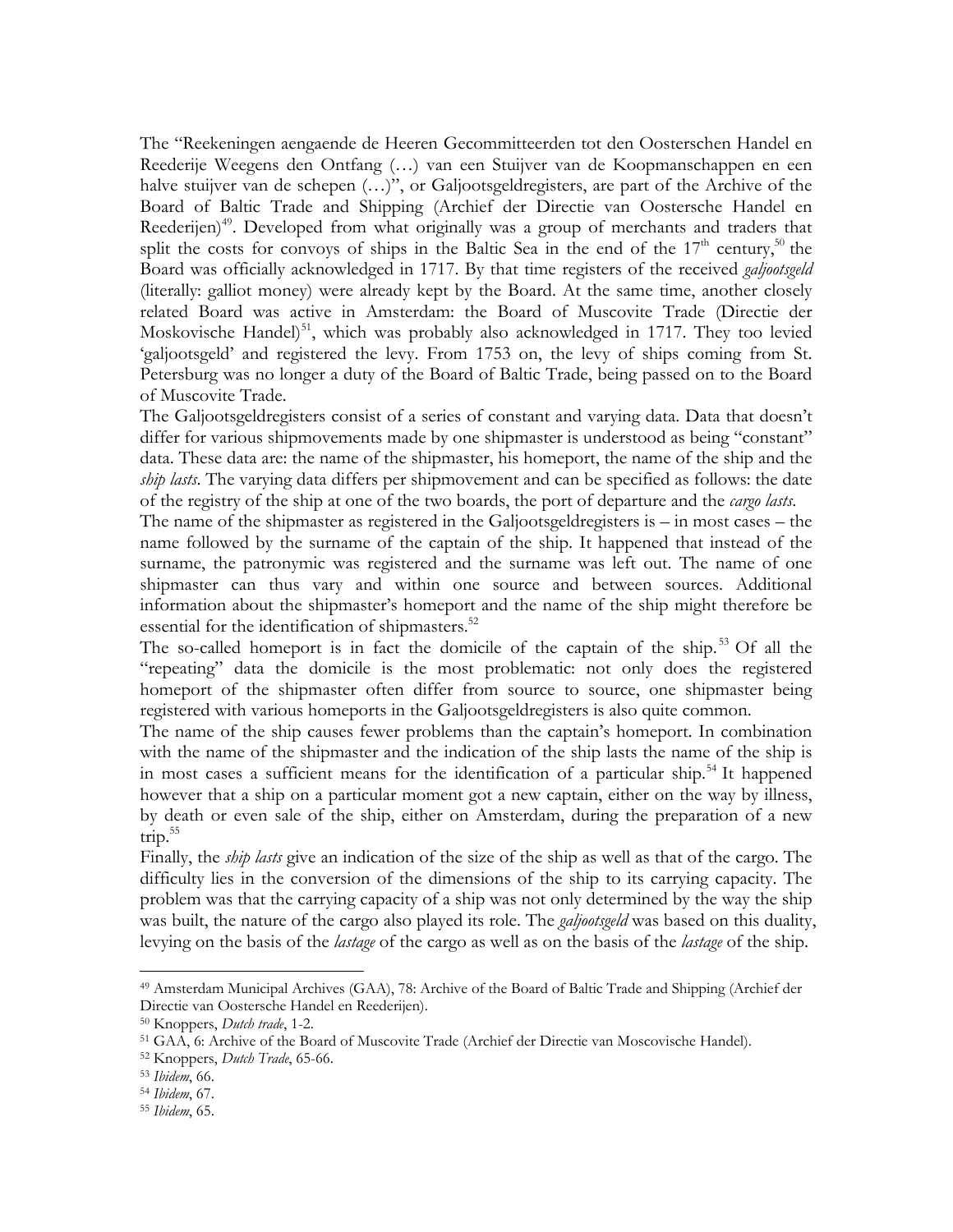The variables in the Galjootsgeldregisters are the date of registry of the ship in Amsterdam, the port of departure and the lastage of the cargo, the latter two being the core of Knoppers' quantitative study on Dutch trade with Russia mentioned earlier.

The port of departure in the present study is either Narva, Vyborg or St. Petersburg. Although Knoppers concludes that the data concerning the port of departure in the Galjootsgeldregisters are generally accurate,<sup>56</sup> the following comment must be made: not all the shipmovements registered in the Galjootsgeldregisters have a specified port of departure. In some cases the vague description 'coming from the Baltic Sea' (*gekomen van Oostzee*) was used. Supposedly, this description was used when the ship called on several ports before leaving the Baltic on its way to Amsterdam.<sup>57</sup> Only comparison with the Dutch Sound Toll Tables and the Danish Sound Toll Registers will make an attempt to reconstruct the last port of calling before leaving the Baltic possible. To obtain certainty on the question whether or not the ship left from Narva, Vyborg or St. Petersburg only local sources – in the form of ship lists or correspondence between merchants - can be appealed to.

The *cargo lasts* are, as Knoppers assumes, the sum of the total lastage of the various products being part of the cargo.<sup>58</sup> In the Galjootsgeldsregisters no difference whatsoever is made between the various *lastage* measures. The *lastage* of cargo and of ship is simply indicated as such.<sup>59</sup>

Finally, the date of arrival in Amsterdam is, as Knoppers points out, the "registered" date of arrival and not the actual date of arrival of the ship. Between those two dates, a substantial amount of time could go by, sometimes up to six months.

The Galjootsgeldregisters of the Board of Baltic Trade and Shipping and of the Board of Muscovite Trade is one of the best kept sources on Dutch trade. The registers give the historian an insight in the evolutions in Dutch trade in the Baltic and the White Sea in the eighteenth century. The registers contain detailed information on the micro level on Dutch shipmasters in the Baltic and White Sea.

The main restrictions of the registers are that only *Dutch* ships had to pay the levy and were thus registered, that only westbound trips were registered and that only ships arriving in Amsterdam were under the auspices of one of the Boards. Though the sources were primarily presented as a Dutch source this is - be it in a strict sense – not entirely correct. The source is *de facto* about Amsterdam and there is no information to be found about the so-called *deurgangsvaerten* (ships passing Amsterdam without mooring) to France, Spain, Italy or Portugal or other Dutch ports in the Galjootsgeldregisters.<sup>60</sup>

1.4. Rekeningen van den ontfang van het Paalgeld te Amsterdam

<sup>56</sup> *Ibidem*, 95.

<sup>57</sup> I. Schöffer, 'De Vonnissen in Averij Grosse van de Kamer van Assurantie en Averij te Amsterdam in de 18<sup>e</sup> eeuw: Onderzoek naar hun economisch-historische waarde voor de geschiedenis van de handel en scheepvaart van Amsterdam op de Oostzee 1700-1770' // *Economisch-Historisch Jaarboek*, 1956, 26, 73-132. Knoppers, *Dutch Trade*, 62.

<sup>58</sup> The *lastage* of ships carrying timber is an exeption. In this case the *lastage* of the cargo is usually the same as the *lastage* of the ship).

<sup>59</sup> Knoppers, *Dutch Trade*, 79-85.

 $60$  Dekker, 'Friese schippers', 240-241. Exactly during the eighteenth century these destinations gained in importance and in this respect, Knoppers' study, which is entirely based on the Galjootsgeldregisters, has a somewhat misleading title.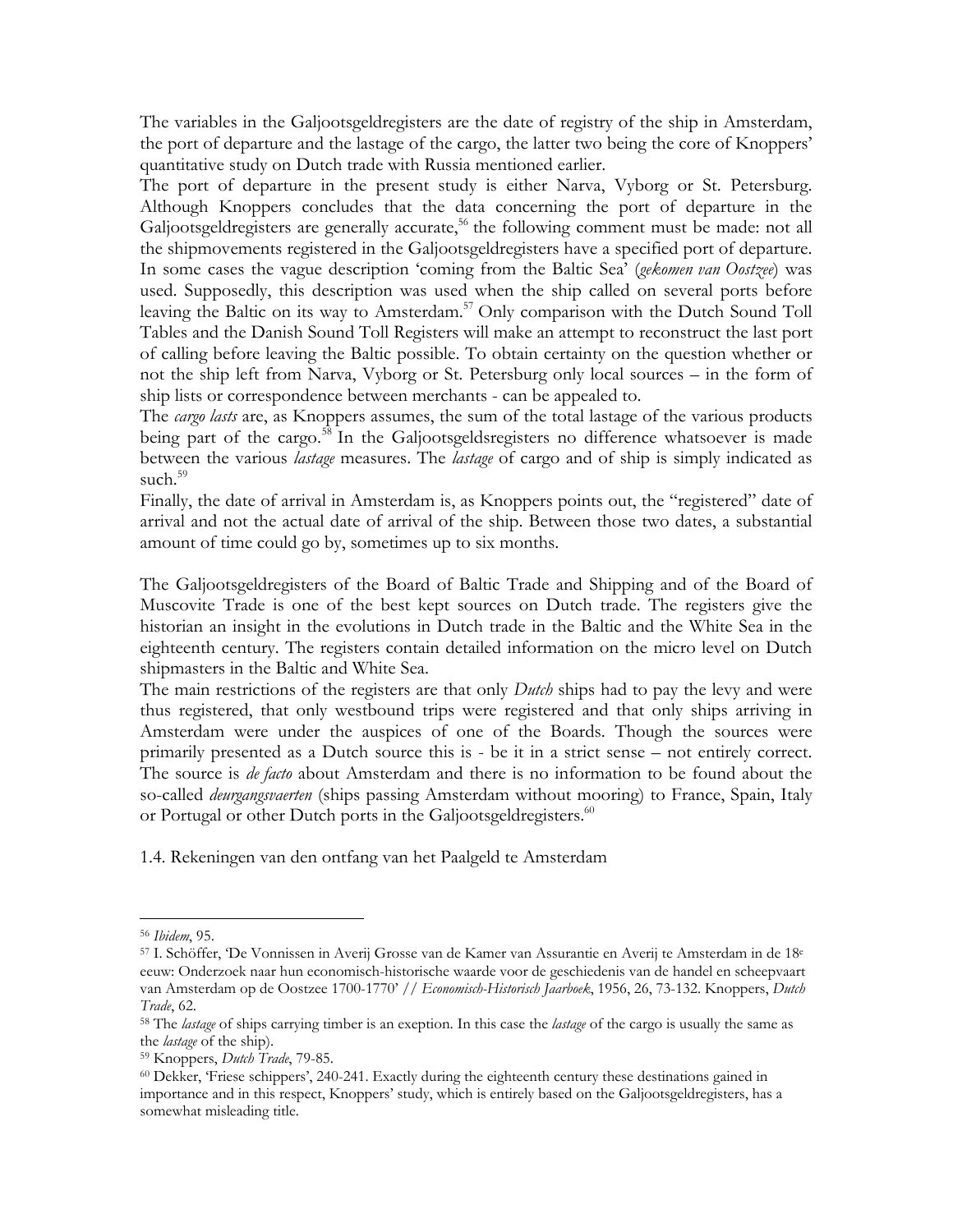George Welling describes the Paalgeld Portbooks as follows: "The *Rekeningen van den ontfang van het Paalgeld te Amsterdam*, which from now on will be called the *Paalgeld* portbooks, the records of an eighteenth century tax-register on incoming shipping to Amsterdam"<sup>61</sup>. "The *Paalgeld* was a beaconage or docking fee levied on incoming ships in the harbors along the coast of the Zuider Zee. The name of this levy, *Paalgeld*, gives an indication of its purpose. From the revenues of this tax the maintenance of beacons, buoys and the coast-fires, that had the same function as modern light-houses, was financed. But it would also be used to meet the costs of placing poles (*palen*) in the water to mark the numerous shoals of the Zuider Zee"<sup>62</sup>.

"Only for a limited period these books have survived. For Amsterdam, by far the most important harbor for which we have data on the levy of the *Paalgeld*, these portbooks cover the periods 1742, a single year, 1771 to 1810, 1814 to 1828, and 1830 to 1836"<sup>63</sup>. "For every year these books have two parts, of which the first is usually called *Rekening van den ontfang van het Paalgeld te Amsterdam over het jaar X* and the second part *"Ontvang van het Paalgeld wegens de Schepen gekomen uit de West Indien gedurende het Jaar X"* These portbooks normally cover one year, except for the case of 1816-1817: for this year the first page reads: *"Rekening van de Ontvang van het Paalgeld te Amsterdam over het Jaar 1816 & de Maanden Januäry & Februäry van 't Jaar 1817"*. The reason for this is the change from a system of the guilder of 20 stuivers to the guilder of 100 cents. However, this change is not consistent. The sums paid for each part of the cargo are still expressed in stuivers, just like the sub-totals: only the grand-totals for each ship are in guilders and cents.The first part of these books is the most interesting in our case. It contains the names of all shipmasters, the cargoes of their ships, the dates of payment, the amounts paid per cargo, and the ports of departure"<sup>64</sup>.

These portbooks form the source of Welling's study "The Prize of Neutrality"<sup>65</sup>. In order to prepare the information in this source for further analysis, Welling entered the data for the years 1742 and 1771-1787 entirely into a database. This source-oriented approach provided him with a huge amount of data ready for processing and analysis as well as with a frame of reference necessary to study Amsterdam's trade relations with one specific area. Thanks to Welling's efforts, the Paalgeld Portbooks are now also available for other historians<sup>66</sup>.

#### 1.5. Register of Abraham de Kramer (RAK)

The register of Abraham de Kramer is a book that this Amsterdam broker kept of the levy of the so-called *schipgeld*. Kramer kept his book from 1697, when he was appointed by the Board of Muscovite Trade to collect the *schipgeld*, and he continued using it as a register of ships sailing to and coming from Archangel after the levy of schipgeld was abolished in 1709. After Kramer's death in 1720, his successor - Abraham Muller - continued to keep track of Archangel shipping until 1738. The register is part of the archive of the Board of Muscovite Trade and is kept at the Amsterdam Municipal Archives<sup>67</sup>.

<sup>61</sup> Welling, *The Prize*, 40.

<sup>62</sup> About the history of the levy of the Paalgeld, see: Welling, *The* Prize, 41 ff.

<sup>63</sup> Welling, *The Prize*, 41.

<sup>64</sup> Welling, *The Prize*, 41-42.

<sup>65</sup> Welling, *The Prize*, 40.

<sup>66</sup> The database of the Paalgeld Portbooks can be found on line at:

http://www.let.rug.nl/~welling/paalgeld/appendix.html.

<sup>67</sup> GAA, 6, 123.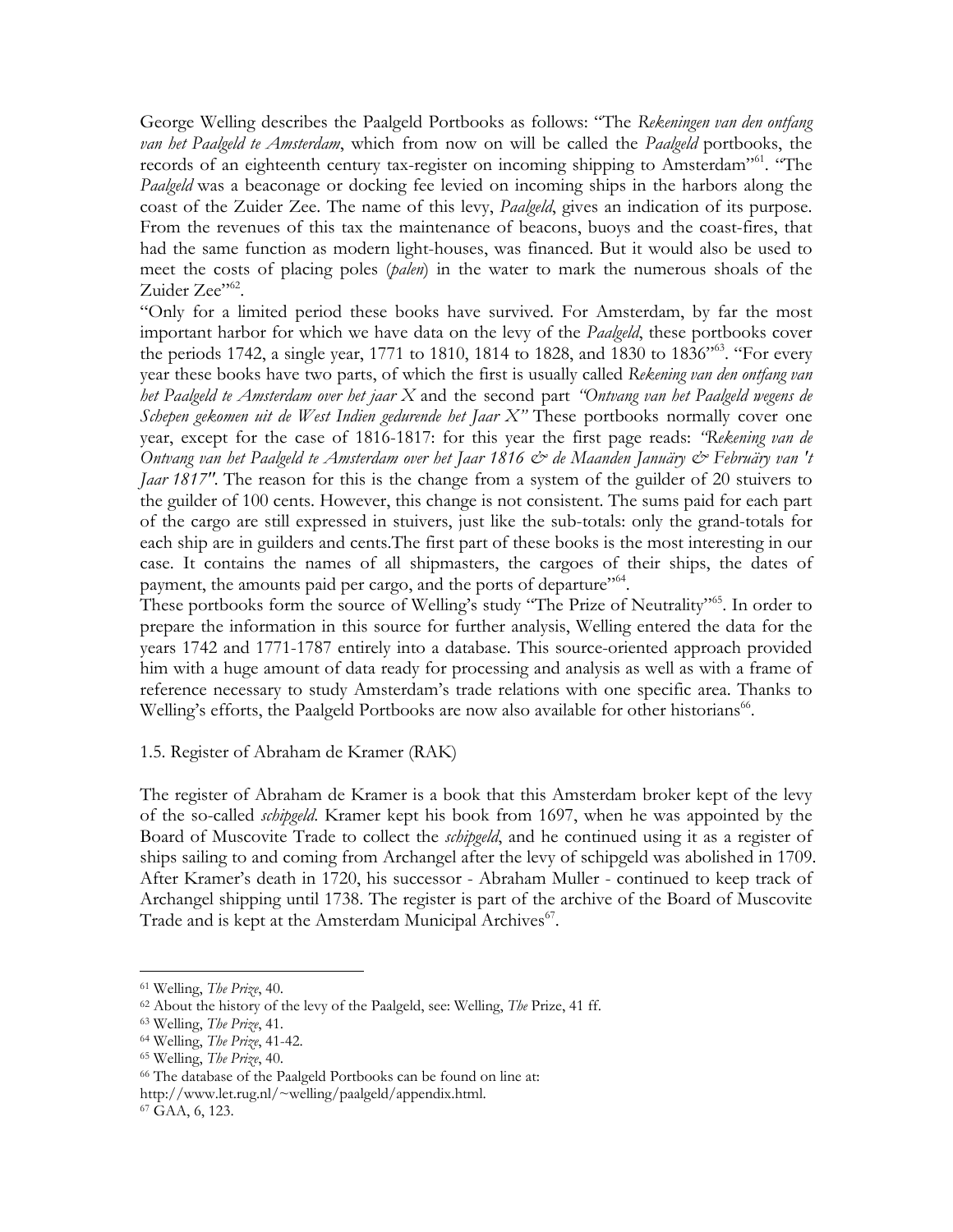The register of Abraham de Kramer contains detailed lists of ships going to Archangel. The date of registry is mentioned first, then followed by the name of the ship, the name of the shipmaster and the name(s) of the Archangel merchants they are sailing to. The lists were divided into so-called *vroegschepen* (the early fleet) and *naschepen* (the late fleet). From 1705 the value of the cargo is added. From 1709 until 1720 a very brief hardly readable description of the cargo is given. After 1720, when Abraham Muller was appointed to continue Kramer's register, the lists take a somewhat different shape: the date of departure is no longer made explicit and the distinction between *vroegschepen* and *naschepen* disappears. On the other hand, lists returning ships were added.

One of the difficulties of this register is the large amount of detailed notes, e.g. concerning convoys, concerning the type of ships (fregats are sometimes listed seperately) and concerning the destination of the ships (in some cases ships leaving for Livorno are added for unknown reasons). As will become clear in the next chapter, the register of Abraham de Kramer is a very valuable source both for comparison with the patterns of Dutch Baltic shipping and for expanding our knowledge of Dutch shipping to Archangel.

#### CHAPTER 2: ANALYSIS

#### 2.1. Introductory remarks

The following analysis of data about shipmasters active in the eastern Gulf of Finland and Archangel in the first half of the  $18<sup>th</sup>$  century is based primarily on three examples, data of which is added in the appendices to this paper.

First of all, a few words on the structure of the relational database model used to process data from the sources is necessary. Our model provides the historian with all the tools needed for an in depth study of shipping and trade, as well as for a detailed and reliable view on the peculiarities of the sources used. The relational database is constructed in accordance to the rules of nominal record linkage and normalization<sup>68</sup>. The model is topic-oriented insomuch as only the pieces of information that are needed for the pre-defined research purposes are captured<sup>69</sup>; those purposes being the study of *Dutch* 18<sup>*th*</sup>-*century shipping and trade* in the *eastern Gulf of Finland*, where the ports of Narva, Vyborg, Kronstadt and St. Petersburg (previously Nyen) were located. At the same time, the approach is source-oriented: throughout the whole generative process of gathering and entering the data from the sources, the structure of the original documents on which the database is based, is preserved as closely as possible. It should, however, be noted that in our case, the term "source-oriented" must be understood somewhat differently than in its first and most common meaning (see: Paalgeld Portbooks).

Furthermore, it must be said that the data gathering from the sources described in the previous chapter is not complete yet, nor have I had the chance to see and process all the archival material available on this matter. For instance, the Dutch Sound Toll Tables for the years 1724-1729 could not be processed yet as they are in too bad a state to be consulted. The Danish Sound Toll Registers have currently been processed for the years 1703-1730 only, which effectively fills the gap left by the Dutch Sound Toll Tables for the years 1724- 1729, but leaves another gap for the years 1733-1736 for which the Dtuch Sound Toll Tables

<sup>68</sup> About nominal record linkage and normalization, see: Charles Harvey, Jon Press. *Databases in Historical Research: Theory, Methods and Applications*. London, 1996, pp. 22-24.

<sup>69</sup> Welling, *The Prize*, 87.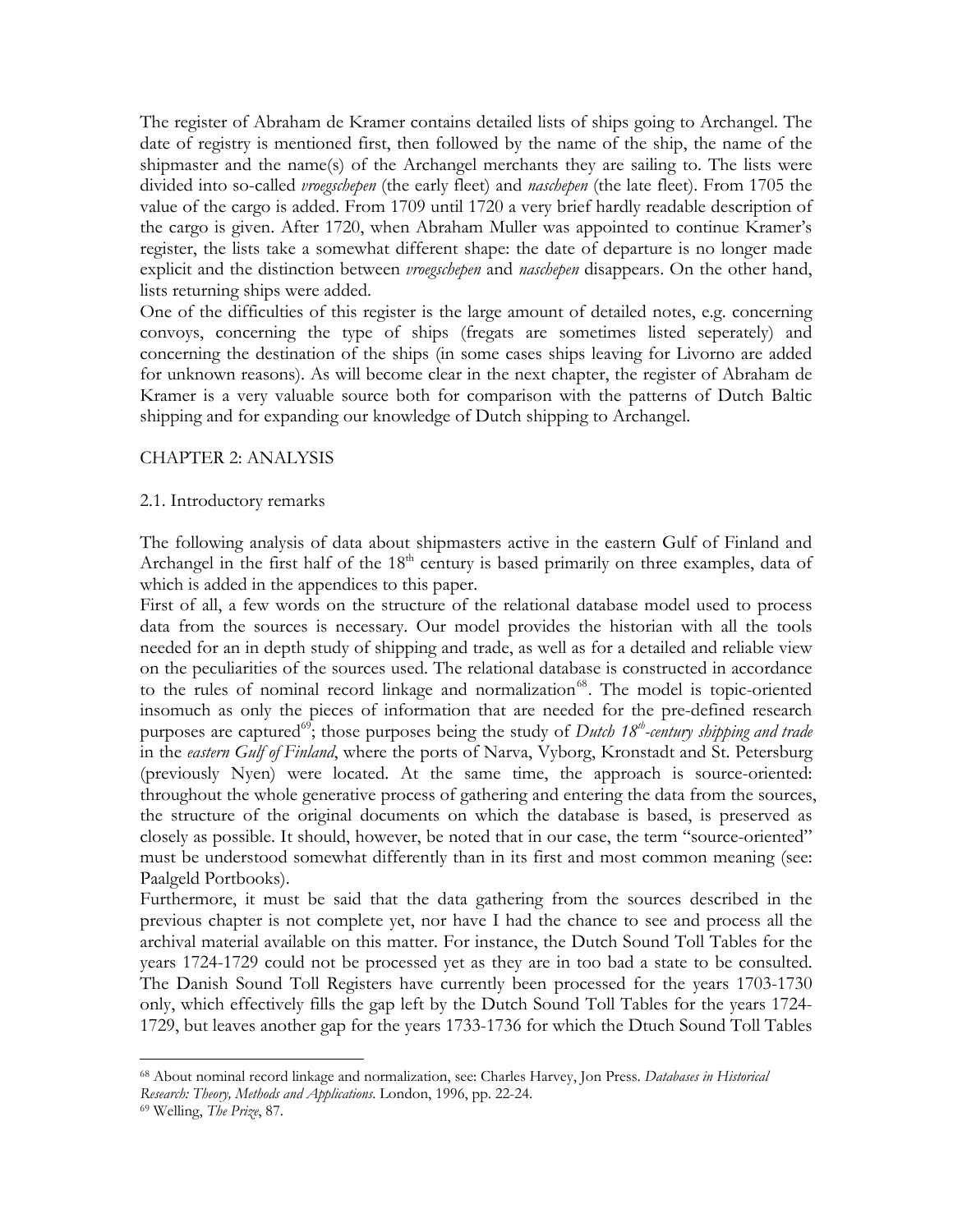have not survived<sup>70</sup>. The Galjootsgeldregisters of the Board of Baltic Trade and Shipping could not be processed yet for the years prior to 1722 and for the year 1727.

Finally, the sources themselves all have their restrictions as well, as was described in the previous chapter. Without going into detail, it must be kept in mind that not all data have survived. The large gap in the Sound Toll Tables has already been mentioned, but one must be aware of minor discontinuities as well, such as data missing for part of the year. At the same time, minor discontinuities of another kind must also be mentioned: sometimes some of the data items are missing for seperate records in the source<sup>71</sup>. The last restriction is that of the representation of inner Baltic trade contacts. The amount of eastbound passages having an undefined port of destination ("the Baltic Sea") is at times up to 30% of the total. Though a direct trip westbound was the rule, this vague description also appears in the Galjootsgeldregisters, leaving the historian with unanswered questions. Where did these ships go? To one or more ports? And if so, how and why?

The restrictions and possible discontinuities mentioned in the previous paragrpahs can for the major part be overcome by combining complementary sources. The data gathered in the appendices proves this: they provide us with a sufficient tool for the analysis of shipmovements to and from the eastern part of the Gulf of Finland.

#### 2.2. Structure

The structure of the tables in the appendices is as follows: the first column ("direction") is added to make the shipmovements more visible. The sign " $\rightarrow$ " stands for "eastbound" passage theough the Sound", "←" stands for "westbound passage through the Sound", "⇒" stands for "journey to Archangel", " <= " stands for "journey from Archangel" and " ↓" stands for "registered arrival in Amsterdam". The second column contains day and month of passage, departure or arrival. As a rule, for passages through the Sound in Helsingør, the place of registration is coded as HEL, for arrivals in Amsterdam the place of registration is coded as AMS. In brackets, the data source is added to the places of registration:

| $(n)$ = Dutch Sound Toll Tables         |
|-----------------------------------------|
| $(d)$ = Danish Sound Toll Registers     |
| $(ggr) = Galjootsgeldregisters$         |
| $(pg)$ = Paalgeld Portbooks             |
| $(rak)$ = Register of Abraham de Kramer |

As the tables are drawn up for shipmasters all having the same surname, the forth column only contains the first name and the patronymic of the shipmaster. The names of the shipmasters have been previously standardized with the aid of the thesaurus available on the website of the Frisian Historical and Literary Centre Tresoar<sup>72</sup>. In the fifth and the sixth column the ports of departure and destination are specified. Cautious not to make the tables even more complex, the homeport of the captain - as it is stated in the aggregated sources has been omitted. Thus, the first six columns contain data that – ideally – is equivalent in all

 $^{70}$  See: J. Thomas Lindblad, 'Dutch Trade on Narva in the Eighteenth Century' // C. Horstmeier a.o. (eds.), *Around Peter the Great: Three Centuries of Russian-Dutch Relations*, Groningen, INOS, 1997, 103-114.

<sup>71</sup> Such is the case, for instance, for shipmaster Abe Janse Kat (appendix 1, 1723-29-07) for whom the name of the ship is missing in the Galjootsgeldregisters.

<sup>72</sup> See: www.tresoar.nl.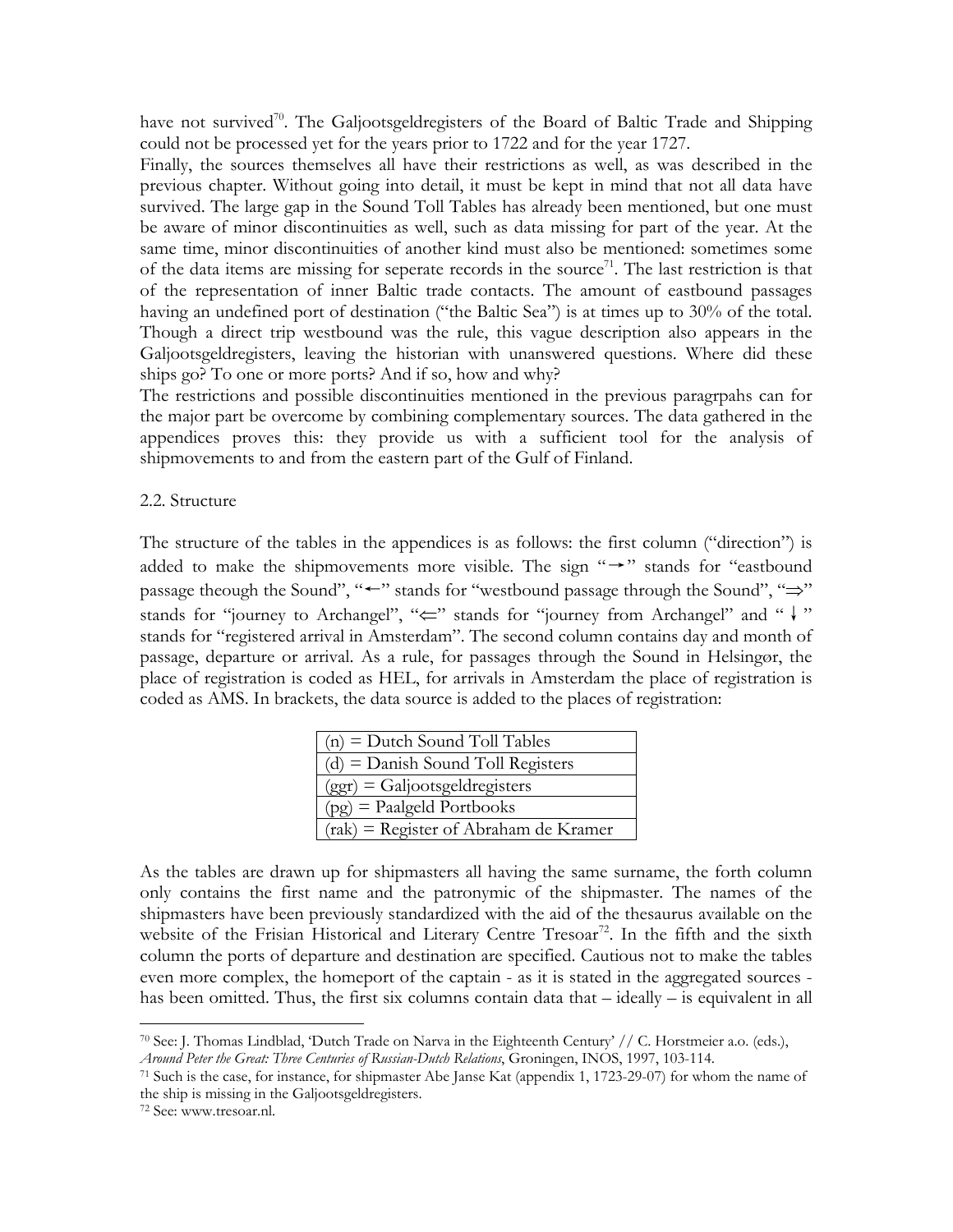the sources used. These are the data items on which the reconstruction of shipmovements is based.

The final four columns contain source-specific data. The name of the ship, the lastage of the cargo and lastage of the ship are extracted from the Galjootsgeldregisters. The indication of the cargo is extracted from the Dutch Sound Toll Tables. The detailed cargo descriptions of the Danish Sound Toll Registers have been left out in order to avoid unnecessary complications.

### 2.3. Content analysis: fixed routes and flexible specialization

Throughout the tables, the repetitive character of the shipmovements is obvious. In the following table, the total amount of shipmovements is calculated, one shipmovement consisting  $-$  ideally  $-$  of 1) the registration of the eastbound voyage, 2) the registration of the westbound voyage and 3) the registration of the arrival of the ship in Amsterdam. In the case of inconsistencies between the sources, e.g. when a port of departure different from the port of destination is registered, both port are given as one destination. In those cases where only part of the voyage is registered, the "destination" of the shipmovement is set as "Baltic Sea + the registered destination(s)", this to avoid underestimating the existence of what was already defined as inner Baltic shipmovements. In the case of shipmovements to Archangel, this was unnecessary. Where only a limited number of sources is available the "destination" of the shipmovement is based on the existing data, e.g. the beginning of 1737. The following examples will make things clear.

In the year 1725 in the table of the Kat shipmasters (appendix 1) an example of a shipmovement without "confirming" registration in Amsterdam is found. It remains unclear whether or not the shipmaster called at another port than the one registered in the Danish Sound Toll Registers, this port being other than Vyborg, Narva, Kronstadt or St. Petersburg. Therefore, "Baltic Sea" is added to the "destination" in the table of shipmovements (a fragment of such table is added in appendix 4). The year 1729 in the same aggregated table of Kat shipmasters sheds light on some other peculiarities of the reconstruction of shipmovements. First of all, we see that two different persons have the same name: Abe Broers (1723-03-08) and Abe Broers (1723-03-08) arrived back in Amsterdam on the same day. Evidence for the fact that there is no mistake in bookkeeping involved, is provided by the name of the ship and the fact that the two namesakes appear elsewhere in the table as well. What is interesting, is that one of them does not appear in the Danish Sound Toll Registers nor in the Dutch Sound Toll Tables with Narva as port of destination. Therefore, the shipmovement of one of the shipmasters Abe Broers has "Baltic Sea/Narva" as port of destination in the table of reconstructed shipmovements. A third, somewhat different example of reconstruction can be found in the year 1737. The year starts with two unmatched registrations in Amsterdam (1737-01-07 and 1737-01-08), which at first sight may seem strange. However, this occurence can easily be explained by the fact that the Dutch Sound Toll Tables are only available from July 27<sup>th</sup> onwards. Therefore, the reconstruction of these shipmovements is based on the existing data.

| name | total<br>shipmove<br>ments | destinations | shipmovements<br>per destination | $\%$ of total |
|------|----------------------------|--------------|----------------------------------|---------------|
| Kat  | 103                        | narva        |                                  | 59,2 $\%$     |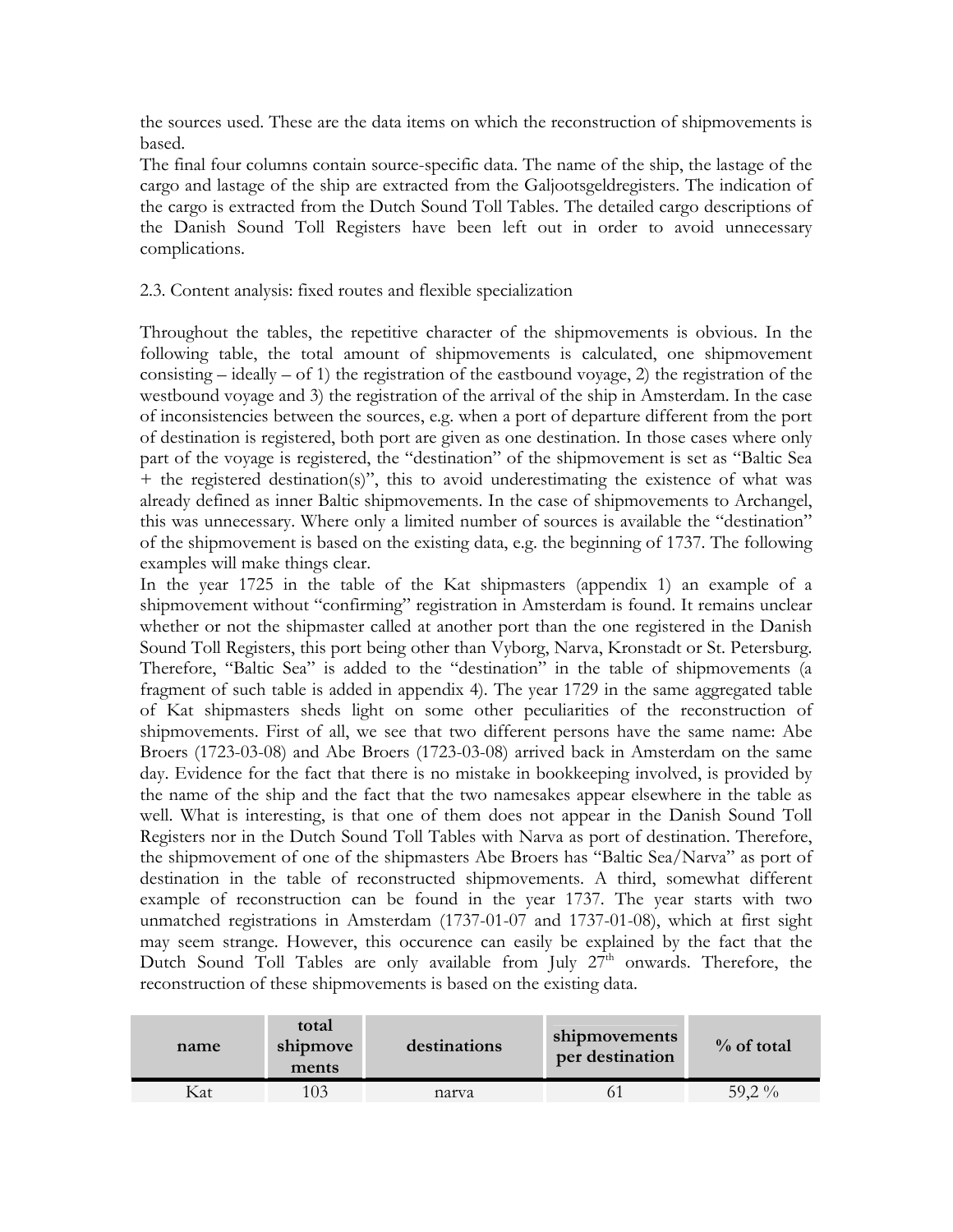|          |    | baltic sea/narva               | 26             | 25,2%    |
|----------|----|--------------------------------|----------------|----------|
|          |    | baltic sea/vyborg              | $\overline{4}$ | $3,9\%$  |
|          |    | narva/vyborg                   | $\overline{4}$ | $3,9\%$  |
|          |    | vyborg                         | $\overline{2}$ | $1,9\%$  |
|          |    | baltic<br>sea/kronstadt/narva  | $\overline{2}$ | $1,9\%$  |
|          |    | archangel                      | $\mathbf{1}$   | $0.9\%$  |
|          |    | kronstadt/narva                | $\mathbf{1}$   | $0,9\%$  |
|          |    | baltic sea/kronstadt           | $\mathbf{1}$   | $0,9\%$  |
|          |    | norway                         | $\mathbf{1}$   | $0,9\%$  |
|          |    | archangel                      | 14             | 29,8 %   |
|          |    | danzig                         | 8              | $17\%$   |
|          |    | baltic sea/narva               | $\overline{7}$ | 14,9 %   |
|          |    | baltic sea/vyborg              | 5              | $10,6\%$ |
|          |    | narva                          | $\overline{4}$ | $8,5\%$  |
|          |    | vyborg                         | $\overline{2}$ | 4,3 $\%$ |
| Wijnberg | 47 | narva/vyborg                   | $\overline{2}$ | $4,3\%$  |
|          |    | danzig/narva                   | $\mathbf{1}$   | $2,1\%$  |
|          |    | baltic sea                     | $\mathbf{1}$   | $2,1\%$  |
|          |    | baltic<br>sea/narva/vyborg     | $\mathbf{1}$   | $2,1\%$  |
|          |    | narva/vyborg/st.<br>petersburg | $\mathbf{1}$   | $2,1\%$  |
|          |    | narva/st. petersburg           | $\mathbf{1}$   | $2,1\%$  |
|          |    | archangel                      | 19             | 70,4 %   |
| Montes   | 27 | baltic sea/narva               | 5              | 18,5 %   |
|          |    | narva                          | 3              | $11,1\%$ |

Looking at the routes frequented by the Kat shipmasters, it is clear that they were specialized in Narva. Almost 60 % of all shipmovements follows the pattern "Amsterdam – Narva – Amsterdam" and if the shipmovements where Narva is possibly not the only port of destination are taken into account as well, the dominance becomes almost complete, with more than 90 % of the shipmovements having Narva as port of destination. The few cases in which other ports are registered as destination can be related to the type of goods exported from them. Just like Narva, the ports of Vyborg, Kronstadt and to a lesser degree Archangel were timber exporting ports. Thus the fixed routes are effectively confirmed by flexible specialization: only when there was the need to do so, the pattern was changed.

The same can be said about the case of Thomas Montes, although here the pattern shift might have had more dramatic consequences for the shipmaster. From 1702 until 1720 Thomas Montes travelled to Archangel on a yearly basis, every time with a loaded ship, called "Vrede". From 1721 onwards, however, Thomas Montes started to sail to Narva instead, on the outgoing journey with a ship "in ballast", on the return journey loaded with a cargo of timber.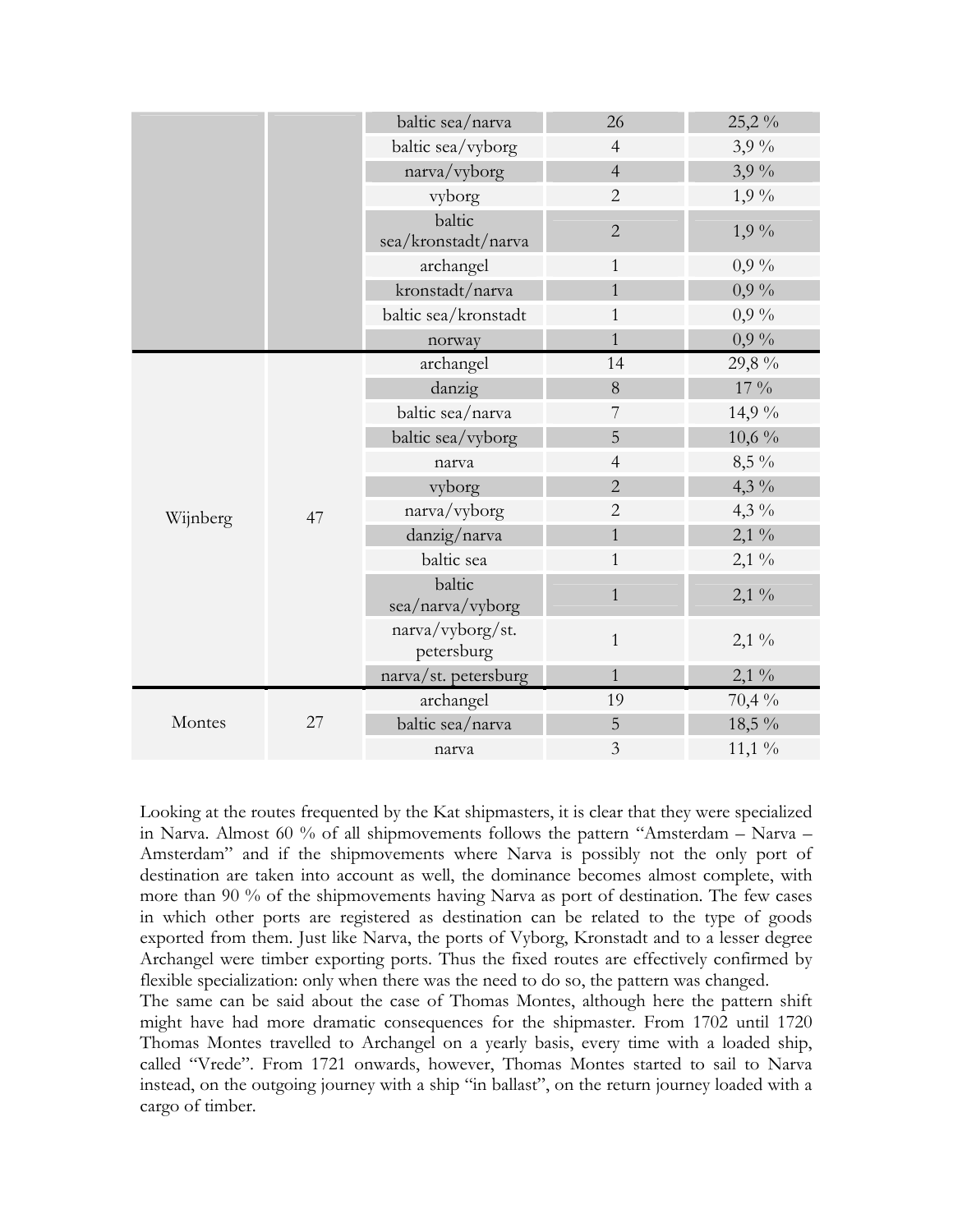It would have been too easy to say that this was the result of Peter the Great's redirection policy. Hence, Thomas Montes did not sail to St. Petersburg, he sailed to Narva instead, thus also having to face a change in the kind of goods that he carried from "valuable" goods to timber. Instead of seeking the reason for this shift in the questions of supply and demand or in political issues, I am inclined to believe that the lastage of the ship plays a decisive role in the explanation of this Archangel/Narva-shift.

A calculation of the average lastage of the ships calling at St. Petersburg, Archangel, Kronstadt, Vyborg and Narva provides the following result<sup>73</sup>:

| port of departure | average lastage of ships | standard deviation |
|-------------------|--------------------------|--------------------|
| St. Petersburg    | 63,93                    | 27,67              |
| Kronstadt         | 140,38                   | 27,31              |
| Narva             | 158,25                   | 31,39              |
| Vyborg            | 125,66                   | 41,38              |
| Archangel         | 140,12                   | 40,90              |

Apparently, the ships of the Archangel fleet were just too large to sail to St. Petersburg. Therefore, they had to find another port of destination. The sudden rise in the popularity of Narva can partly be explained by this situation. But there is no doubt that other factors such as an increasing demand for timber in Western Europe and technological evolutions in timber processing in the areas around the Gulf of Finland<sup>74</sup> also influenced the decision to shift from Archangel to Narva.

The fact that both the Kat shipmasters and the Thomas Montes case show such obvious specialization in one route, makes it interesting to investigate exactly when and why they distance themselves from their fixed routes to sail to other ports instead. Partly, the answer can be found in political developments, which is most obvious in the case of Thomas Montes (see above). Another reason is of a more practical nature: in case of a timber deficiency (mostly due to governmental restrictions, see above), the shipmasters swiftly moved on to the nearest timber exporting port. Such patterns can be clearly derived from the table of shipmovements of the Kat shipmasters, especially for the years 1726-1738 (shift to Vyborg) and 1739-1741 (shift to Kronstadt).

At first sight, the table containing data about the Wijnberg shipmasters seems quite contrary to the regularity of shipmovements in the other tables. Indeed, the Wijnberg shipmasters did not have a prevailing route. Apparently, their shipmovements followed a more diverse pattern in which in the 1720s Danzig was the main port of destination. In the 1730s Archangel took over Danzig's place, then followed by a period in which Narva and Vyborg were the main ports of call. In neither of the periods however did one of these destinations completely prevail. An in-depth study of the cargo carried by the Wijnberg shipmasters will probably give a better insight in their complex pattern of routes. Maybe their case is not so

<sup>73</sup> Currently, George Welling (University of Groningen) is studying the correlation between distance to ports and the lastage of the ship and the correlation between the port of destination and the lastage of the ship. The first results of his study are very similar to those presented here.

<sup>74</sup> See: Sven-Erik Åström, *From Tar to Timber: Studies in Northeast European Forest Exploitation and Foreign Trade 1660-1860*, Helsinki, Societas Scientiarum Fennica, 1988 (Commentationes Huimanarum Litterarum 85). And also: S.-E. Åström, 'Technology and Timber Exports from the Gulf of Finland 1661-1740' // *The Scandinavian Economic History Review*, 1975, 23, 1-14.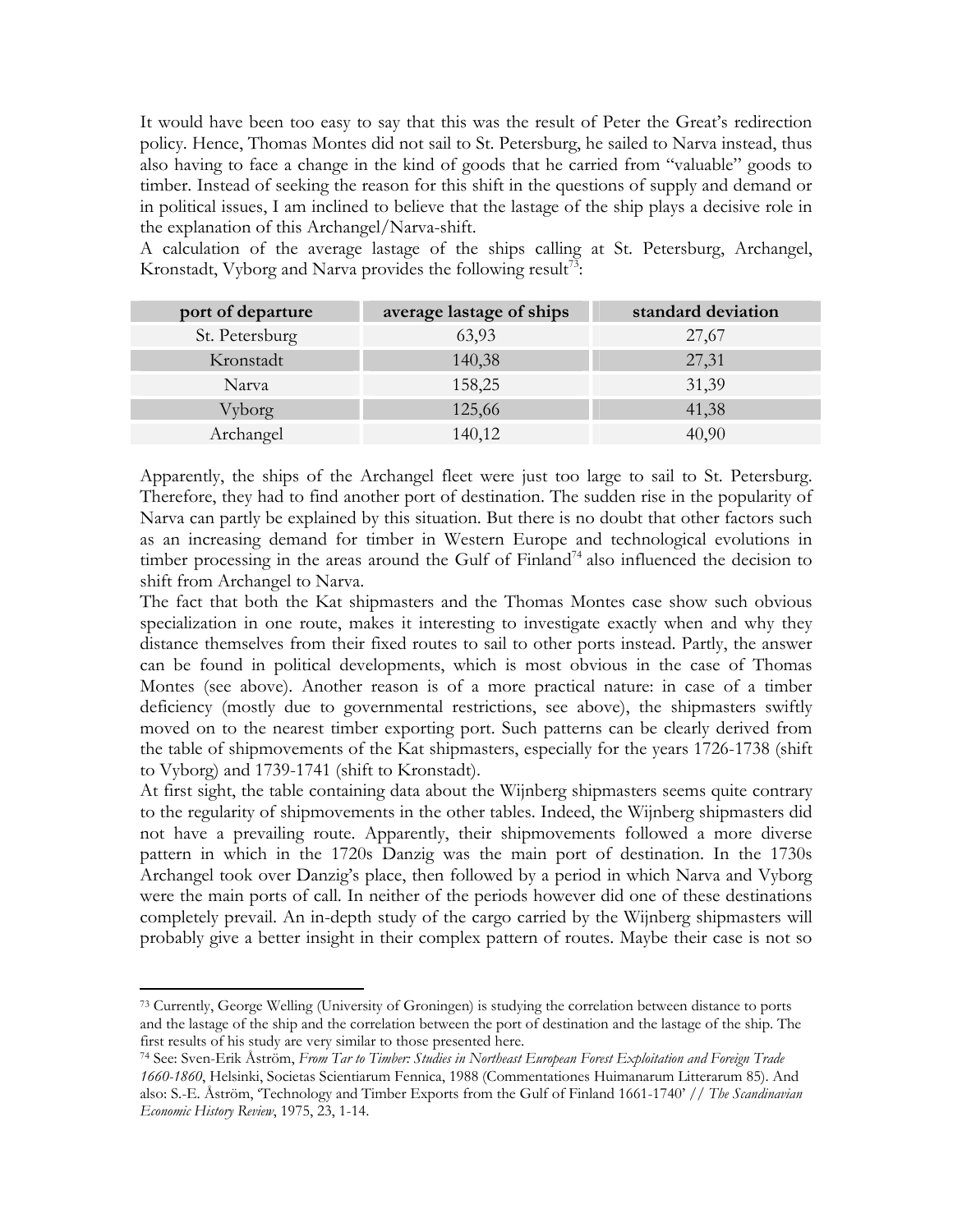much one of fixed routes and flexible specialization as it is one of fixed specialization and flexible routes...

### PRELIMINARY CONCLUSIONS

Patterns of specialization can be clearly distinguished in the shipmovements of Dutch shipmasters sailing to and returning from the eastern Gulf of Finland. Most of the time, the Dutch shipmasters called at one and the same port for several years, only interrupted by external circumstances. For Archangel, one journey per year was normal, for the ports in the eastern Gulf of Finland the number of trips was two. Although we have not gone into the details of seasonal patterns, it is quite obvious that they can be derived from the aggregated tables as well.

Two types of remarkable either/or-patterns have received most of our attention in the analysis. The first type – the Archangel/Narva-pattern - is maybe the most revealing result of the aggregation of various data sources. The second type – the Narva/Vyborg or Narva/Kronstadt-pattern – is no less interesting though. A relation between the specialization of the shipmaster, the cargo and political or economic circumstances could clearly be discerned.

Both patterns show a remarkable resemblance to the trade patterns distinguished by Järno Kotilaine for Russia's foreign trade in the seventeenth century. In his article "Competing Claims: Russian Foreign Trade via Arkhangel'sk [i.e. Archangel – W.S.] and the Eastern Baltic Ports in the  $17<sup>th</sup>$  Century", Kotilaine demonstrates that as a rule, Archangel and the Baltic ports traded almost exclusively with their respective hinterlands, although the upper Volga region, as well as the Iaroslavl' area, clearly maintained links in both directions, even if Archangel was their primary focus. The limited transferability of trade between the White Sea and the Baltic is revealed by the fact that on neither route did trade in Russian goods ever collapse completely<sup>75</sup>. "However", Kotilaine adds, "there were important exceptions to the general pattern of distinct hinterlands. First, transit trade in valuable goods of non-Russian origin, such as raw silk, rhubarb, and various other medicines and dyes, which almost invariably passed through Moscow, tended to be channeled via Arkhangel'sk. Secondly, there were periods when actual diversion from one route to the other took place"<sup>76</sup>.

As we have seen in the introduction, in the first decades of the  $18<sup>th</sup>$  century, such transfer took place in favor of St. Petersburg. Remarkably enough, the apparent shift in the trade streams is not accompanied by a shift in the transportation streams, i.e. the trading of goods and the location of merchants shifts from Archangel to St. Petersburg (though not entirely of course), but the routes of Dutch shipmasters involved do not follow this pattern.

Partly, we have sought to explain this ambiguity referring to the lastage of the ships that were part of the Archangel fleet. Consequently, we could now say that the Dutch shipmasters frequenting the new port of St. Petersburg must have been either new or previously involved in trade outside the eastern Gulf of Finland. As St. Petersburg effectively became Russia's major port, we must conclude that in the  $18<sup>th</sup>$  century Dutch shipping to Russia seems to have followed an evolutionary pattern different than that of trade.

We hope that further processing and analysis of source material will confirm and precise the preliminary results presented in this paper.

<sup>75</sup> Kotilaine, 'Competing Claims', 301-302

<sup>76</sup> Kotilaine, 'Competing Claims', 302-303.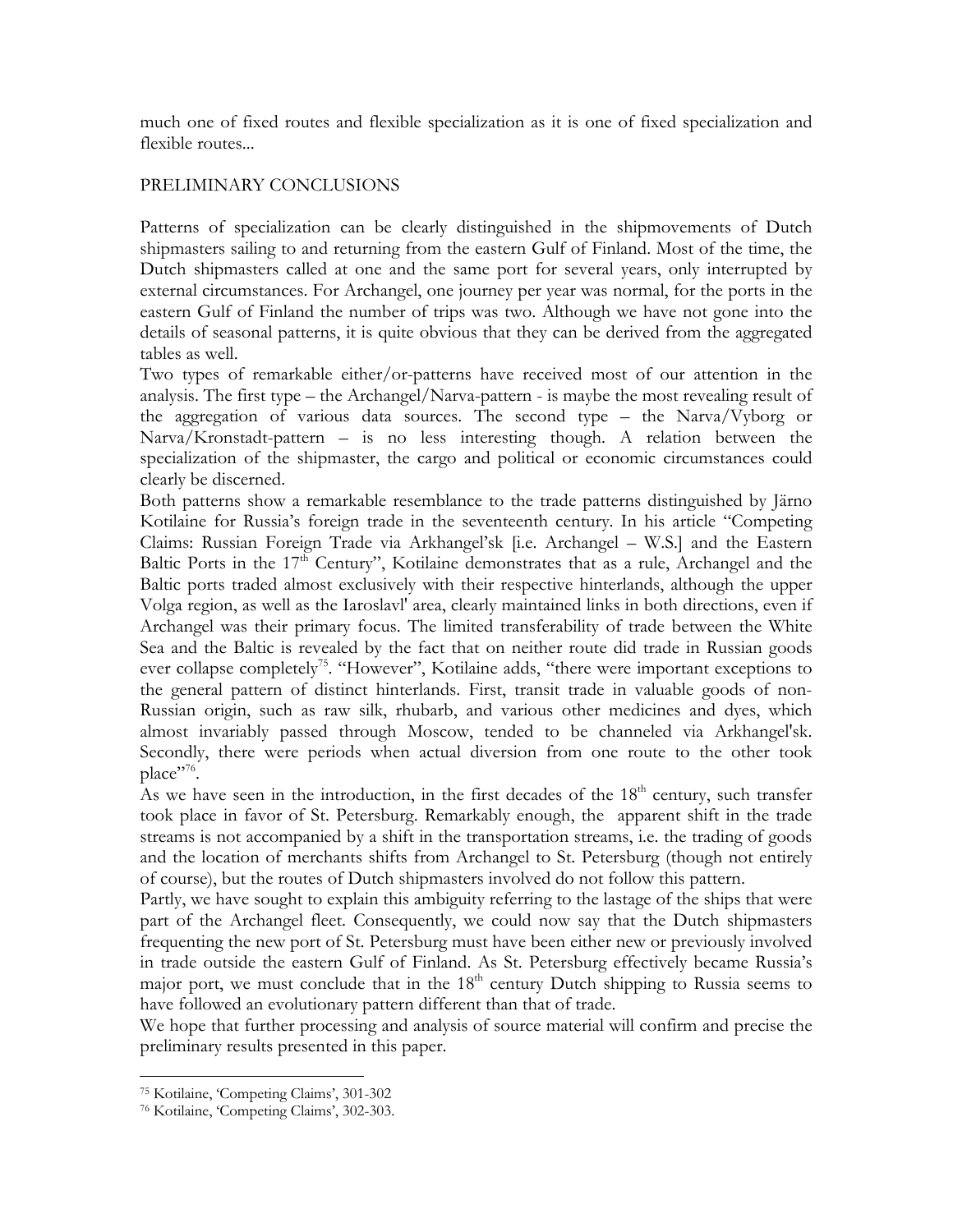| direction         | dd-mm     | place of<br>registration | name         | port of<br>departure | port of<br>destination | name of the<br>ship | lastage<br>of the<br>cargo | lastage<br>of the<br>ship | indication of<br>the cargo |  |
|-------------------|-----------|--------------------------|--------------|----------------------|------------------------|---------------------|----------------------------|---------------------------|----------------------------|--|
|                   |           |                          |              | 1719                 |                        |                     |                            |                           |                            |  |
| $\leftarrow$      | 14-09     | $HEL$ $(d)(n)$           | abe broers   | vyborg               | amsterdam              |                     |                            |                           | hennep                     |  |
|                   |           |                          |              | 1720                 |                        |                     |                            |                           |                            |  |
|                   | $20 - 05$ | $HEL$ (d)                | abe jans     | amsterdam            | narva                  |                     |                            |                           |                            |  |
| $\leftarrow$      | 16-07     | $HEL$ (d)                | abe jans     | narva                | amsterdam              |                     |                            |                           |                            |  |
|                   |           |                          |              | 1721                 |                        |                     |                            |                           |                            |  |
| $\longrightarrow$ | $29 - 05$ | HEL(n)                   | abe jans     | amsterdam            | baltic sea             |                     |                            |                           | ballast                    |  |
| $\rightarrow$     | $29 - 05$ | $HEL$ (d)                | sibbele jans | amsterdam            | narva                  |                     |                            |                           |                            |  |
| $\rightarrow$     | $31 - 05$ | $HEL$ (d)                | iepe wietses | amsterdam            | narva                  |                     |                            |                           |                            |  |
| $\longleftarrow$  | 18-07     | $HEL$ $(d)(n)$           | abe jans     | narva                | amsterdam              |                     |                            |                           | timber                     |  |
| $\longleftarrow$  | 08-09     | $HEL$ (d)                | iepe wietses | narva                | amsterdam              |                     |                            |                           |                            |  |
| 1722              |           |                          |              |                      |                        |                     |                            |                           |                            |  |
| $\longrightarrow$ | $11 - 05$ | $HEL$ $(d)(n)$           | abe jans     | amsterdam            | narva                  |                     |                            |                           | ballast                    |  |
| $\rightarrow$     | $12-07$   | $HEL$ $(d)(n)$           | iepe wietses | amsterdam            | narva                  |                     |                            |                           | ballast                    |  |
| $\leftarrow$      | 15-07     | $HEL$ $(d)(n)$           | abe jans     | narva                | amsterdam              |                     |                            |                           | timber                     |  |
|                   | $02-09$   | AMS (ggr)                | abe jans     | narva                | amsterdam              | gulde kat           | 180                        | 205                       |                            |  |
| $\leftarrow$      | 09-09     | $HEL$ $(d)(n)$           | iepe wietses | narva                | amsterdam              |                     |                            |                           | timber                     |  |
|                   | $19-10$   | AMS (ggr)                | iepe wietses | narva                | amsterdam              | jonge zwarte kat    | 222                        | 204                       |                            |  |
|                   |           |                          |              | 1723                 |                        |                     |                            |                           |                            |  |
| $\rightarrow$     | $30 - 04$ | HEL(n)                   | abe jans     | amsterdam            | narva                  |                     |                            |                           | ballast                    |  |
| $\rightarrow$     | 08-05     | HEL(n)                   | iepe wietses | amsterdam            | narva                  |                     |                            |                           | ballast                    |  |
| $\longleftarrow$  | 19-06     | $HEL$ (d)                | abe jans     | narva                | amsterdam              |                     |                            |                           |                            |  |
| $\leftarrow$      | $20 - 06$ | HEL(n)                   | abe jans     | narva                | amsterdam              |                     |                            |                           | timber                     |  |
| $\longleftarrow$  | $04 - 07$ | HEL(n)                   | iepe wietses | vyborg               | amsterdam              |                     |                            |                           | timber                     |  |
|                   | 29-07     | AMS (ggr)                | abe jans     | narva                | amsterdam              | geen info           | 260                        | 205                       |                            |  |
|                   | $08 - 08$ | AMS (ggr)                | iepe wietses | narva                | amsterdam              | jonge zwarte kat    | 220                        | 204                       |                            |  |
|                   |           |                          |              | 1724                 |                        |                     |                            |                           |                            |  |
| $\rightarrow$     | $01 - 05$ | $HEL$ (d)                | abe jans     | amsterdam            | narva                  |                     |                            |                           |                            |  |
| $\leftarrow$      | $24 - 06$ | $HEL$ (d)                | iepe wietses | narva                | amsterdam              |                     |                            |                           |                            |  |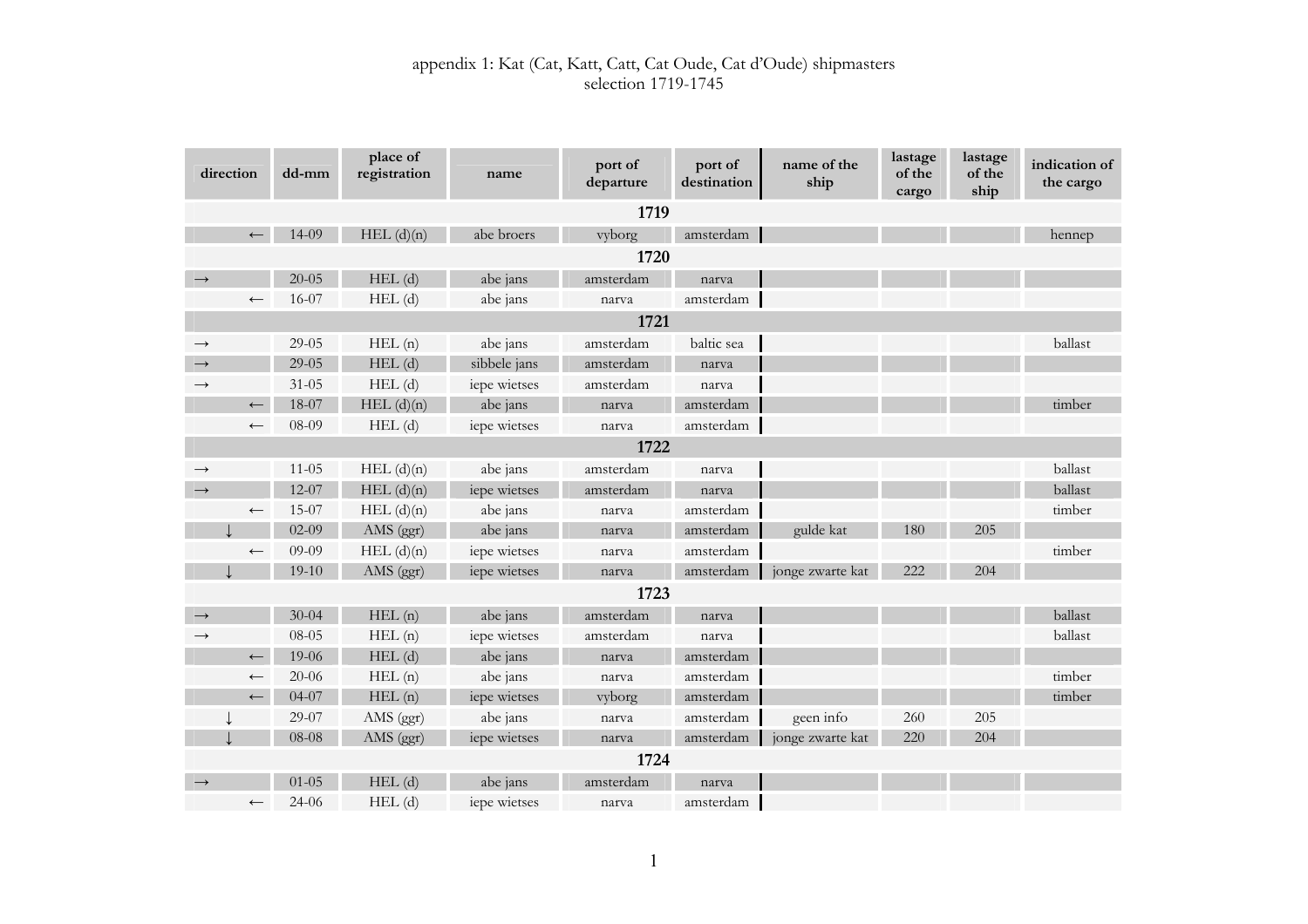|                   |                  | 25-06     | $HEL$ (d)   | abe jans     | narva     | amsterdam |                  |     |     |  |
|-------------------|------------------|-----------|-------------|--------------|-----------|-----------|------------------|-----|-----|--|
|                   |                  | $31 - 07$ | AMS (ggr)   | iepe wietses | narva     | amsterdam | jonge zwarte kat | 221 | 204 |  |
|                   |                  | $21-08$   | AMS (ggr)   | abe jans     | narva     | amsterdam | gulde kat        | 205 | 205 |  |
|                   |                  |           |             |              | 1725      |           |                  |     |     |  |
| $\rightarrow$     |                  | 28-04     | $HEL$ (d)   | iepe wietses | amsterdam | narva     |                  |     |     |  |
|                   | $\leftarrow$     | $04 - 07$ | $HEL$ (d)   | iepe wietses | narva     | amsterdam |                  |     |     |  |
|                   |                  |           |             |              | 1726      |           |                  |     |     |  |
|                   | $\longleftarrow$ | 27-06     | $HEL$ $(d)$ | iepe wietses | narva     | amsterdam |                  |     |     |  |
|                   |                  | $12 - 08$ | AMS (ggr)   | iepe wietses | narva     | amsterdam | jonge zwarte kat | 221 | 204 |  |
| $\rightarrow$     |                  | $30 - 08$ | $HEL$ $(d)$ | iepe wietses | amsterdam | narva     |                  |     |     |  |
|                   |                  |           |             |              | 1727      |           |                  |     |     |  |
| $\longrightarrow$ |                  | $26 - 04$ | $HEL$ $(d)$ | abe broers   | amsterdam | narva     |                  |     |     |  |
| $\rightarrow$     |                  | $29-04$   | $HEL$ (d)   | iepe wietses | amsterdam | narva     |                  |     |     |  |
|                   | $\longleftarrow$ | 19-06     | $HEL$ (d)   | abe broers   | narva     | amsterdam |                  |     |     |  |
|                   | $\leftarrow$     | 19-06     | $HEL$ (d)   | iepe wietses | narva     | amsterdam |                  |     |     |  |
| $\longrightarrow$ |                  | $20 - 07$ | $HEL$ (d)   | abe broers   | amsterdam | narva     |                  |     |     |  |
| $\rightarrow$     |                  | $26 - 07$ | $HEL$ (d)   | abe broers   | amsterdam | narva     |                  |     |     |  |
| $\longrightarrow$ |                  | $11 - 08$ | $HEL$ (d)   | iepe wietses | amsterdam | narva     |                  |     |     |  |
|                   | $\leftarrow$     | 15-09     | $HEL$ (d)   | abe mons (?) | narva     | amsterdam |                  |     |     |  |
|                   | $\leftarrow$     | $21-09$   | $HEL$ (d)   | abe broers   | narva     | amsterdam |                  |     |     |  |
|                   | $\longleftarrow$ | 27-09     | $HEL$ (d)   | iepe wietses | narva     | amsterdam |                  |     |     |  |
|                   |                  |           |             |              | 1728      |           |                  |     |     |  |
| $\rightarrow$     |                  | $28 - 04$ | $HEL$ (d)   | abe broers   | amsterdam | narva     |                  |     |     |  |
|                   | $\leftarrow$     | 08-06     | $HEL$ (d)   | abe broers   | narva     | amsterdam |                  |     |     |  |
|                   | $\longleftarrow$ | $11 - 06$ | $HEL$ (d)   | abe broers   | narva     | amsterdam |                  |     |     |  |
|                   | $\leftarrow$     | $23 - 06$ | $HEL$ (d)   | iepe wietses | narva     | amsterdam |                  |     |     |  |
|                   |                  | 08-07     | AMS (ggr)   | abe broers   | narva     | amsterdam | vergulde kievit  | 171 | 171 |  |
|                   |                  | 09-07     | AMS (ggr)   | abe broers   | narva     | amsterdam | kalkoen          | 174 | 168 |  |
|                   |                  | $14 - 07$ | AMS (ggr)   | iepe wietses | narva     | amsterdam | jonge zwarte kat | 170 | 169 |  |
| $\rightarrow$     |                  | 27-07     | $HEL$ (d)   | abe broers   | amsterdam | narva     |                  |     |     |  |
| $\rightarrow$     |                  | $02 - 08$ | $HEL$ (d)   | iepe wietses | amsterdam | vyborg    |                  |     |     |  |
|                   | $\leftarrow$     | 24-09     | $HEL$ (d)   | iepe wietses | narva     | amsterdam |                  |     |     |  |
|                   | $\leftarrow$     | $24 - 09$ | $HEL$ (d)   | abe broers   | narva     | amsterdam |                  |     |     |  |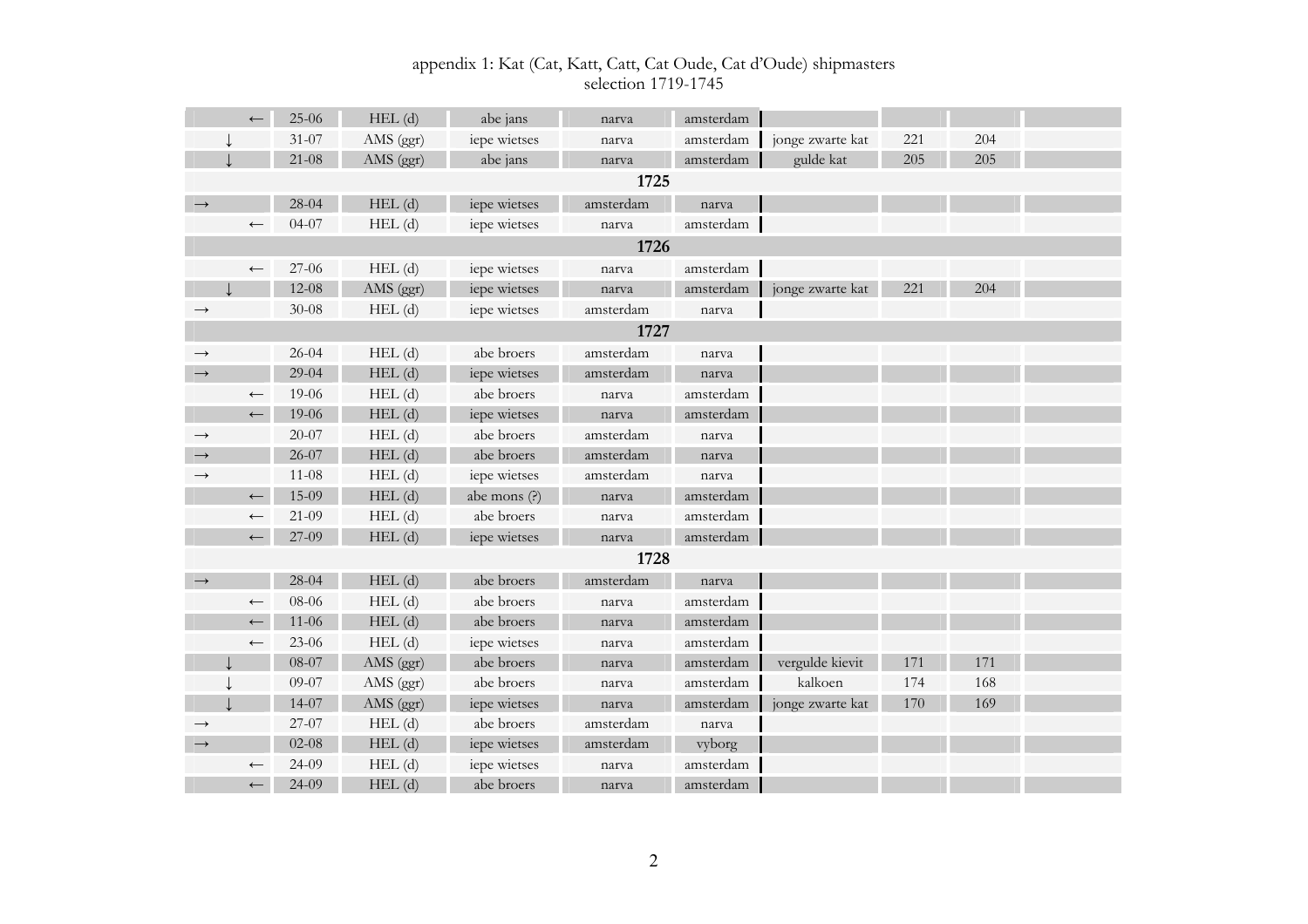|  |                     | appendix 1: Kat (Cat, Katt, Catt, Cat Oude, Cat d'Oude) shipmasters |  |
|--|---------------------|---------------------------------------------------------------------|--|
|  | selection 1719-1745 |                                                                     |  |

|                   |                  | $21 - 10$ | AMS (ggr)      | abe broers   | narva      | amsterdam | kalkoen          | 174 | 168 |         |
|-------------------|------------------|-----------|----------------|--------------|------------|-----------|------------------|-----|-----|---------|
|                   |                  | $21 - 10$ | AMS (ggr)      | abe broers   | narva      | amsterdam | vergulde kievit  | 171 | 171 |         |
|                   |                  | $26 - 10$ | AMS (ggr)      | iepe wietses | narva      | amsterdam | zwarte kat       | 170 | 169 |         |
|                   |                  |           |                |              | 1729       |           |                  |     |     |         |
| $\longrightarrow$ |                  | 19-05     | $HEL$ $(d)(n)$ | iepe wietses | amsterdam  | narva     |                  |     |     | ballast |
| $\rightarrow$     |                  | 19-05     | $HEL$ $(d)(n)$ | abe broers   | amsterdam  | narva     |                  |     |     | ballast |
|                   | $\leftarrow$     | 14-07     | $HEL$ (d)      | abe broers   | narva      | amsterdam |                  |     |     |         |
|                   | $\leftarrow$     | 16-07     | $HEL$ (d)      | iepe wietses | narva      | amsterdam |                  |     |     |         |
|                   |                  | $03 - 08$ | AMS (ggr)      | abe broers   | narva      | amsterdam | vergulde kievit  | 171 | 171 |         |
|                   |                  | $03 - 08$ | AMS (ggr)      | abe broers   | narva      | amsterdam | kalkoen          | 174 | 168 |         |
| $\longrightarrow$ |                  | $21 - 08$ | $HEL$ (d)      | abe broers   | amsterdam  | narva     |                  |     |     |         |
|                   |                  | $22-08$   | AMS (ggr)      | iepe wietses | narva      | amsterdam | jonge kat        | 170 | 169 |         |
|                   | $\leftarrow$     | $21 - 09$ | $HEL$ (d)      | abe broers   | vyborg     | amsterdam |                  |     |     |         |
|                   | $\leftarrow$     | 24-09     | $HEL$ (d)      | abe broers   | narva      | amsterdam |                  |     |     |         |
|                   |                  | $01 - 11$ | AMS (ggr)      | abe broers   | vyborg     | amsterdam | vergulde kievit  | 171 | 171 |         |
|                   |                  | $16 - 11$ | AMS (ggr)      | abe broers   | narva      | amsterdam | kalkoen          | 174 | 168 |         |
|                   |                  |           |                |              | 1730       |           |                  |     |     |         |
| $\rightarrow$     |                  | $13 - 04$ | $HEL$ (d)      | abe broers   | amsterdam  | narva     |                  |     |     |         |
| $\rightarrow$     |                  | $13 - 04$ | $HEL$ (d)      | abe broers   | amsterdam  | narva     |                  |     |     |         |
| $\rightarrow$     |                  | $19 - 04$ | $HEL$ (d)      | iepe wietses | amsterdam  | narva     |                  |     |     |         |
|                   | $\longleftarrow$ | 05-06     | $HEL$ $(d)$    | abe broers   | narva      | amsterdam |                  |     |     |         |
|                   | $\longleftarrow$ | 09-06     | $HEL$ (d)      | abe broers   | narva      | amsterdam |                  |     |     |         |
|                   |                  | $11 - 07$ | AMS (ggr)      | abe broers   | narva      | amsterdam | vergulde kievit  | 171 | 171 |         |
|                   |                  | $11 - 07$ | AMS (ggr)      | iepe wietses | narva      | amsterdam | jonge zwarte kat | 170 | 169 |         |
|                   |                  | 14-07     | AMS (ggr)      | abe broers   | narva      | amsterdam | kalkoen          | 176 | 168 |         |
| $\rightarrow$     |                  | $21-07$   | $HEL$ (d)      | abe broers   | amsterdam  | narva     |                  |     |     |         |
|                   | $\longleftarrow$ | $02-09$   | $HEL$ $(d)$    | abe broers   | narva      | amsterdam |                  |     |     |         |
|                   | $\longleftarrow$ | $03 - 11$ | AMS (ggr)      | iepe wietses | narva      | amsterdam | jonge zwarte kat | 170 | 169 |         |
|                   |                  |           |                |              | 1731       |           |                  |     |     |         |
| $\longrightarrow$ |                  | $01 - 05$ | HEL(n)         | iepe wietses | amsterdam  | narva     |                  |     |     | ballast |
| $\rightarrow$     |                  | $14 - 05$ | HEL(n)         | abe broers   | amsterdam  | narva     |                  |     |     | ballast |
| $\longrightarrow$ |                  | 18-05     | HEL(n)         | abe broers   | hindelopen | narva     |                  |     |     | ballast |
|                   |                  | $25-07$   | AMS (ggr)      | abe broers   | narva      | amsterdam | vergulde kievit  | 171 | 171 |         |
|                   |                  | $25-07$   | AMS (ggr)      | iepe wietses | narva      | amsterdam | zwarte kat       | 170 | 169 |         |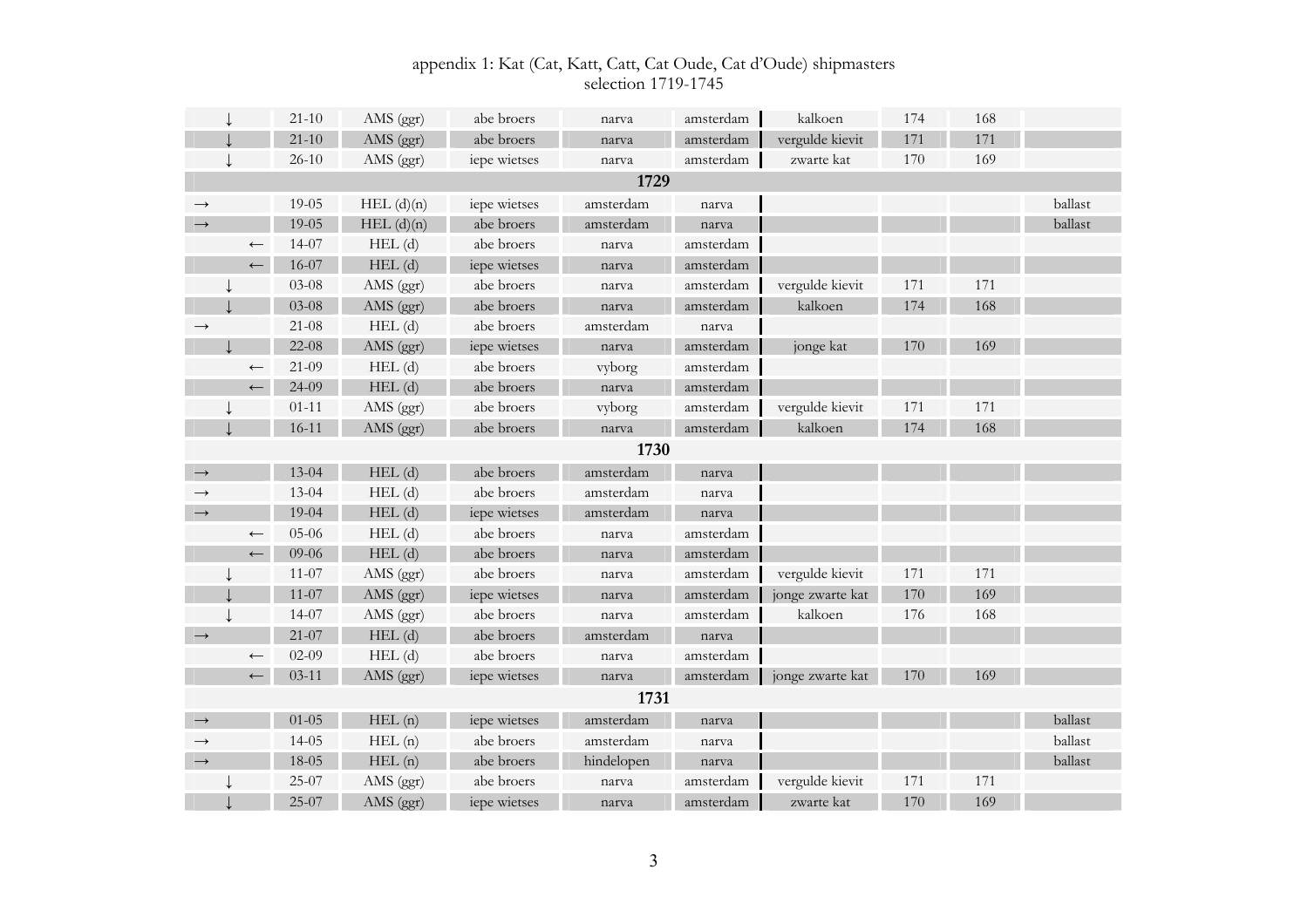|                   | 26-07     | AMS (ggr) | abe broers   | narva      | amsterdam | toeval           | 166 | 166 |         |
|-------------------|-----------|-----------|--------------|------------|-----------|------------------|-----|-----|---------|
| $\longrightarrow$ | $07 - 08$ | HEL(n)    | abe broers   | amsterdam  | narva     |                  |     |     | ballast |
| $\rightarrow$     | $07 - 08$ | HEL(n)    | iepe wietses | amsterdam  | narva     |                  |     |     | ballast |
|                   | $01 - 11$ | AMS (ggr) | abe broers   | narva      | amsterdam | vergulde kievit  | 171 | 171 |         |
|                   | $01 - 11$ | AMS (ggr) | iepe wietses | narva      | amsterdam | jonge zwarte kat | 170 | 169 |         |
|                   |           |           |              | 1732       |           |                  |     |     |         |
|                   | 03-07     | AMS (ggr) | abe broers   | narva      | amsterdam | vergulde kievit  | 176 | 171 |         |
|                   | 17-07     | AMS (ggr) | abe broers   | narva      | amsterdam | toeval           | 170 | 166 |         |
|                   | $21-07$   | AMS (ggr) | iepe wietses | narva      | amsterdam | jonge zwarte kat | 170 | 169 |         |
|                   | $11 - 11$ | AMS (ggr) | abe broers   | narva      | amsterdam | vergulde kievit  | 176 | 173 |         |
|                   | $01 - 12$ | AMS (ggr) | iepe wietses | narva      | amsterdam | jonge zwarte kat | 170 | 169 |         |
|                   |           |           |              | 1733       |           |                  |     |     |         |
| $\rightarrow$     | $27-04$   | HEL(n)    | abe broers   | amsterdam  | narva     |                  |     |     | ballast |
|                   | $27 - 04$ | HEL(n)    | abe broers   | amsterdam  | narva     |                  |     |     | ballast |
| $\longleftarrow$  | 06-06     | HEL(n)    | abe broers   | narva      | amsterdam |                  |     |     | timber  |
| $\longleftarrow$  | 08-06     | HEL(n)    | iepe wietses | narva      | amsterdam |                  |     |     | timber  |
| $\leftarrow$      | 08-06     | HEL(n)    | abe broers   | narva      | amsterdam |                  |     |     | timber  |
|                   | 16-07     | AMS (ggr) | abe broers   | narva      | amsterdam | toeval           | 170 | 166 |         |
|                   | 18-07     | AMS (ggr) | abe broers   | narva      | amsterdam | vergulde kievit  | 176 | 171 |         |
|                   | $21-07$   | AMS (ggr) | iepe wietses | narva      | amsterdam | jonge zwarte kat | 170 | 169 |         |
| $\longrightarrow$ | $31 - 07$ | HEL(n)    | abe broers   | amsterdam  | narva     |                  |     |     | ballast |
| $\rightarrow$     | $31 - 07$ | HEL(n)    | iepe wietses | amsterdam  | narva     |                  |     |     | ballast |
| $\longrightarrow$ | $05-09$   | HEL(n)    | abe broers   | hindelopen | narva     |                  |     |     | ballast |
|                   | $19-10$   | AMS (ggr) | abe broers   | narva      | amsterdam | vergulde kievit  | 176 | 171 |         |
|                   | $05 - 11$ | AMS (ggr) | abe broers   | narva      | amsterdam | toeval           | 166 | 166 |         |
|                   | $25 - 11$ | AMS (ggr) | iepe wietses | narva      | amsterdam | jonge zwarte kat | 170 | 169 |         |
|                   |           |           |              | 1734       |           |                  |     |     |         |
|                   | $30 - 06$ | AMS (ggr) | abe broers   | narva      | amsterdam | vergulde kievit  | 176 | 171 |         |
|                   | $14 - 07$ | AMS (ggr) | iepe wietses | narva      | amsterdam | zwarte kat       | 170 | 169 |         |
|                   | 22-09     | AMS (ggr) | abe broers   | narva      | amsterdam | vergulde kievit  | 176 | 171 |         |
|                   | $18 - 10$ | AMS (ggr) | iepe wietses | narva      | amsterdam | zwarte kat       | 170 | 169 |         |
|                   | $27 - 10$ | AMS (ggr) | abe broers   | narva      | amsterdam | toeval           | 166 | 166 |         |
|                   |           |           |              | 1735       |           |                  |     |     |         |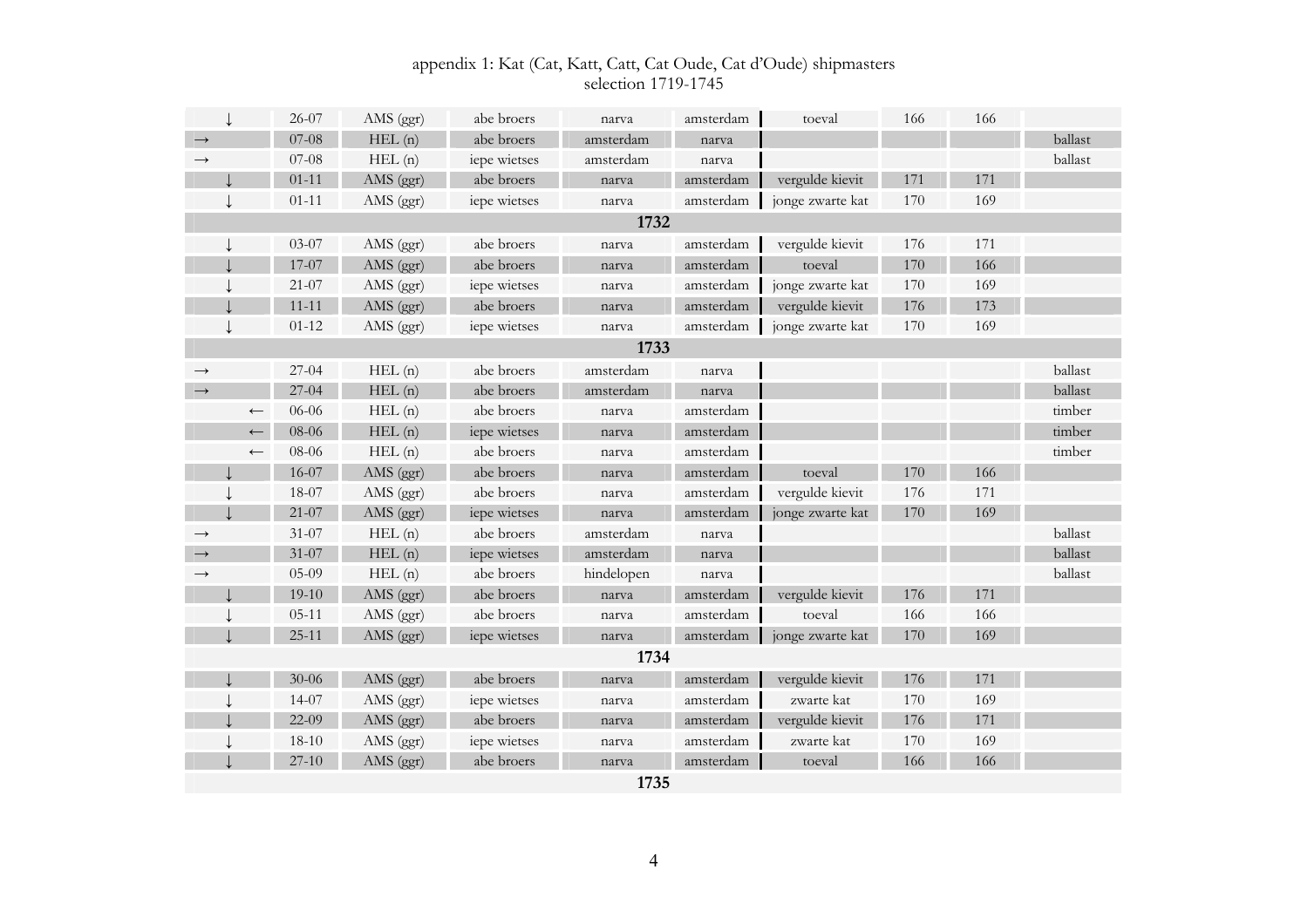|                   |                  | $21 - 06$ | AMS (ggr) | abe broers   | narva     | amsterdam | vergulde kievit  | 176 | 171 |         |
|-------------------|------------------|-----------|-----------|--------------|-----------|-----------|------------------|-----|-----|---------|
|                   |                  | 28-06     | AMS (ggr) | iepe wietses | narva     | amsterdam | zwarte kat       | 170 | 169 |         |
|                   |                  | $29 - 08$ | AMS (ggr) | abe broers   | narva     | amsterdam | vergulde kievit  | 176 | 171 |         |
|                   |                  |           |           |              | 1736      |           |                  |     |     |         |
|                   |                  | 16-04     | AMS (ggr) | abe broers   | archangel | amsterdam | toeval           | 256 | 166 |         |
|                   |                  | $01 - 08$ | AMS (ggr) | abe broers   | vyborg    | amsterdam | toeval           | 166 | 166 |         |
|                   |                  | $08 - 11$ | AMS (ggr) | iepe wietses | narva     | amsterdam | jonge zwarte kat | 169 | 169 |         |
|                   |                  | $12 - 11$ | AMS (ggr) | abe broers   | vyborg    | amsterdam | toeval           | 166 | 166 |         |
|                   |                  |           |           |              | 1737      |           |                  |     |     |         |
|                   |                  | $01 - 07$ | AMS (ggr) | abe broers   | narva     | amsterdam | vergulde kievit  | 176 | 171 |         |
|                   |                  | $01 - 08$ | AMS (ggr) | iepe wietses | narva     | amsterdam | jonge zwarte kat | 170 | 169 |         |
|                   | $\longleftarrow$ | $04 - 08$ | HEL(n)    | abe broers   | vyborg    | amsterdam |                  |     |     | various |
| $\rightarrow$     |                  | $24 - 08$ | HEL(n)    | iepe wietses | amsterdam | narva     |                  |     |     | ballast |
| $\rightarrow$     |                  | 17-09     | HEL(n)    | sierd sierds | amsterdam | vyborg    |                  |     |     | ballast |
|                   | $\longleftarrow$ | $09-10$   | HEL(n)    | iepe wietses | vyborg    | amsterdam |                  |     |     | various |
|                   |                  | $21 - 10$ | AMS (ggr) | abe broers   | narva     | amsterdam | vergulde kievit  | 104 | 104 |         |
|                   |                  | $01 - 11$ | AMS (ggr) | iepe wietses | vyborg    | amsterdam | zwarte kat       | 170 | 169 |         |
|                   | $\longleftarrow$ | $08 - 11$ | HEL(n)    | sierd sierds | narva     | amsterdam |                  |     |     | various |
|                   |                  |           |           |              | 1738      |           |                  |     |     |         |
|                   |                  | $15 - 04$ | AMS (ggr) | sierd        | narva     | amsterdam | twee gebroeders  | 156 | 152 |         |
| $\rightarrow$     |                  | $26 - 04$ | HEL(n)    | abe broers   | amsterdam | narva     |                  |     |     | ballast |
| $\rightarrow$     |                  | $26 - 04$ | HEL(n)    | iepe wietses | amsterdam | narva     |                  |     |     | ballast |
| $\longrightarrow$ |                  | $28 - 05$ | HEL(n)    | sierd        | amsterdam | vyborg    |                  |     |     | ballast |
|                   | $\leftarrow$     | 03-06     | HEL(n)    | abe broers   | narva     | amsterdam |                  |     |     | timber  |
|                   | $\leftarrow$     | 05-06     | HEL(n)    | abe broers   | narva     | amsterdam |                  |     |     | timber  |
|                   | $\longleftarrow$ | 05-06     | HEL(n)    | iepe wietses | narva     | amsterdam |                  |     |     | timber  |
|                   |                  | 09-07     | AMS (ggr) | abe broers   | narva     | amsterdam | toeval           | 166 | 166 |         |
|                   |                  | 09-07     | AMS (ggr) | abe broers   | narva     | amsterdam | vergulde kievit  | 176 | 171 |         |
|                   |                  | $10 - 07$ | AMS (ggr) | iepe wietses | narva     | amsterdam | jonge zwarte kat | 169 | 169 |         |
|                   | $\leftarrow$     | $21-07$   | HEL(n)    | sierd sierds | vyborg    | amsterdam |                  |     |     | various |
| $\rightarrow$     |                  | 25-07     | HEL(n)    | iepe wietses | amsterdam | narva     |                  |     |     | ballast |
| $\rightarrow$     |                  | 25-07     | HEL(n)    | abe broers   | amsterdam | narva     |                  |     |     | ballast |
|                   | $\leftarrow$     | 07-09     | HEL(n)    | abe broers   | narva     | amsterdam |                  |     |     | timber  |
|                   | $\leftarrow$     | $07-09$   | HEL(n)    | iepe wietses | narva     | amsterdam |                  |     |     | timber  |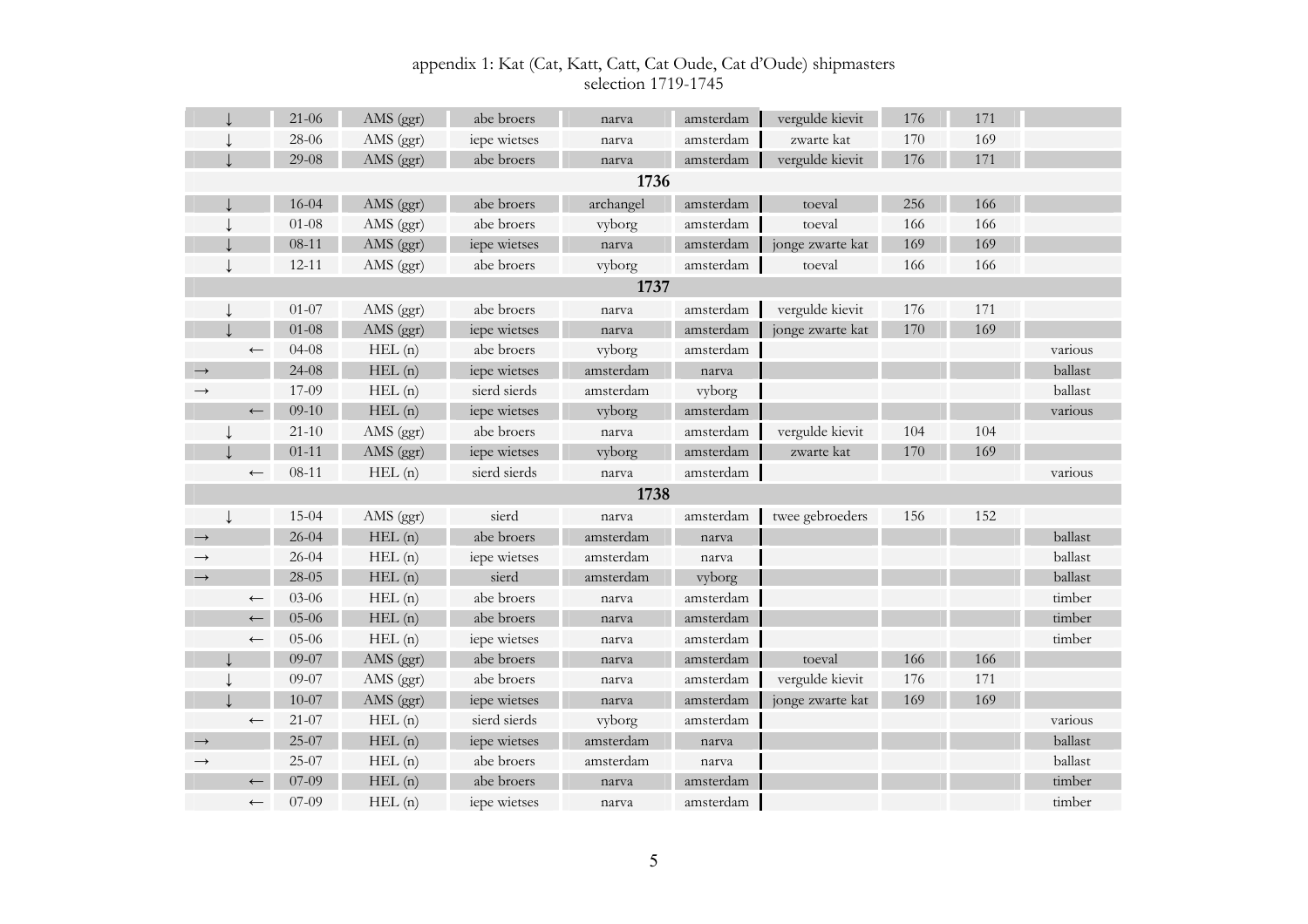| $\rightarrow$     |                  | $10 - 09$ | HEL(n)    | sierd        | amsterdam | narva     |                          |     |     | ballast |
|-------------------|------------------|-----------|-----------|--------------|-----------|-----------|--------------------------|-----|-----|---------|
|                   | $\leftarrow$     | $15 - 10$ | HEL(n)    | sierd sierds | narva     | amsterdam |                          |     |     | various |
|                   |                  | $21 - 10$ | AMS (ggr) | iepe wietses | narva     | amsterdam | zwarte kat               | 170 | 169 |         |
|                   |                  | $03 - 11$ | AMS (ggr) | abe broers   | narva     | amsterdam | vergulde kievit          | 176 | 171 |         |
|                   |                  | $07 - 11$ | AMS (ggr) | abe broers   | narva     | amsterdam | toeval                   | 166 | 166 |         |
|                   | ↓                | $01 - 12$ | AMS (ggr) | sierd        | narva     | amsterdam | jonge twee<br>gebroeders | 126 | 152 |         |
|                   |                  |           |           |              | 1739      |           |                          |     |     |         |
| $\rightarrow$     |                  | $19 - 05$ | HEL(n)    | sierd sierds | amsterdam | narva     |                          |     |     | ballast |
| $\rightarrow$     |                  | $24 - 05$ | HEL(n)    | iepe wietses | amsterdam | narva     |                          |     |     | ballast |
|                   | $\longleftarrow$ | $12 - 07$ | HEL(n)    | sierd        | narva     | amsterdam |                          |     |     | various |
|                   | $\leftarrow$     | 12-07     | HEL(n)    | iepe wietses | narva     | amsterdam |                          |     |     | various |
|                   |                  | 27-07     | AMS (ggr) | abe broers   | narva     | amsterdam | vergulde kievit          | 176 | 171 |         |
|                   | J                | $11 - 08$ | AMS (ggr) | sierd        | narva     | amsterdam | jonge twee<br>gebroeders | 156 | 152 |         |
|                   |                  | $11-08$   | AMS (ggr) | abe broers   | narva     | amsterdam | toeval                   | 166 | 166 |         |
|                   |                  | $13 - 08$ | AMS (ggr) | iepe wietses | narva     | amsterdam | zwarte kat               | 170 | 169 |         |
| $\longrightarrow$ |                  | 28-08     | HEL(n)    | sierd        | amsterdam | narva     |                          |     |     | ballast |
| $\rightarrow$     |                  | 28-08     | HEL(n)    | iepe wietses | amsterdam | narva     |                          |     |     | ballast |
| $\rightarrow$     |                  | 28-08     | HEL(n)    | abe broers   | amsterdam | narva     |                          |     |     | ballast |
|                   | $\leftarrow$     | $30 - 09$ | HEL(n)    | iepe wietses | kronstadt | amsterdam |                          |     |     | various |
|                   | $\longleftarrow$ | $30 - 09$ | HEL(n)    | sierd        | narva     | amsterdam |                          |     |     | timber  |
|                   |                  | $09-11$   | AMS (ggr) | sierd        | narva     | amsterdam | twee gebroeders          | 156 | 152 |         |
|                   |                  | $10 - 11$ | AMS (ggr) | abe broers   | narva     | amsterdam | vergulde kievit          | 176 | 171 |         |
|                   |                  | $10 - 11$ | AMS (ggr) | abe broers   | narva     | amsterdam | toeval                   | 166 | 166 |         |
|                   |                  | $24 - 11$ | AMS (ggr) | iepe wietses | kronstadt | amsterdam | zwarte kat               | 170 | 169 |         |
|                   |                  |           |           |              | 1740      |           |                          |     |     |         |
| $\rightarrow$     |                  | $21 - 05$ | HEL(n)    | sierd        | amsterdam | narva     |                          |     |     | ballast |
| $\longrightarrow$ |                  | $22 - 05$ | HEL(n)    | abe broers   | amsterdam | narva     |                          |     |     | ballast |
| $\rightarrow$     |                  | $07-06$   | HEL(n)    | iepe wietses | amsterdam | narva     |                          |     |     | ballast |
|                   |                  | $02 - 08$ | AMS (ggr) | sierd sierds | narva     | amsterdam | jonge twee<br>gebroeders | 156 | 152 |         |
|                   |                  | $05-08$   | AMS (ggr) | abe broers   | narva     | amsterdam | vergulde kievit          | 176 | 171 |         |
|                   |                  | 16-08     | AMS (ggr) | iepe wietses | narva     | amsterdam | jonge zwarte kat         | 170 | 169 |         |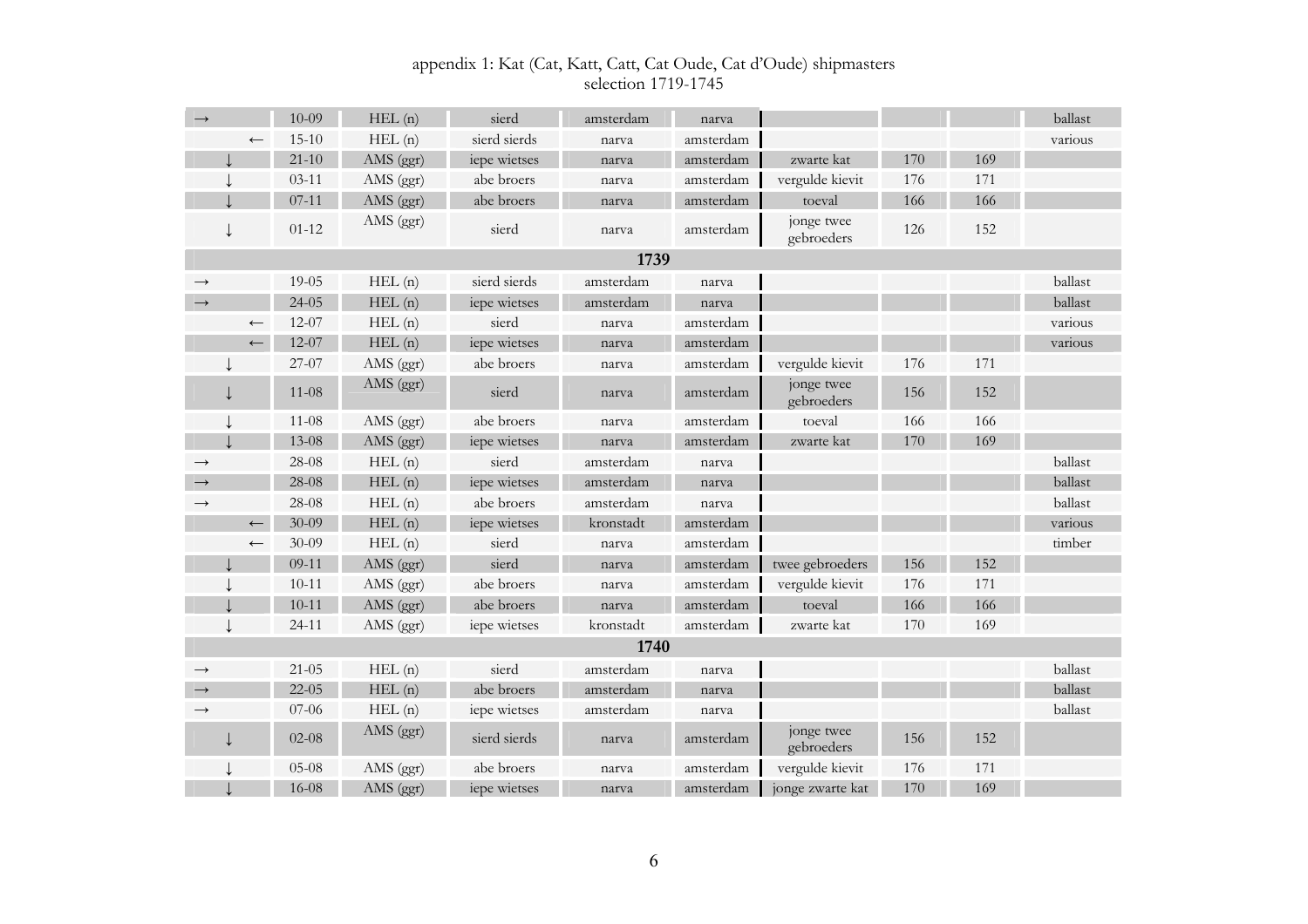|                   | $\leftarrow$     | $07 - 10$ | HEL(n)          | abe broers   | narva     | amsterdam  |                          |     |     | various |
|-------------------|------------------|-----------|-----------------|--------------|-----------|------------|--------------------------|-----|-----|---------|
|                   | $\leftarrow$     | $17 - 10$ | HEL(n)          | iepe wietses | kronstadt | amsterdam  |                          |     |     | various |
|                   |                  | $08 - 11$ | AMS (ggr)       | abe broers   | narva     | amsterdam  | vergulde kievit          | 176 | 171 |         |
|                   |                  | $01 - 12$ | AMS (ggr)       | iepe wietses | narva     | amsterdam  | zwarte kat               | 170 | 169 |         |
|                   |                  | 29-12     | AMS (ggr)       | sierd sierds | narva     | amsterdam  | jonge twee<br>gebroeders | 156 | 152 |         |
|                   |                  |           |                 |              | 1741      |            |                          |     |     |         |
| $\rightarrow$     |                  | $24 - 04$ | HEL(n)          | sierd sierds | amsterdam | narva      |                          |     |     | ballast |
|                   | $\leftarrow$     | $29 - 06$ | HEL(n)          | abe broers   | narva     | amsterdam  |                          |     |     | timber  |
|                   | $\longleftarrow$ | 06-07     | HEL(n)          | sierd sierds | narva     | amsterdam  |                          |     |     | timber  |
|                   |                  | 17-07     | AMs (ggr)       | abe broers   | narva     | amsterdam  | vergulde kievit          | 176 | 171 |         |
|                   |                  | $01 - 08$ | AMS (ggr)       | sierd sierds | narva     | amsterdam  | twee gebroeders          | 156 | 152 |         |
| $\longrightarrow$ |                  | 19-08     | HEL(n)          | sierd sierds | amsterdam | baltic sea |                          |     |     | ballast |
|                   | $\longleftarrow$ | $05-09$   | HEL(n)          | abe broers   | kronstadt | amsterdam  |                          |     |     | timber  |
|                   | $\longleftarrow$ | 29-09     | HEL(n)          | sierd        | kronstadt | amsterdam  |                          |     |     | timber  |
|                   |                  | $09-10$   | AMS (ggr)       | abe broers   | kronstadt | amsterdam  | vergulde kievit          | 176 | 171 |         |
|                   |                  | $24 - 11$ | AMS (ggr)       | sierd sierds | narva     | amsterdam  | twee gebroeders          | 156 | 152 |         |
|                   |                  |           |                 |              | 1742      |            |                          |     |     |         |
| $\rightarrow$     |                  | $15-06$   | HEL(n)          | sierd        | amsterdam | narva      |                          |     |     | ballast |
|                   |                  | 18-06     | AMS (pg)        | abe broers   | norway    | amsterdam  |                          |     |     |         |
| $\longrightarrow$ |                  | $12 - 07$ | HEL(n)          | abe broers   | amsterdam | narva      |                          |     |     | ballast |
|                   | $\longleftarrow$ | $23 - 08$ | HEL(n)          | sierd sierds | narva     | amsterdam  |                          |     |     | timber  |
|                   | $\leftarrow$     | $23 - 08$ | HEL(n)          | abe broers   | narva     | amsterdam  |                          |     |     | timber  |
|                   |                  | 25-09     | AMS $(ggr)(pg)$ | abe broers   | narva     | amsterdam  | vergulde kievit          | 176 | 171 |         |
|                   | J                | $03 - 10$ | AMS (ggr)(pg)   | sierd sierds | narva     | amsterdam  | jonge twee<br>gebroeders | 152 | 152 |         |
|                   |                  |           |                 |              | 1743      |            |                          |     |     |         |
| $\rightarrow$     |                  | $09 - 05$ | HEL(n)          | sierd        | amsterdam | narva      |                          |     |     | ballast |
| $\rightarrow$     |                  | $11 - 05$ | HEL(n)          | abe broers   | amsterdam | narva      |                          |     |     | ballast |
|                   | $\leftarrow$     | $22 - 06$ | HEL (n)         | abe broers   | narva     | amsterdam  |                          |     |     | timber  |
|                   | $\longleftarrow$ | 26-06     | HEL(n)          | sierd sierds | narva     | amsterdam  |                          |     |     | timber  |
|                   |                  | $11 - 07$ | AMS (ggr)       | abe broers   | narva     | amsterdam  | vergulde kievit          | 176 | 171 |         |
|                   |                  | 19-07     | AMS (ggr)       | sierd sierds | narva     | amsterdam  | jonge twee<br>gebroeders | 156 | 152 |         |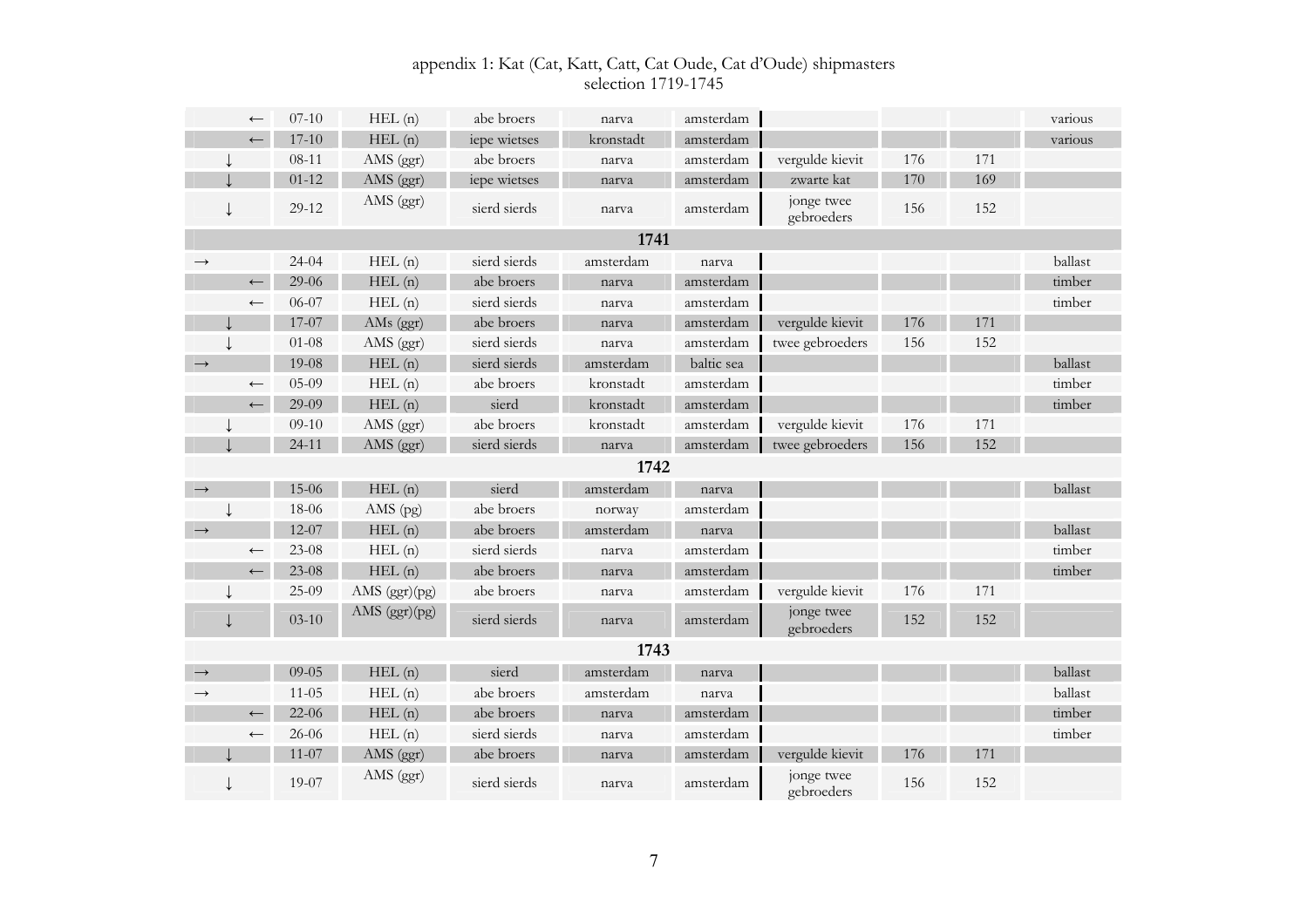| $\longrightarrow$ |              | $22 - 07$ | HEL(n)    | abe broers   | amsterdam | narva     |                 |     |     | ballast |
|-------------------|--------------|-----------|-----------|--------------|-----------|-----------|-----------------|-----|-----|---------|
| $\rightarrow$     |              | $10 - 08$ | HEL(n)    | sierd sierds | amsterdam | narva     |                 |     |     | ballast |
| $\longrightarrow$ |              | $10-09$   | HEL(n)    | abe broers   | narva     | amsterdam |                 |     |     | timber  |
| $\rightarrow$     |              | $19-10$   | HEL(n)    | sierd        | narva     | amsterdam |                 |     |     | rye     |
|                   |              | $21 - 10$ | AMS (ggr) | abe broers   | narva     | amsterdam | vergulde kievit | 176 | 171 |         |
|                   |              |           |           |              | 1744      |           |                 |     |     |         |
| $\longrightarrow$ |              | $29-04$   | HEL(n)    | abe broers   | amsterdam | narva     |                 |     |     | ballast |
|                   | $\leftarrow$ | $15-06$   | HEL(n)    | abe broers   | narva     | amsterdam |                 |     |     | timber  |
|                   |              | $16-07$   | AMS (ggr) | abe broers   | narva     | amsterdam | vergulde kievit | 176 | 171 |         |
|                   |              |           |           |              | 1745      |           |                 |     |     |         |
| $\longrightarrow$ |              | $09 - 05$ | HEL(n)    | abe broers   | amsterdam | narva     |                 |     |     | ballast |
|                   | $\leftarrow$ | $20-06$   | HEL(n)    | abe broers   | narva     | amsterdam |                 |     |     | timber  |
|                   |              | 23-07     | AMS (ggr) | abe broers   | narva     | amsterdam | vergulde kievit | 176 | 171 |         |
| $\rightarrow$     |              | $10 - 08$ | HEL(n)    | abe broers   | amsterdam | narva     |                 |     |     | ballast |
|                   |              | $16 - 11$ | AMS (ggr) | abe broers   | narva     | amsterdam | vergulde kievit | 176 | 171 |         |
|                   | ()           |           |           |              |           |           |                 |     |     |         |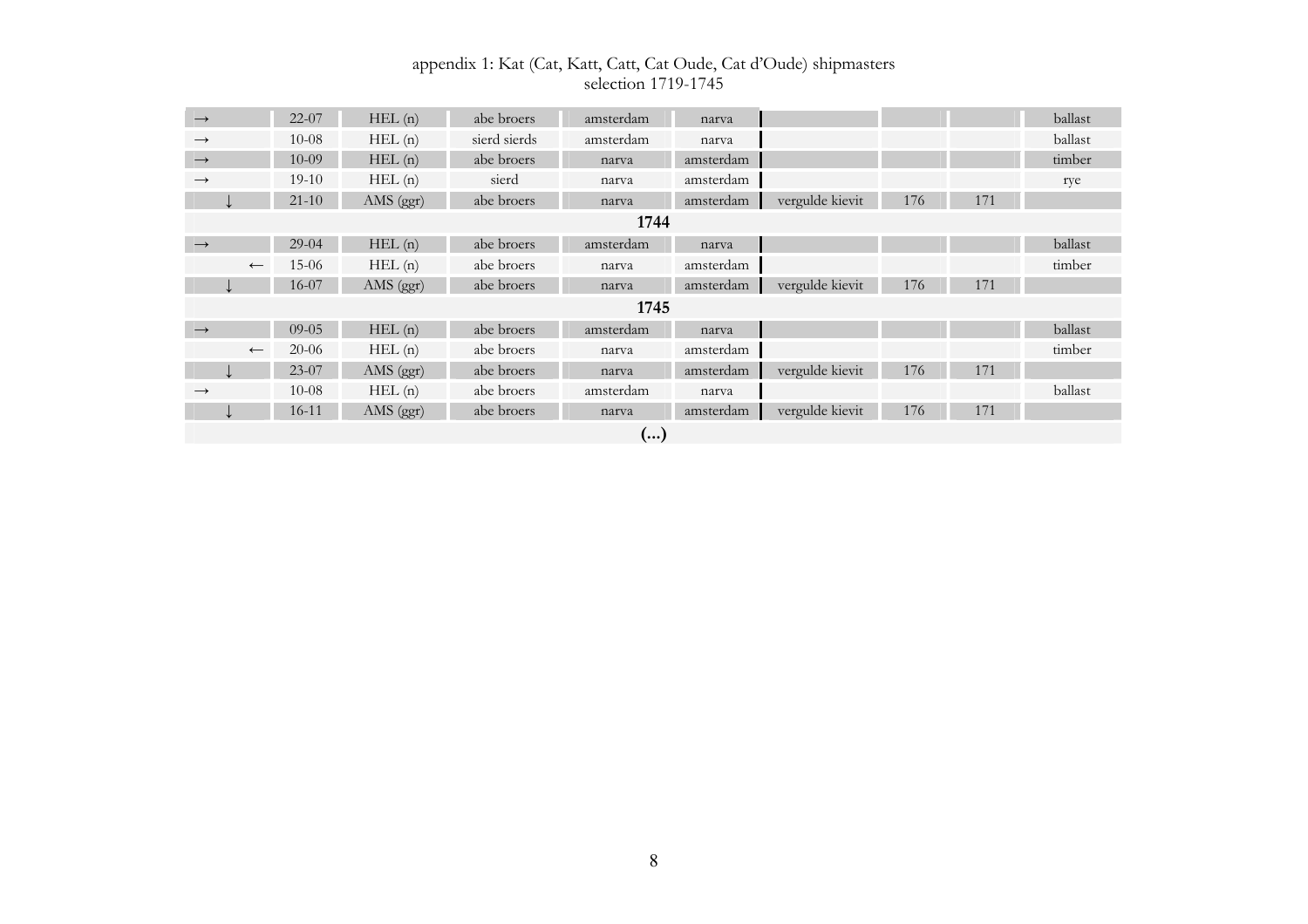| direction         |                  | $dd - mm$ | place of<br>registration | name          | port of<br>departure | port of<br>destination | name of the<br>ship | lastage of<br>the cargo | lastage<br>of the<br>ship | indication of<br>the cargo |
|-------------------|------------------|-----------|--------------------------|---------------|----------------------|------------------------|---------------------|-------------------------|---------------------------|----------------------------|
|                   | 1721             |           |                          |               |                      |                        |                     |                         |                           |                            |
| $\rightarrow$     |                  | $10 - 05$ | HEL(n)                   | pieter wigles | Amsterdam            | Danzig                 |                     |                         |                           | salt                       |
|                   | $\longleftarrow$ | $15-06$   | HEL(n)                   | pieter wigles | Danzig               | Amsterdam              |                     |                         |                           | rye                        |
| $\longrightarrow$ |                  | 08-09     | HEL(n)                   | pieter wigles | Amsterdam            | Danzig                 |                     |                         |                           | stukgoed                   |
|                   | $\leftarrow$     | $19-10$   | HEL(n)                   | pieter wigles | Danzig               | Amsterdam              |                     |                         |                           | rye                        |
|                   |                  |           |                          |               | 1722                 |                        |                     |                         |                           |                            |
| $\rightarrow$     |                  | $12 - 04$ | HEL(n)                   | pieter wigles | Amsterdam            | Danzig                 |                     |                         |                           | stukgoed                   |
|                   | $\longleftarrow$ | $26 - 05$ | HEL(n)                   | pieter wigles | Danzig               | Amsterdam              |                     |                         |                           | rye                        |
| $\longrightarrow$ |                  | $04-09$   | HEL(n)                   | pieter wigles | Amsterdam            | Danzig                 |                     |                         |                           | ballast                    |
|                   | $\longleftarrow$ | $20 - 10$ | HEL(n)                   | pieter wigles | Danzig               | Amsterdam              |                     |                         |                           | rye                        |
|                   |                  |           |                          |               | 1723                 |                        |                     |                         |                           |                            |
| $\longrightarrow$ |                  | $05-05$   | HEL(n)                   | pieter wigles | Amsterdam            | Danzig                 |                     |                         |                           | ballast                    |
| $\rightarrow$     |                  | $07-05$   | HEL(n)                   | doede pieters | Amsterdam            | Danzig                 |                     |                         |                           | stukgoed                   |
|                   | $\longleftarrow$ | 14-06     | HEL(n)                   | doede pieters | Danzig               | Amsterdam              |                     |                         |                           | rye                        |
|                   | $\leftarrow$     | $14 - 06$ | HEL(n)                   | pieter wigles | Danzig               | Amsterdam              |                     |                         |                           | rye                        |
| $\longrightarrow$ |                  | $23-08$   | HEL(n)                   | doede pieters | Amsterdam            | Danzig                 |                     |                         |                           | ballast                    |
| $\rightarrow$     |                  | $23-08$   | HEL(n)                   | pieter wigles | Amsterdam            | Danzig                 |                     |                         |                           | ballast                    |
|                   | $\longleftarrow$ | $22 - 10$ | HEL(n)                   | pieter wigles | Danzig               | Amsterdam              |                     |                         |                           | rye                        |
|                   | $\leftarrow$     | $23-10$   | HEL(n)                   | doede pieters | Danzig               | Amsterdam              |                     |                         |                           | rye                        |
|                   |                  |           |                          |               | 1727                 |                        |                     |                         |                           |                            |
|                   | $\longleftarrow$ | $24 - 07$ | $HEL$ (d)                | doede pieters | Narva                | Amsterdam              |                     |                         |                           |                            |
|                   | 1728             |           |                          |               |                      |                        |                     |                         |                           |                            |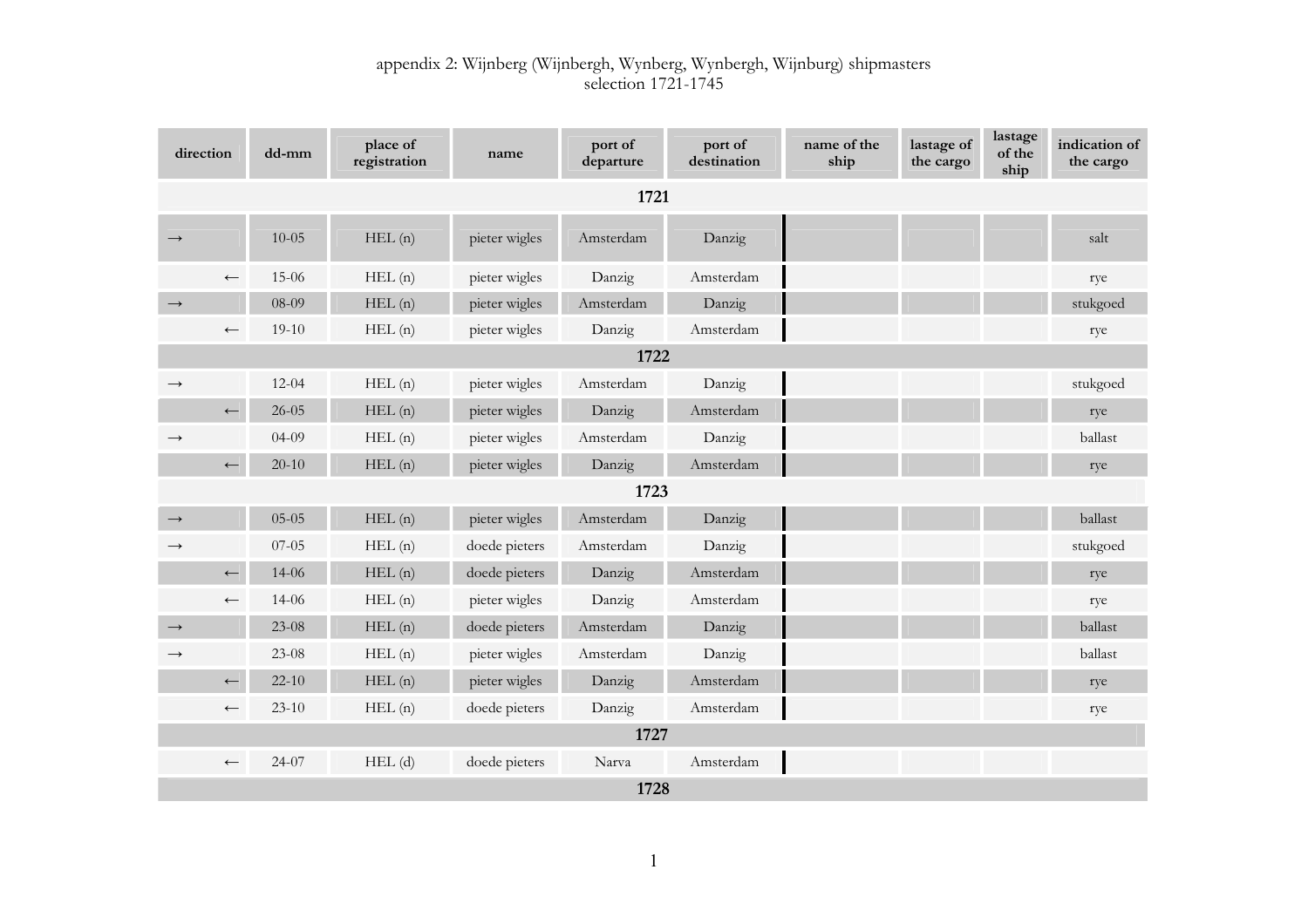| $\Rightarrow$     | n/a       | AMS (rak)   | wigle pieters | amsterdam | archangel | de jonge<br>abraham apostel |     |     |          |
|-------------------|-----------|-------------|---------------|-----------|-----------|-----------------------------|-----|-----|----------|
|                   |           |             |               | 1729      |           |                             |     |     |          |
| ↓                 | $22 - 02$ | AMS (ggr)   | wigle pieters | Archangel | Amsterdam | (geen info)                 | 200 | 123 |          |
|                   |           |             |               | 1730      |           |                             |     |     |          |
| $\Rightarrow$     | n/a       | AMS (rak)   | doede pieters | amsterdam | archangel | wijnberg                    |     |     |          |
| $\Rightarrow$     | n/a       | AMS (rak)   | klaas pieters | amsterdam | archangel | jonge gerrit &<br>magdalena |     |     |          |
| $\Leftarrow$      | n/a       | AMS (rak)   | doede pieters | archangel | amsterdam | jonge wijnberg              |     |     |          |
| $\Leftarrow$      | n/a       | AMS (rak)   | klaas pieters | archangel | amsterdam | jonge gerrit &<br>magdalena |     |     |          |
| $\leftarrow$      | $14 - 06$ | $HEL$ (d)   | klaas pieters | Narva     | Amsterdam |                             |     |     |          |
| $\longrightarrow$ | 18-07     | $HEL$ (d)   | wigle pieters | Amsterdam | Narva     |                             |     |     |          |
|                   | $31-07$   | AMS (ggr)   | klaas pieters | Narva     | Amsterdam | jonge gerrit                | 123 | 123 |          |
| $\leftarrow$      | 08-09     | $HEL$ $(d)$ | wigle pieters | Narva     | Amsterdam |                             |     |     |          |
|                   |           |             |               | 1731      |           |                             |     |     |          |
|                   | $02-03$   | AMS (ggr)   | doede pieters | Archangel | Amsterdam | jonge wijnberg              | 128 | 128 |          |
|                   | $22-03$   | AMS (ggr)   | wigle pieters | Narva     | Amsterdam | jonge abraham<br>apostel    | 123 | 123 |          |
|                   | $04 - 04$ | AMS (ggr)   | klaas pieters | Archangel | Amsterdam | geertrui &<br>magdalena     | 123 | 123 |          |
| $\rightarrow$     | $18 - 05$ | HEL(n)      | wigle pieters | Amsterdam | Danzig    |                             |     |     | stukgoed |
| $\rightarrow$     | $19-05$   | HEL(n)      | doede pieters | Amsterdam | Oostzee   |                             |     |     | ballast  |
| $\longleftarrow$  | $24 - 07$ | HEL(n)      | wigle pieters | Narva     | Amsterdam |                             |     |     | timber   |
| ↓                 | $04-08$   | AMS (ggr)   | klaas pieters | Narva     | Amsterdam | jonge gerrit &<br>magdalena | 123 | 123 |          |
| ↓                 | $14 - 09$ | AMS (ggr)   | wigle pieters | Narva     | Amsterdam | jonge abraham<br>apostel    | 123 | 123 |          |
| $\Rightarrow$     | n/a       | AMS (rak)   | klaas pieters | amsterdam | archangel | jonge gerrit &<br>magdalena |     |     |          |
| $\leftarrow$      | n/a       | AMS (rak)   | klaas pieters | archangel | amsterdam | jonge gerrit &              |     |     |          |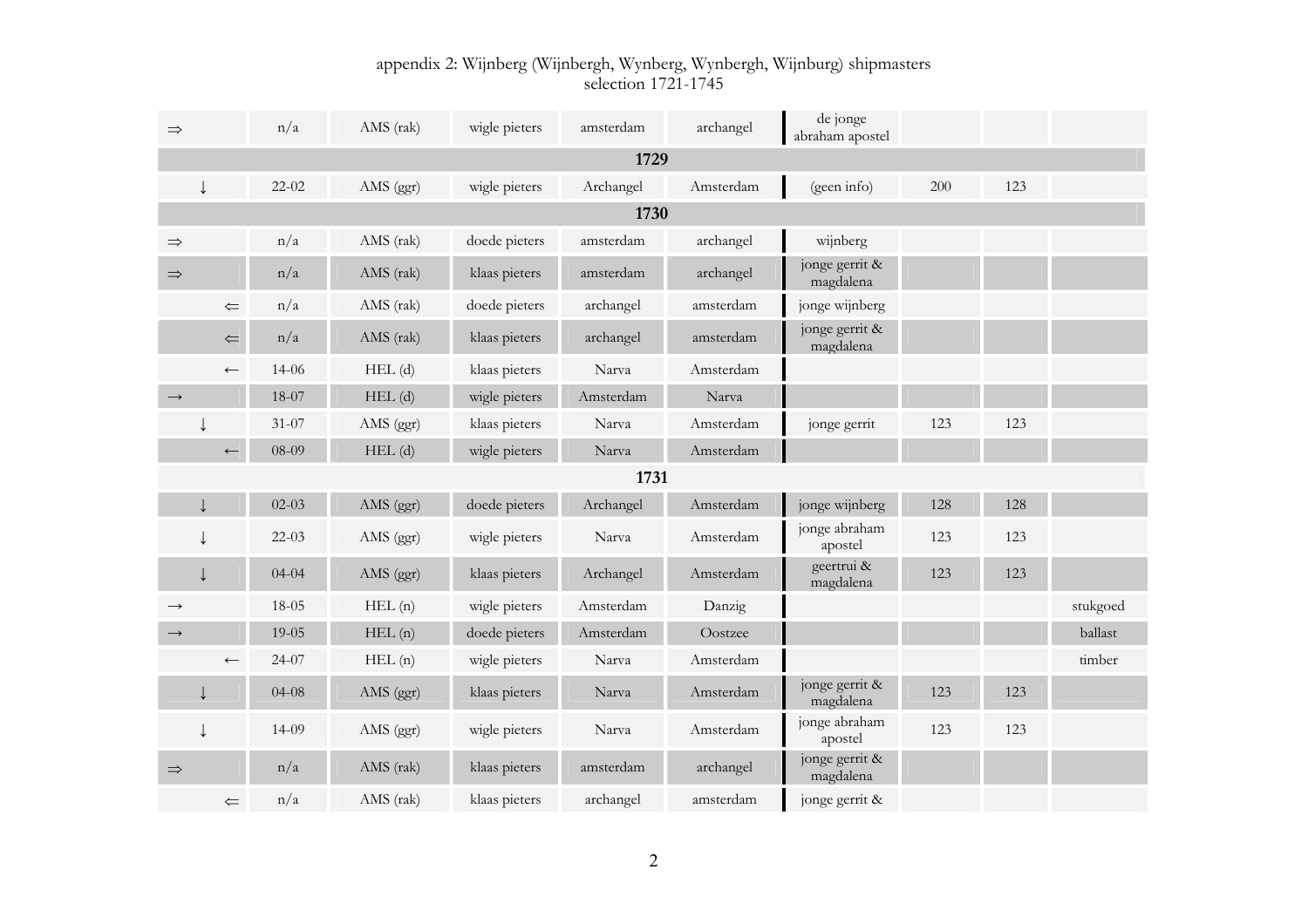|               |                  |           |             |               |           |           | magdalena                   |     |     |              |
|---------------|------------------|-----------|-------------|---------------|-----------|-----------|-----------------------------|-----|-----|--------------|
|               |                  |           |             |               | 1732      |           |                             |     |     |              |
|               |                  | 28-03     | AMS (ggr)   | klaas pieters | Archangel | Amsterdam | jonge gerrit &<br>magdalena | 180 | 123 |              |
|               |                  | $17 - 12$ | AMS (ggr)   | doede pieters | Vyborg    | Amsterdam | jonge wijnberg              | 128 | 128 |              |
|               |                  |           |             |               | 1733      |           |                             |     |     |              |
| $\Rightarrow$ |                  | n/a       | AMS (rak)   | doede pieters | amsterdam | archangel | wijnberg                    |     |     |              |
|               | $\leftarrow$     | 06-06     | HEL(n)      | klaes pieters | Narva     | Amsterdam |                             |     |     | timber       |
|               |                  | $07 - 07$ | AMS (ggr)   | klaas pieters | Narva     | amsterdam | jonge gerrit &<br>magdalena | 123 | 123 |              |
|               | $\longleftarrow$ | $04-09$   | HEL(n)      | klaas pieters | narva     | amsterdam |                             |     |     | timber, iron |
|               | $\leftarrow$     | n/a       | AMS (rak)   | doede pieters | archangel | amsterdam | wijnberg                    |     |     |              |
|               |                  | $28-10$   | AMS (ggr)   | doede pieters | archangel | amsterdam | jonge wijnberg              | 275 | 128 |              |
|               |                  | $31 - 10$ | AMS (ggr)   | klaas pieters | narva     | amsterdam | jonge gerrit                | 123 | 123 |              |
|               |                  |           |             |               | 1734      |           |                             |     |     |              |
|               |                  | 05-07     | AMS (ggr)   | klaas pieters | narva     | amsterdam | jonge gerrit                | 123 | 123 |              |
|               |                  | $15-07$   | AMS (ggr)   | wigle pieters | vyborg    | amsterdam | jonge abraham<br>apostel    | 123 | 123 |              |
|               |                  | 17-07     | AMS $(ggr)$ | doede pieters | narva     | amsterdam | jonge wijnberg              | 128 | 128 |              |
| $\Rightarrow$ |                  | n/a       | AMS (rak)   | klaas pieters | amsterdam | archangel | jonge gerrit &<br>magdalena |     |     |              |
| $\Rightarrow$ |                  | n/a       | AMS (rak)   | wigle pieters | amsterdam | archangel | jonge abraham<br>apostel    |     |     |              |
| $\Rightarrow$ |                  | n/a       | AMS (rak)   | doede pieters | amsterdam | archangel | wijnberg                    |     |     |              |
|               | $\leftarrow$     | n/a       | AMS (rak)   | klaas pieters | archangel | amsterdam | jonge gerrit &<br>magdalena |     |     |              |
|               | $\Leftarrow$     | n/a       | AMS (rak)   | wigle pieters | archangel | amsterdam | jonge abraham<br>apostel    |     |     |              |
|               | $\leftarrow$     | n/a       | AMS (rak)   | doede pieters | archangel | amsterdam | wijnberg                    |     |     |              |
|               |                  | 29-12     | AMS (ggr)   | doede pieters | archangel | amsterdam | jonge wijnberg              | 186 | 128 |              |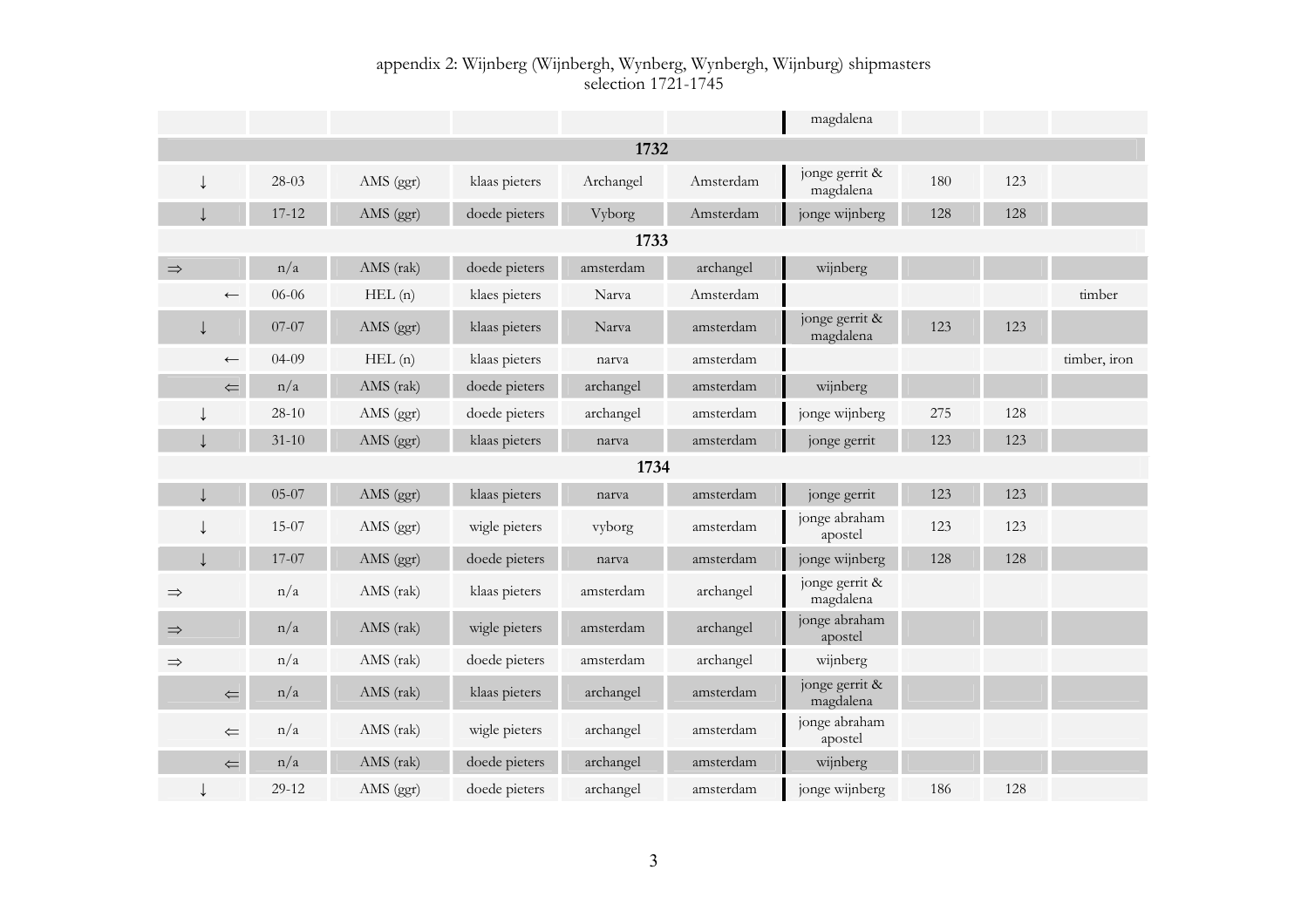|               |              |           |           |               | 1735           |                |                             |     |     |             |
|---------------|--------------|-----------|-----------|---------------|----------------|----------------|-----------------------------|-----|-----|-------------|
|               |              | $21 - 02$ | AMS (ggr) | klaas pieters | archangel      | amsterdam      | jonge gerrit &<br>magdalena | 240 | 123 |             |
|               |              | $21 - 02$ | AMS (ggr) | wigle pieters | archangel      | amsterdam      | jonge abraham<br>apostel    | 185 | 123 |             |
| $\Rightarrow$ |              | n/a       | AMS (rak) | klaas pieters | amsterdam      | archangel      | jonge gerrit &<br>magdalena |     |     |             |
| $\Rightarrow$ |              | n/a       | AMS (rak) | doede pieters | amsterdam      | archangel      | wijnberg                    |     |     |             |
|               | $\leftarrow$ | n/a       | AMS (rak) | doede pieters | archangel      | amsterdam      | wijnberg                    |     |     |             |
|               | $\Leftarrow$ | n/a       | AMS (rak) | klaas pieters | archangel      | amsterdam      | jonge gerrit &<br>magdalena |     |     |             |
|               | $\downarrow$ | $23 - 12$ | AMS (ggr) | klaas pieters | archangel      | amsterdam      | jonge gerrit &<br>magdalena | 260 | 123 |             |
|               |              |           |           |               | 1736           |                |                             |     |     |             |
|               | ↓            | $10 - 02$ | AMS (ggr) | doede pieters | archangel      | amsterdam      | jonge wijnberg              | 128 | 128 |             |
|               |              |           |           |               | 1737           |                |                             |     |     |             |
|               |              | 06-07     | AMS (ggr) | klaas pieters | narva          | amsterdam      | jonge gerrit &<br>magdalena | 123 | 123 |             |
|               | $\leftarrow$ | $31 - 07$ | HEL(n)    | wigle         | vyborg         | amsterdam      |                             |     |     | timber      |
|               | $\leftarrow$ | $11 - 09$ | HEL(n)    | klaas         | narva          | amsterdam      |                             |     |     | various     |
|               |              |           |           |               | 1738           |                |                             |     |     |             |
|               | ↓            | 28-03     | AMS (ggr) | klaas pieters | vyborg         | amsterdam      | jonge gerrit &<br>magdalena | 123 | 123 |             |
|               |              | $22 - 04$ | AMS (ggr) | doede         | narva          | amsterdam      | wijnberg                    | 128 | 128 |             |
| $\rightarrow$ |              | $26 - 04$ | HEL(n)    | klaas pieters | amsterdam      | narva & vyborg |                             |     |     | ballast     |
| $\rightarrow$ |              | $26 - 04$ | HEL(n)    | wigle pieters | amsterdam      | narva & vyborg |                             |     |     | ballast     |
| $\Rightarrow$ |              | n/a       | AMS (rak) | doede pieters | amsterdam      | archangel      | jonge wijnberg              |     |     |             |
|               | $\leftarrow$ | 03-06     | HEL(n)    | klaas         | narva          | amsterdam      |                             |     |     | timber, rye |
|               |              | 08-07     | AMS (ggr) | klaas pieters | narva          | amsterdam      | jonge gerrit &<br>magdalena | 123 | 123 |             |
|               | $\leftarrow$ | $19-07$   | HEL(n)    | wiebe         | st. petersburg | amsterdam      |                             |     |     | blanco      |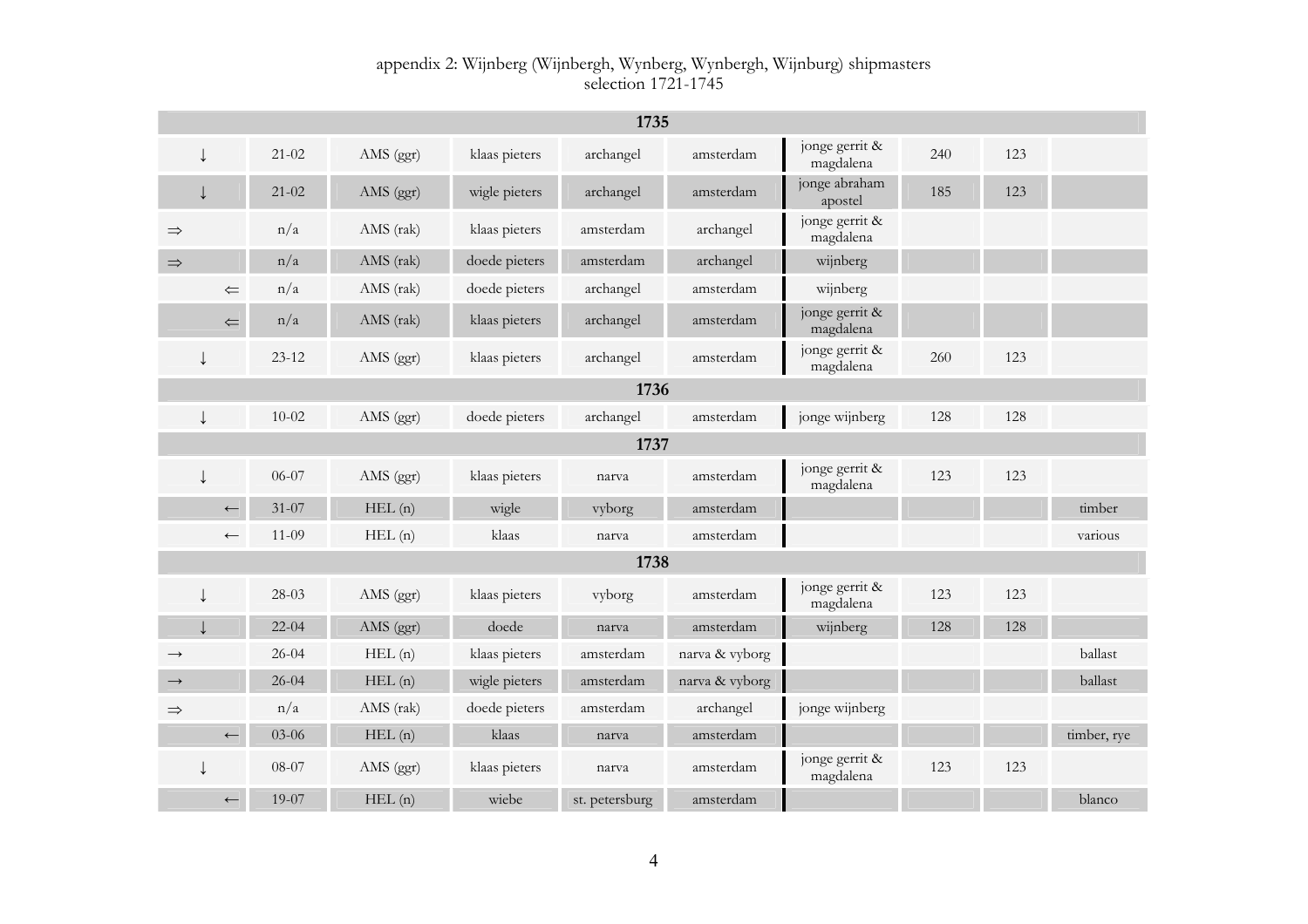| $\rightarrow$    | $25-07$                 | HEL(n)             | klaas pieters | amsterdam      | narva     |                             |     |     | ballast |
|------------------|-------------------------|--------------------|---------------|----------------|-----------|-----------------------------|-----|-----|---------|
| $\leftarrow$     | $05-09$                 | HEL(n)             | klaas pieters | narva          | amsterdam |                             |     |     | various |
|                  | 17-09                   | AMS (ggr)          | wigle pieters | st. petersburg | amsterdam | jonge abraham<br>apostel    | 175 | 123 |         |
|                  | $09-10$<br>$\leftarrow$ | AMS (rak)          | doede pieters | archangel      | amsterdam | jonge wijnberg              |     |     |         |
|                  | $05 - 12$               | AMS (ggr)          | doede pieters | archangel      | amsterdam | jonge wijnberg              | 150 | 128 |         |
|                  |                         |                    |               | 1742           |           |                             |     |     |         |
|                  | $30 - 04$               | AMS (pg)           | wigle pieters | archangel      | amsterdam |                             |     |     |         |
|                  | $15 - 05$               | AMS (pg)           | klaas pieters | archangel      | amsterdam |                             |     |     |         |
|                  | 18-05                   | AMS $(pg)$         | doede pieters | archangel      | amsterdam |                             |     |     |         |
| $\rightarrow$    | 13-06                   | NST(n)             | doede         | amsterdam      | oostzee   |                             |     |     | ballast |
|                  | 15-06                   | NST(n)             | wigle         | amsterdam      | narva     |                             |     |     | ballast |
| $\longleftarrow$ | $25-08$                 | NST(n)             | doede         | vyborg         | amsterdam |                             |     |     | timber  |
| $\longleftarrow$ | $12-09$                 | NST <sub>(n)</sub> | wigle         | st. petersburg | amsterdam |                             |     |     | hemp    |
|                  | $18-10$                 | AMS (ggr)(pg)      | doede pieters | vyborg         | amsterdam | jonge wijnberg              | 128 | 128 |         |
|                  |                         |                    |               | 1743           |           |                             |     |     |         |
| J                | $09 - 05$               | AMS (ggr)          | wigle pieters | st. petersburg | amsterdam | jonge abraham<br>apostel    | 225 | 123 |         |
|                  |                         |                    |               | 1744           |           |                             |     |     |         |
| $\rightarrow$    | 08-08                   | NST(n)             | doede         | amsterdam      | vyborg    |                             |     |     | ballast |
| $\longleftarrow$ | $08 - 10$               | $NSTn$ (n)         | klaas pieters | vyborg         | amsterdam |                             |     |     | various |
| $\longleftarrow$ | $21 - 10$               | NST(n)             | doede         | vyborg         | amsterdam |                             |     |     | various |
| T                | $22 - 12$               | AMS (ggr)          | klaas pieters | vyborg         | amsterdam | jonge gerrit &<br>magdalena | 123 | 123 |         |
|                  |                         |                    |               | 1745           |           |                             |     |     |         |
|                  | $10 - 05$               | AMS (ggr)          | doede pieters | vyborg         | amsterdam | jonge wijnberg              | 128 | 128 |         |
| $\rightarrow$    | $13 - 05$               | NST(n)             | klaas pieters | amsterdam      | narva     |                             |     |     | ballast |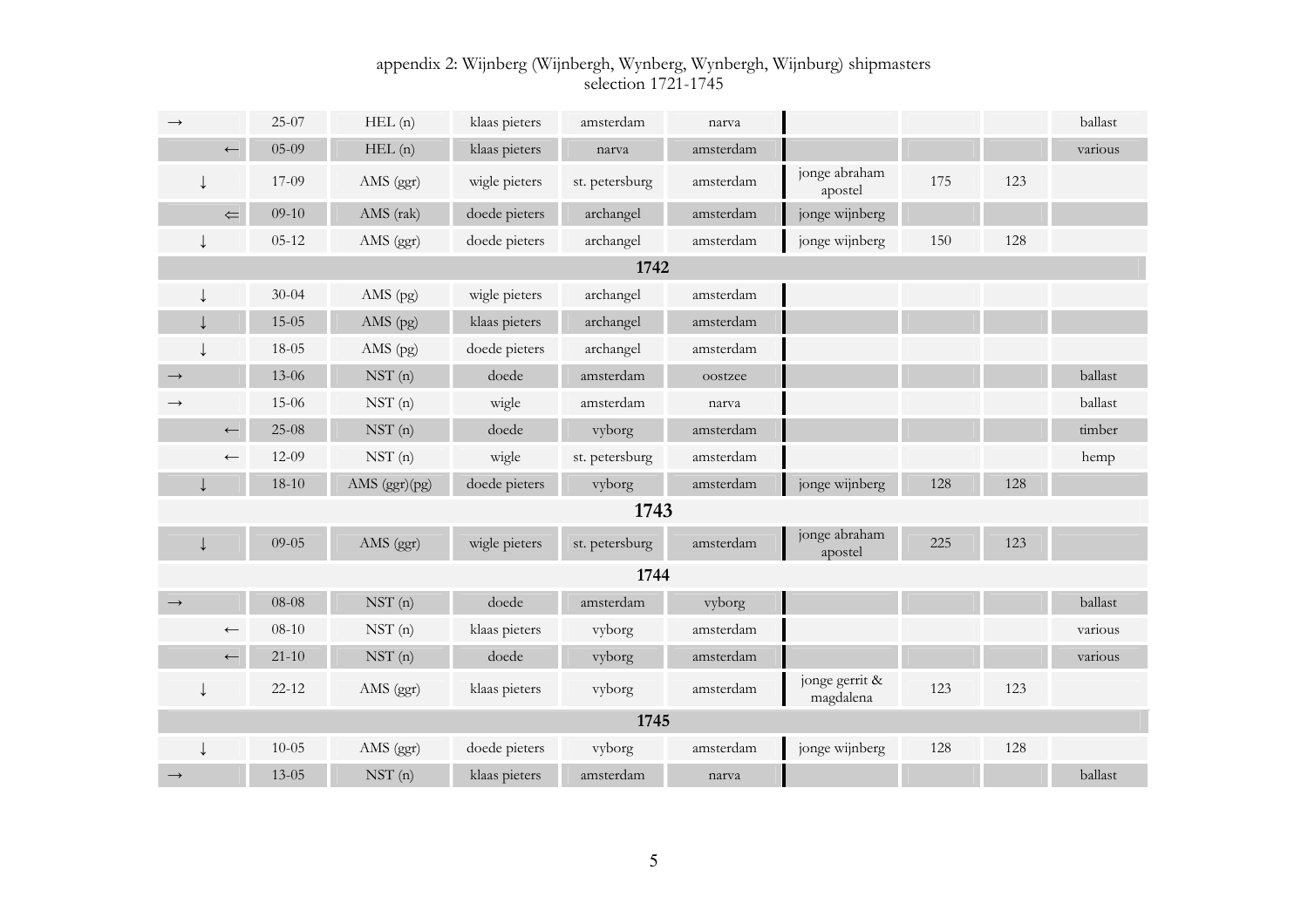| $\longrightarrow$        | $31 - 05$ | HEL(n)    | wigle pieters | amsterdam | yyborg    |                             |     |     | ballast |
|--------------------------|-----------|-----------|---------------|-----------|-----------|-----------------------------|-----|-----|---------|
| $\leftarrow$             | $27-06$   | HEL(n)    | klaas pieters | yyborg    | amsterdam |                             |     |     | various |
| $\overline{\phantom{m}}$ | $03-08$   | HEL(n)    | wigle pieters | vyborg    | amsterdam |                             |     |     | various |
|                          | $05-08$   | AMS (ggr) | klaas pieters | vyborg    | amsterdam | jonge gerrit &<br>magdalena | 123 | 123 |         |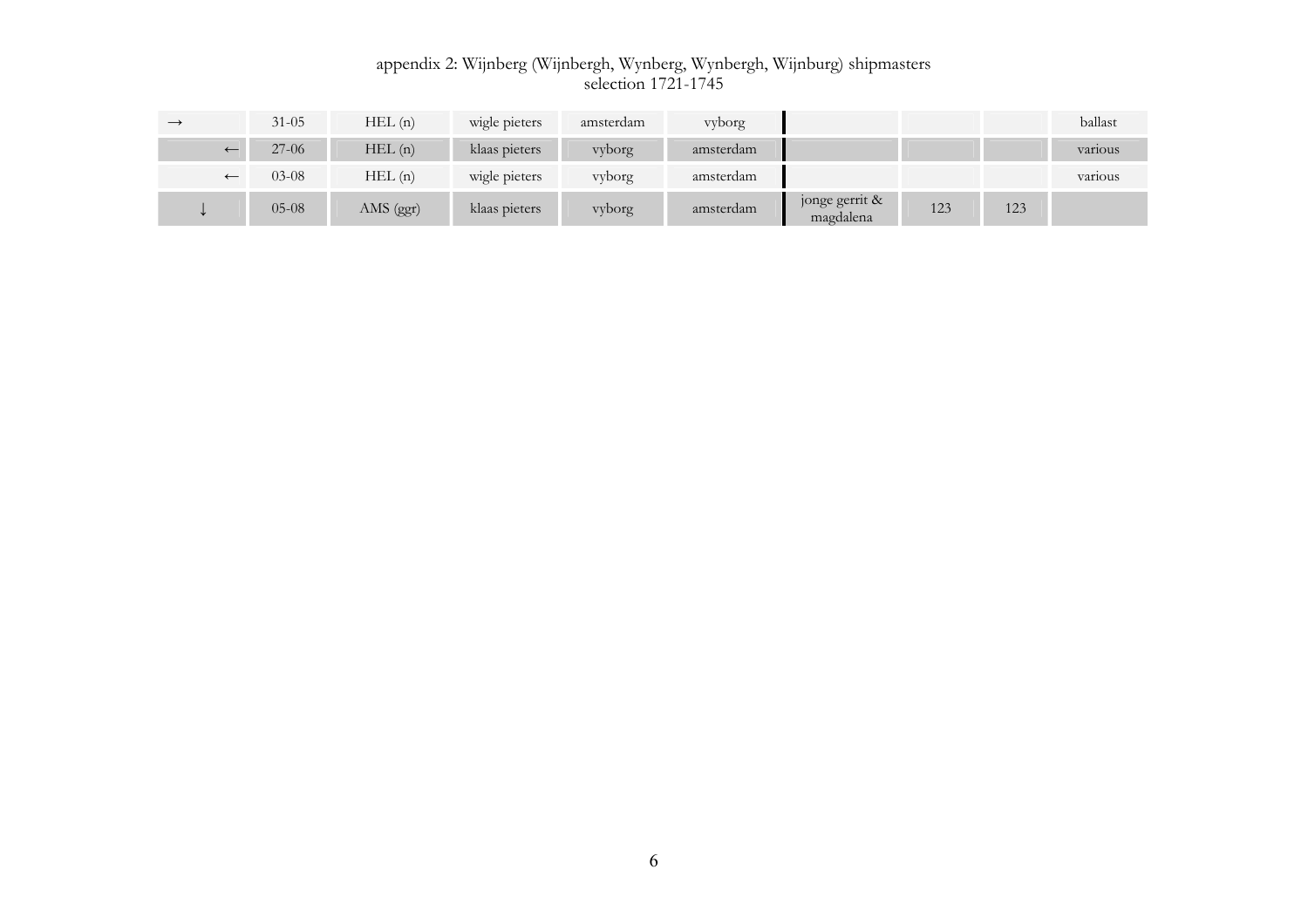#### appendix 3: shipmaster Thomas Montes 1702-1726

| direction     | dd-mm     | place of<br>registration | name          | port of<br>departure | port of<br>destination | name of the<br>ship | lastage of<br>the cargo | lastage<br>of the<br>ship | indication of<br>the cargo   |
|---------------|-----------|--------------------------|---------------|----------------------|------------------------|---------------------|-------------------------|---------------------------|------------------------------|
|               |           |                          |               | 1702                 |                        |                     |                         |                           |                              |
| $\Rightarrow$ | 03-07     | AMS (rak)                | thomas montes | amsterdam            | archangel              | vrede               |                         |                           | to the singh                 |
|               |           |                          |               | 1703                 |                        |                     |                         |                           |                              |
| $\Rightarrow$ | 25-07     | AMS (rak)                | thomas montes | amsterdam            | archangel              | vrede               |                         |                           | to the singh                 |
|               | 1704      |                          |               |                      |                        |                     |                         |                           |                              |
| $\Rightarrow$ | $20 - 07$ | AMS (rak)                | thomas montes | amsterdam            | archangel              | vrede               |                         |                           | to egbert<br>thesingh        |
|               | 1705      |                          |               |                      |                        |                     |                         |                           |                              |
| $\Rightarrow$ | $01-08$   | AMS (rak)                | thomas montes | amsterdam            | archangel              | vrede               |                         |                           | f. 8350, to jan<br>d'orville |
|               |           |                          |               | 1706                 |                        |                     |                         |                           |                              |
| $\Rightarrow$ | $23-07$   | AMS (rak)                | thomas montes | amsterdam            | archangel              | vrede               |                         |                           | f. 8350, to jan<br>d'orville |
|               |           |                          |               | 1707                 |                        |                     |                         |                           |                              |
| $\Rightarrow$ | $04 - 04$ | AMS (rak)                | thomas montes | amsterdam            | archangel              | vrede               |                         |                           | f. 8600, to<br>thesingh      |
|               |           |                          |               | 1708                 |                        |                     |                         |                           |                              |
| $\Rightarrow$ | naschepen | AMS (rak)                | thomas montes | amsterdam            | archangel              | vrede               |                         |                           | $f.9900,$ to<br>brants       |
|               |           |                          |               | 1709                 |                        |                     |                         |                           |                              |
| $\Rightarrow$ | naschepen | AMS (rak)                | thomas montes | amsterdam            | archangel              | vrede               |                         |                           | f.10000, to<br>solofjoff     |
|               |           |                          |               | 1710                 |                        |                     |                         |                           |                              |
| $\Rightarrow$ | naschepen | AMS (rak)                | thomas montes | amsterdam            | archangel              | vrede               |                         |                           | $f.9050$ , to<br>solofjoff   |
|               | 1711      |                          |               |                      |                        |                     |                         |                           |                              |
| $\Rightarrow$ | $20-04$   | AMS (rak)                | thomas montes | amsterdam            | archangel              | vrede               |                         |                           | $f.8700$ , to jan<br>de man  |
|               |           |                          |               | 1712                 |                        |                     |                         |                           |                              |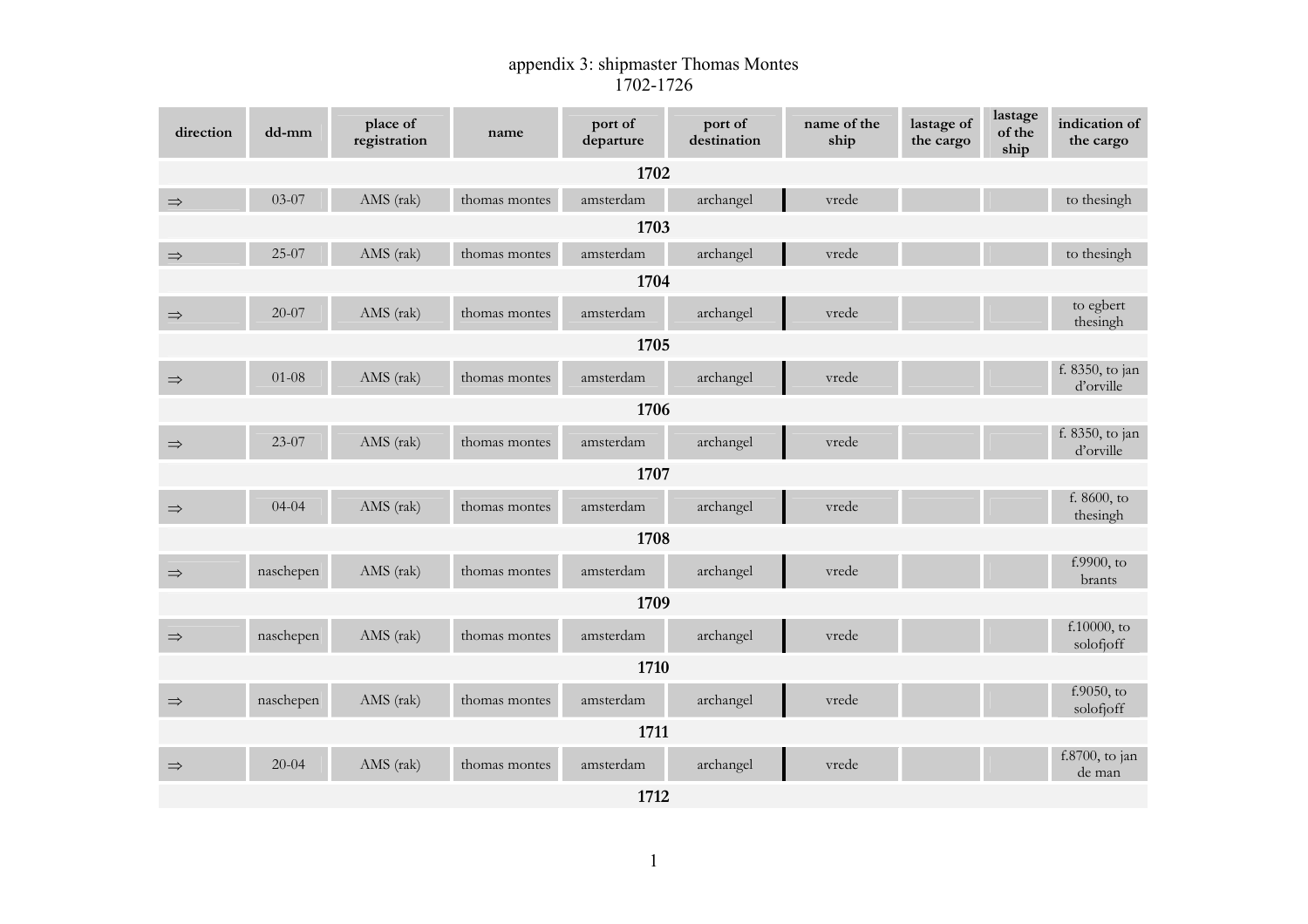### appendix 3: shipmaster Thomas Montes 1702-1726

| $\Rightarrow$    | $20 - 04$        | AMS (rak) | thomas montes | amsterdam | archangel | vrede |     |     | $f.7550$ , to<br>sobbe              |
|------------------|------------------|-----------|---------------|-----------|-----------|-------|-----|-----|-------------------------------------|
|                  |                  |           |               | 1713      |           |       |     |     |                                     |
| $\Rightarrow$    | $22 - 04$        | AMS (rak) | thomas montes | amsterdam | archangel | vrede |     |     | $f.6400$ , yo<br>otto sobbe         |
|                  |                  |           |               | 1714      |           |       |     |     |                                     |
| $\Rightarrow$    | vroegsche<br>pen | AMS (rak) | thomas montes | amsterdam | archangel | vrede |     |     | $f.6000$ , to<br>blanckenhays       |
|                  | 1715             |           |               |           |           |       |     |     |                                     |
| $\Rightarrow$    | $01 - 06$        | AMS (rak) | thomas montes | amsterdam | archangel | vrede |     |     | $f.6600$ , to<br>blanckenhays       |
|                  |                  |           |               | 1716      |           |       |     |     |                                     |
| $\Rightarrow$    | vroegsche<br>pen | AMS (rak) | thomas montes | amsterdam | archangel | vrede |     |     | f.6000, to?                         |
|                  |                  |           |               | 1717      |           |       |     |     |                                     |
| $\Rightarrow$    | $01 - 07$        | AMS (rak) | thomas montes | amsterdam | archangel | vrede |     |     | $f.5200$ , to<br>oortman &<br>comp. |
|                  |                  |           |               | 1718      |           |       |     |     |                                     |
| $\Rightarrow$    | vroegsche<br>pen | AMS (rak) | thomas montes | amsterdam | archangel | vrede |     |     | f.5500, to van<br>hooven            |
|                  |                  |           |               | 1719      |           |       |     |     |                                     |
|                  | $24 - 01$        | AMS (ggr) | thomas montes | archangel | amsterdam | vrede | 200 | 172 |                                     |
| $\Rightarrow$    | vroegsche<br>pen | AMS (rak) | thomas montes | amsterdam | archangel | vrede |     |     | $f.5025$ , to<br>timmerman          |
|                  |                  |           |               | 1720      |           |       |     |     |                                     |
|                  | $03 - 01$        | AMS (ggr) | thomas montes | archangel | amsterdam | vrede | 200 | 170 |                                     |
| $\Rightarrow$    | $15 - 05$        | AMS (rak) | thomas montes | amsterdam | archangel | vrede |     |     | $f.5200$ , to<br>brants             |
|                  | $05 - 11$        | AMS (ggr) | thomas montes | archangel | amsterdam | vrede | 180 | 170 |                                     |
|                  |                  |           |               | 1721      |           |       |     |     |                                     |
| $\longleftarrow$ | 09-08            | HEL(n)    | thomas montes | narva     | amsterdam |       |     |     | timber                              |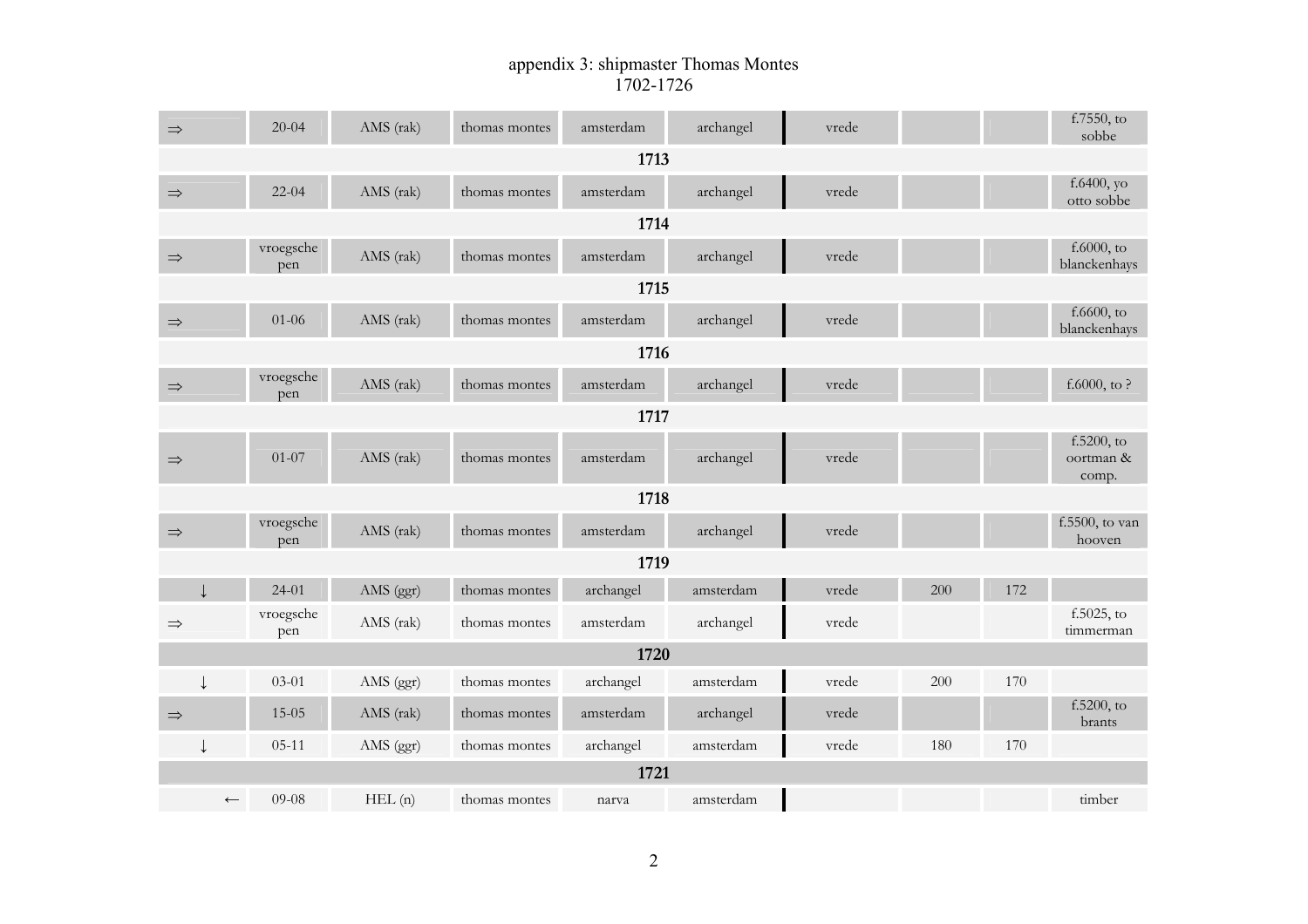### appendix 3: shipmaster Thomas Montes 1702-1726

|                   | $\leftarrow$     | $21-08$   | $HEL$ (d)      | thomas montes | narva     | amsterdam |             |     |     |         |
|-------------------|------------------|-----------|----------------|---------------|-----------|-----------|-------------|-----|-----|---------|
|                   |                  |           |                |               | 1722      |           |             |     |     |         |
| $\longrightarrow$ |                  | $26 - 05$ | HEL(d)(n)      | thomas montes | amsterdam | narva     |             |     |     | ballast |
|                   | $\leftarrow$     | 29-07     | $HEL$ $(d)(n)$ | thomas montes | narva     | amsterdam |             |     |     | timber  |
|                   |                  | $10-09$   | AMS (ggr)      | thomas montes | narva     | amsterdam | liefde      | 150 | 150 |         |
|                   |                  |           |                |               | 1723      |           |             |     |     |         |
| $\longrightarrow$ |                  | 19-06     | $HEL$ $(d)(n)$ | thomas montes | amsterdam | narva     |             |     |     | ballast |
|                   | $\longleftarrow$ | 26-08     | $HEL$ $(d)(n)$ | thomas montes | narva     | amsterdam |             |     |     | timber  |
|                   |                  | $18 - 10$ | AMS (ggr)      | thomas montes | narva     | amsterdam | (geen info) | 150 | 150 |         |
|                   |                  |           |                |               | 1724      |           |             |     |     |         |
| $\longrightarrow$ |                  | $01 - 05$ | $HEL$ $(d)$    | thomas montes | amsterdam | narva     |             |     |     |         |
|                   | $\leftarrow$     | $23 - 06$ | $HEL$ $(d)$    | thomas montes | narva     | amsterdam |             |     |     |         |
|                   |                  | $04 - 08$ | AMS (ggr)      | thomas montes | narva     | amsterdam | vrede       | 150 | 150 |         |
|                   | $\leftarrow$     | $02 - 10$ | $HEL$ (d)      | thomas montes | narva     | amsterdam |             |     |     |         |
|                   |                  | $27 - 11$ | AMS (ggr)      | thomas montes | narva     | amsterdam | vrede       | 150 | 150 |         |
|                   |                  |           |                |               | 1725      |           |             |     |     |         |
|                   | $\leftarrow$     | 17-06     | $HEL$ (d)      | thomas montes | narva     | amsterdam |             |     |     |         |
|                   |                  | 14-07     | AMS (ggr)      | thomas montes | narva     | amsterdam | vrede       | 150 | 150 |         |
|                   | $\longleftarrow$ | 24-09     | $HEL$ (d)      | thomas montes | narva     | amsterdam |             |     |     |         |
|                   |                  | $18 - 10$ | AMS (ggr)      | thomas montes | narva     | amsterdam | vrede       | 154 | 150 |         |
|                   |                  |           |                |               | 1726      |           |             |     |     |         |
|                   | $\longleftarrow$ | $12 - 06$ | $HEL$ (d)      | thomas montes | narva     | amsterdam |             |     |     |         |
|                   |                  | $12-07$   | AMS (ggr)      | thomas montes | narva     | amsterdam | vrede       | 158 | 150 |         |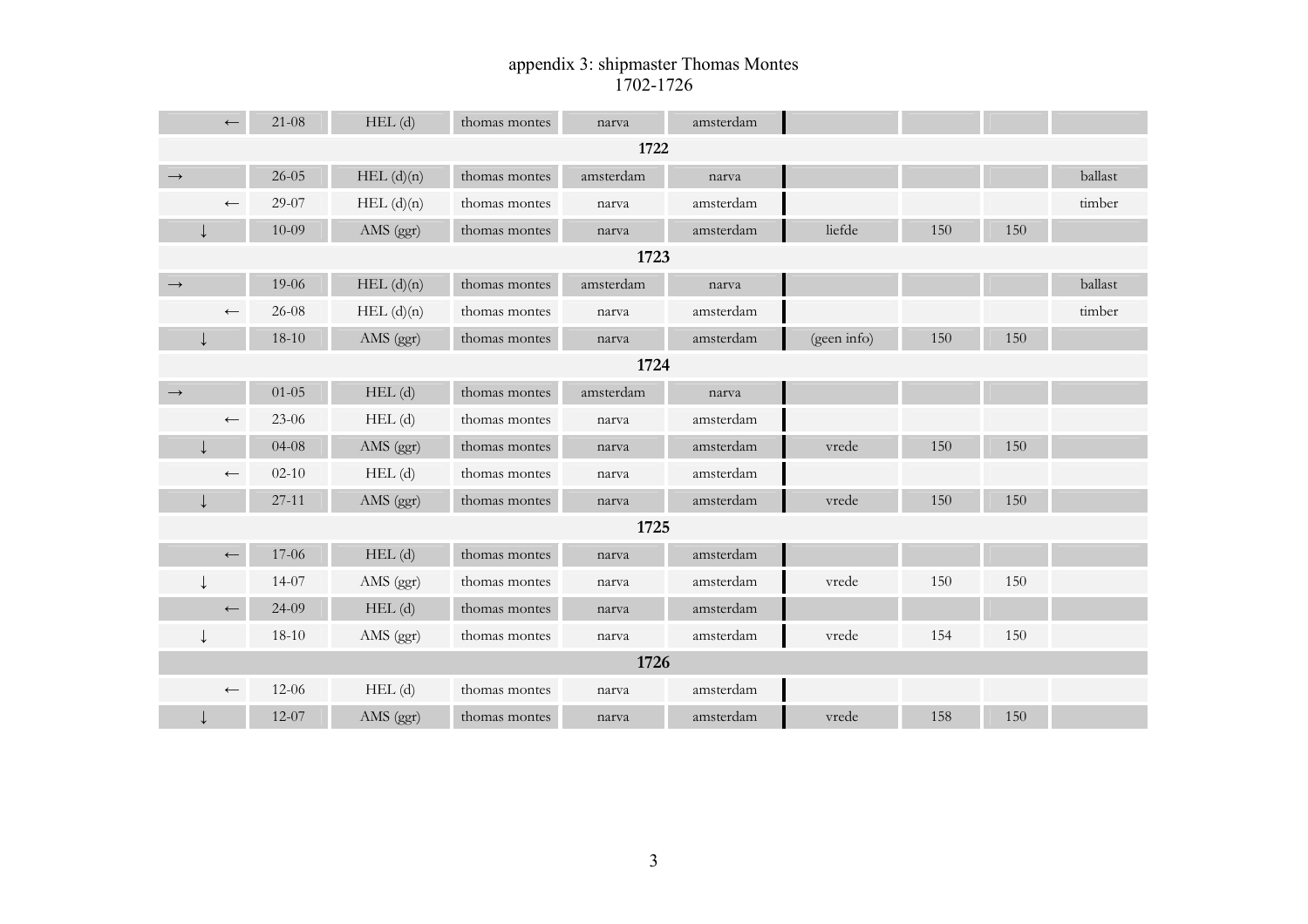# appendix 4: table of reconstructed shipmovements (fragment based on data about Kat shipmasters)

| ship<br>move<br>ment | name of the shipmaster | route                                    | dates (yyyy-dd-mm)                                                                  |
|----------------------|------------------------|------------------------------------------|-------------------------------------------------------------------------------------|
| $\mathbf{1}$         | abe broers             | amsterdam - vyborg - amsterdam           | $-1721 - 14 - 09$                                                                   |
| $\overline{2}$       | abe jans               | amsterdam - narva - amsterdam            | $\rightarrow$ 1720-20-05<br>$-1720-16-07$                                           |
| 3                    | abe jans               | amsterdam - baltic sea/narva - amsterdam | $\rightarrow$ 1721-29-05<br>$-1721 - 18 - 07$                                       |
| $\overline{4}$       | sibbele jans           | amsterdam - baltic sea/narva - amsterdam | $\rightarrow$ 1721-29-05                                                            |
| 5                    | iepe wietses           | amsterdam - narva - amsterdam            | $\rightarrow$ 1721-31-05<br>$-1721 - 08 - 09$                                       |
| 6                    | abe jans               | amsterdam - narva - amsterdam            | $\rightarrow$ 1722-11-05<br>$-1722 - 15 - 07$<br>$\downarrow$ 1722-02-09            |
| $\overline{7}$       | iepe wietses           | amsterdam - narva - amsterdam            | $\rightarrow$ 1722-12-07<br>$-1722-09-09$<br>$\downarrow$ 1722-19-10                |
| $8\,$                | abe jans               | amsterdam - narva - amsterdam            | $\rightarrow$ 1723-30-04<br>$\leftarrow$ 1723-19 (20)-06<br>$\downarrow$ 1723-19-07 |
| $\boldsymbol{9}$     | iepe wietses           | amsterdam - narva/vyborg - amsterdam     | $\rightarrow$ 1723-08-05<br>$-1723-04-07$<br>$\downarrow$ 1723-08-08                |
| 10                   | abe jans               | amsterdam - narva - amsterdam            | $\rightarrow$ 1724-01-05<br>$-1724-25-06$<br>$\downarrow$ 1724-21-08                |
| 11                   | iepe wietses           | amsterdam - baltic sea/narva - amsterdam | $-1724-24-06$<br>$\downarrow$ 1724-31-07                                            |
| 12                   | iepe wietses           | amsterdam - baltic sea/narva - amsterdam | $\rightarrow$ 1725-28-04<br>$-1725 - 04 - 07$                                       |
| 13                   | iepe wietses           | amsterdam - baltic sea/narva - amsterdam | $-1726 - 27 - 06$<br>$\downarrow$ 1726-12-08                                        |
| 14                   | iepe wietses           | amsterdam - baltic sea/narva - amsterdam | $\rightarrow$ 1726-30-08                                                            |
| 15                   | abe broers             | amsterdam - narva - amsterdam            | $\rightarrow$ 1727-26-04                                                            |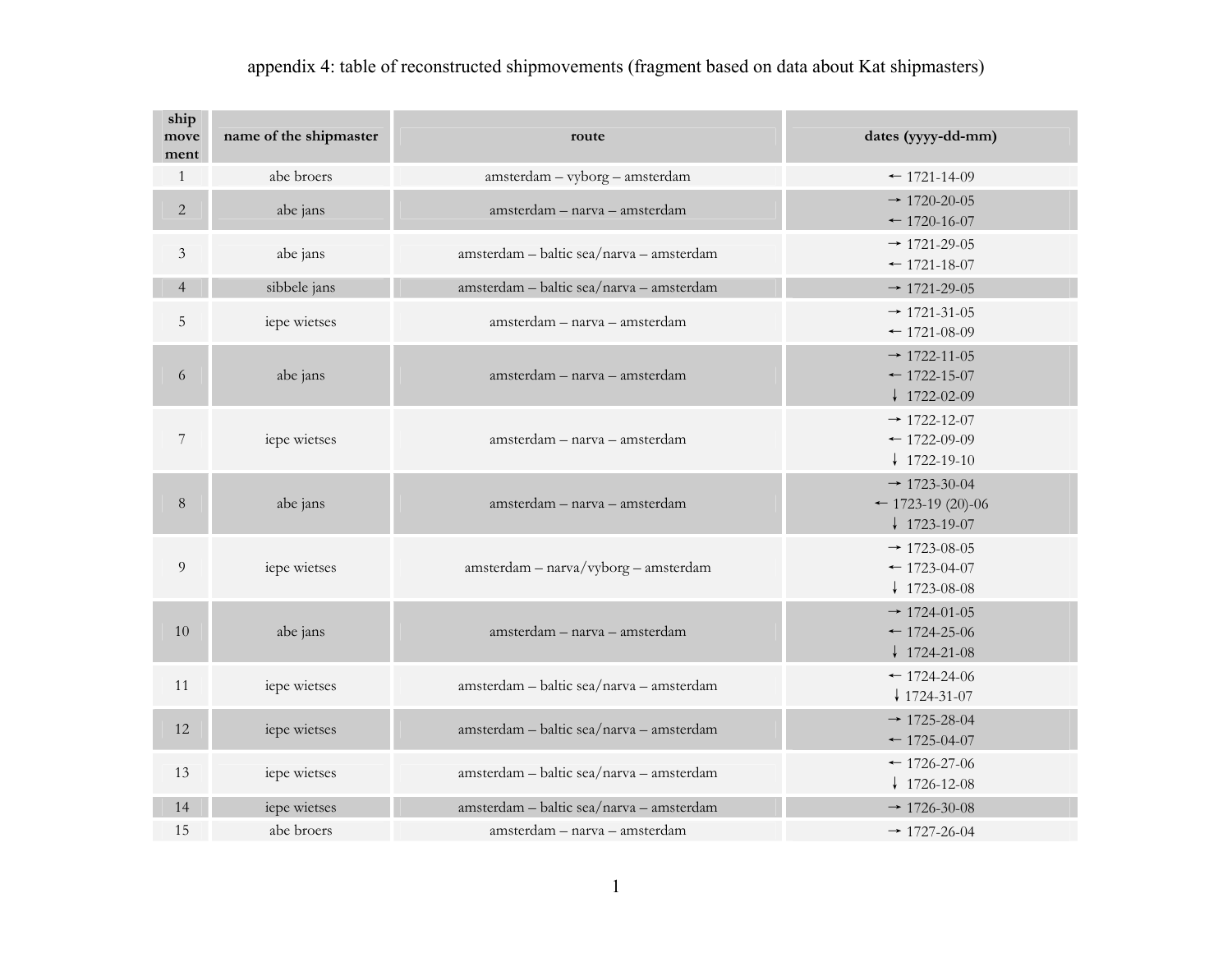# appendix 4: table of reconstructed shipmovements (fragment based on data about Kat shipmasters)

|    |              |                                          | $-1727-19-06$                                                        |
|----|--------------|------------------------------------------|----------------------------------------------------------------------|
| 16 | iepe wietses | amsterdam - narva - amsterdam            | $\rightarrow$ 1727-29-04<br>$-1727-19-06$                            |
| 17 | abe broers   | amsterdam - narva - amsterdam            | $\rightarrow$ 1727-20-07<br>$-1727-15-09$                            |
| 18 | abe broers   | amsterdam - narva - amsterdam            | $\rightarrow$ 1727-26-07<br>$-1727-21-09$                            |
| 19 | iepe wietses | amsterdam - narva - amsterdam            | $\rightarrow$ 1727-11-08<br>$-1727-27-09$                            |
| 20 | abe broers   | amsterdam - narva - amsterdam            | $\rightarrow$ 1728-28-04<br>$-1728-08-06$<br>$\downarrow$ 1728-08-07 |
| 21 | abe broers   | amsterdam - baltic sea/narva - amsterdam | $-1728-11-06$<br>$\downarrow$ 1728-09-07                             |
| 22 | iepe wietses | amsterdam - baltic sea/narva - amsterdam | $-1728-23-06$<br>$\downarrow$ 1728-14-07                             |
| 23 | abe broers   | amsterdam - narva - amsterdam            | $\rightarrow$ 1728-27-07<br>$-1728-24-09$<br>$\downarrow$ 1728-21-10 |
| 24 | iepe wietses | amsterdam - narva/vyborg - amsterdam     | $\rightarrow$ 1728-02-08<br>$-1728-04-09$<br>$\downarrow$ 1728-26-10 |
| 25 | abe broers   | amsterdam - baltic sea/narva - amsterdam | $\downarrow$ 1728-21-10                                              |
| 26 | iepe wietses | amsterdam - narva - amsterdam            | $\rightarrow$ 1729-19-05<br>$-1729-16-07$<br>$\downarrow$ 1729-22-08 |
| 27 | abe broers   | amsterdam - narva - amsterdam            | $\rightarrow$ 1729-19-05<br>$-1729-14-07$<br>$\downarrow$ 1729-03-08 |
| 28 | abe broers   | amsterdam - baltic sea/narva - amsterdam | $\downarrow$ 1729-03-08                                              |
| 29 | abe broers   | amsterdam – narva – amsterdam            | $\rightarrow$ 1729-21-08<br>$-1729-24-09$<br>$\downarrow$ 1729-16-11 |